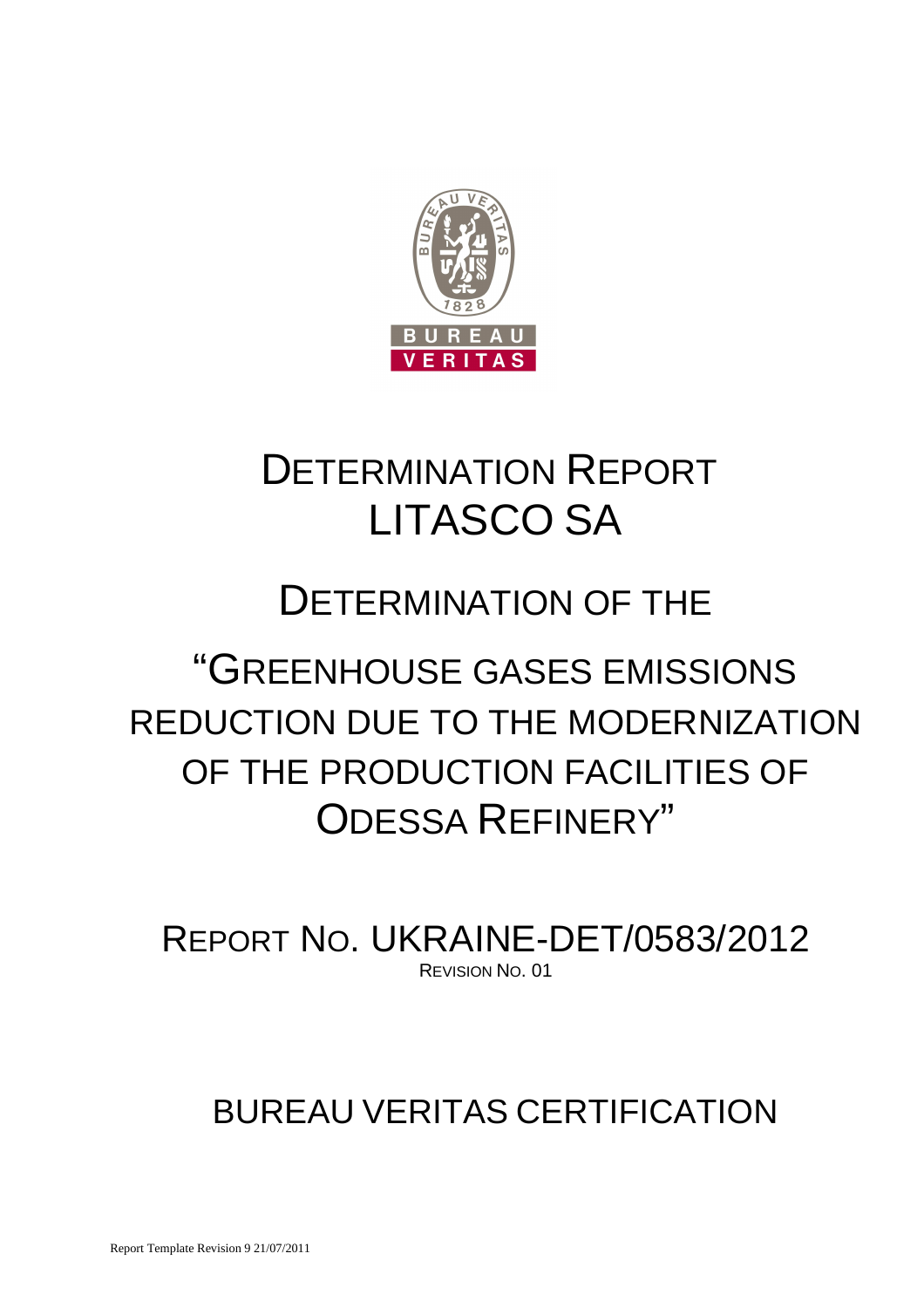

| Date of first issue:                                                                                                                                                                                                                                                                                                                                                                                                                                                                                                                                                                                                                            | Organizational unit:                                       |                                                                                                                                                                                                                                                                                                                                                                                                                                                                                                                                                                          |  |
|-------------------------------------------------------------------------------------------------------------------------------------------------------------------------------------------------------------------------------------------------------------------------------------------------------------------------------------------------------------------------------------------------------------------------------------------------------------------------------------------------------------------------------------------------------------------------------------------------------------------------------------------------|------------------------------------------------------------|--------------------------------------------------------------------------------------------------------------------------------------------------------------------------------------------------------------------------------------------------------------------------------------------------------------------------------------------------------------------------------------------------------------------------------------------------------------------------------------------------------------------------------------------------------------------------|--|
| 29/11/2012                                                                                                                                                                                                                                                                                                                                                                                                                                                                                                                                                                                                                                      |                                                            | <b>Bureau Veritas Certification</b>                                                                                                                                                                                                                                                                                                                                                                                                                                                                                                                                      |  |
|                                                                                                                                                                                                                                                                                                                                                                                                                                                                                                                                                                                                                                                 | <b>Holding SAS</b>                                         |                                                                                                                                                                                                                                                                                                                                                                                                                                                                                                                                                                          |  |
|                                                                                                                                                                                                                                                                                                                                                                                                                                                                                                                                                                                                                                                 |                                                            |                                                                                                                                                                                                                                                                                                                                                                                                                                                                                                                                                                          |  |
| Client:                                                                                                                                                                                                                                                                                                                                                                                                                                                                                                                                                                                                                                         | Client ref.:                                               |                                                                                                                                                                                                                                                                                                                                                                                                                                                                                                                                                                          |  |
| <b>LITASCO SA</b>                                                                                                                                                                                                                                                                                                                                                                                                                                                                                                                                                                                                                               | Sergey Chaplygin                                           |                                                                                                                                                                                                                                                                                                                                                                                                                                                                                                                                                                          |  |
| Summary:                                                                                                                                                                                                                                                                                                                                                                                                                                                                                                                                                                                                                                        |                                                            |                                                                                                                                                                                                                                                                                                                                                                                                                                                                                                                                                                          |  |
|                                                                                                                                                                                                                                                                                                                                                                                                                                                                                                                                                                                                                                                 |                                                            |                                                                                                                                                                                                                                                                                                                                                                                                                                                                                                                                                                          |  |
| country criteria.                                                                                                                                                                                                                                                                                                                                                                                                                                                                                                                                                                                                                               |                                                            | Bureau Veritas Certification has made the determination of the "Greenhouse gases emissions reduction due to<br>the modernization of the production facilities of Odessa Refinery" project of LITASCO SA located in Odessa<br>region, Ukraine on the basis of UNFCCC criteria for the JI, as well as criteria given to provide for consistent<br>project operations, monitoring and reporting. UNFCCC criteria refer to Article 6 of the Kyoto Protocol, the JI<br>rules and modalities and the subsequent decisions by the JI Supervisory Committee, as well as the host |  |
| The determination scope is defined as an independent and objective review of the project design document,<br>the project's baseline study, monitoring plan and other relevant documents, and consisted of the following<br>three phases: i) desk review of the project design and the baseline and monitoring plan; ii) follow-up interviews<br>with project stakeholders; iii) resolution of outstanding issues and the issuance of the final determination report<br>and opinion. The overall determination, from Contract Review to Determination Report & Opinion, was<br>conducted using Bureau Veritas Certification internal procedures. |                                                            |                                                                                                                                                                                                                                                                                                                                                                                                                                                                                                                                                                          |  |
| design document.<br>country criteria.                                                                                                                                                                                                                                                                                                                                                                                                                                                                                                                                                                                                           |                                                            | The first output of the determination process is a list of Clarification and Corrective Action Requests (CL and<br>CAR), presented in Appendix A. Taking into account this output, the project proponent revised its project<br>In summary, it is Bureau Veritas Certification's opinion that the project correctly applies Guidance on criteria for<br>baseline setting and monitoring and meets the relevant UNFCCC requirements for the JI and the relevant host                                                                                                      |  |
| Report No.:<br>UKRAINE-DET/0583/2012                                                                                                                                                                                                                                                                                                                                                                                                                                                                                                                                                                                                            | Subject Group:<br>JI                                       | <b>Indexing terms</b>                                                                                                                                                                                                                                                                                                                                                                                                                                                                                                                                                    |  |
| Project title:                                                                                                                                                                                                                                                                                                                                                                                                                                                                                                                                                                                                                                  |                                                            |                                                                                                                                                                                                                                                                                                                                                                                                                                                                                                                                                                          |  |
| "Greenhouse gases emissions reduction due to                                                                                                                                                                                                                                                                                                                                                                                                                                                                                                                                                                                                    |                                                            | Kyoto Protocol, Jl, Emission Reductions,                                                                                                                                                                                                                                                                                                                                                                                                                                                                                                                                 |  |
| the modernization of the production facilities of                                                                                                                                                                                                                                                                                                                                                                                                                                                                                                                                                                                               |                                                            | Determination                                                                                                                                                                                                                                                                                                                                                                                                                                                                                                                                                            |  |
| Odessa Refinery"                                                                                                                                                                                                                                                                                                                                                                                                                                                                                                                                                                                                                                |                                                            |                                                                                                                                                                                                                                                                                                                                                                                                                                                                                                                                                                          |  |
| Work carried out by:<br>Rostislav Topchiy- Team Leader, Lead Verifier                                                                                                                                                                                                                                                                                                                                                                                                                                                                                                                                                                           |                                                            | $\bowtie$                                                                                                                                                                                                                                                                                                                                                                                                                                                                                                                                                                |  |
| Vitaliy Minyaylo - Team Member, Verifier                                                                                                                                                                                                                                                                                                                                                                                                                                                                                                                                                                                                        |                                                            | No distribution without permission from the<br>Client or responsible organizational unit                                                                                                                                                                                                                                                                                                                                                                                                                                                                                 |  |
| Denis Pishchalov - Team Member, Pinancial                                                                                                                                                                                                                                                                                                                                                                                                                                                                                                                                                                                                       |                                                            |                                                                                                                                                                                                                                                                                                                                                                                                                                                                                                                                                                          |  |
|                                                                                                                                                                                                                                                                                                                                                                                                                                                                                                                                                                                                                                                 |                                                            |                                                                                                                                                                                                                                                                                                                                                                                                                                                                                                                                                                          |  |
| Specialist                                                                                                                                                                                                                                                                                                                                                                                                                                                                                                                                                                                                                                      |                                                            |                                                                                                                                                                                                                                                                                                                                                                                                                                                                                                                                                                          |  |
| Work reviewed by:                                                                                                                                                                                                                                                                                                                                                                                                                                                                                                                                                                                                                               |                                                            |                                                                                                                                                                                                                                                                                                                                                                                                                                                                                                                                                                          |  |
| Ivan Sokolov - Internal Techniea/Reviewer                                                                                                                                                                                                                                                                                                                                                                                                                                                                                                                                                                                                       |                                                            | <b>Limited distribution</b>                                                                                                                                                                                                                                                                                                                                                                                                                                                                                                                                              |  |
|                                                                                                                                                                                                                                                                                                                                                                                                                                                                                                                                                                                                                                                 |                                                            |                                                                                                                                                                                                                                                                                                                                                                                                                                                                                                                                                                          |  |
| Work approved by:                                                                                                                                                                                                                                                                                                                                                                                                                                                                                                                                                                                                                               |                                                            |                                                                                                                                                                                                                                                                                                                                                                                                                                                                                                                                                                          |  |
|                                                                                                                                                                                                                                                                                                                                                                                                                                                                                                                                                                                                                                                 |                                                            |                                                                                                                                                                                                                                                                                                                                                                                                                                                                                                                                                                          |  |
| Ivan Sokolov-                                                                                                                                                                                                                                                                                                                                                                                                                                                                                                                                                                                                                                   | <b>Bureau Veritas Certification</b><br>Operational manager | Unrestricted distribution                                                                                                                                                                                                                                                                                                                                                                                                                                                                                                                                                |  |
|                                                                                                                                                                                                                                                                                                                                                                                                                                                                                                                                                                                                                                                 |                                                            |                                                                                                                                                                                                                                                                                                                                                                                                                                                                                                                                                                          |  |
| Date of this revision:<br>Rev. No.:<br>29/11/2012<br>01                                                                                                                                                                                                                                                                                                                                                                                                                                                                                                                                                                                         | (Number of pages:<br>61                                    |                                                                                                                                                                                                                                                                                                                                                                                                                                                                                                                                                                          |  |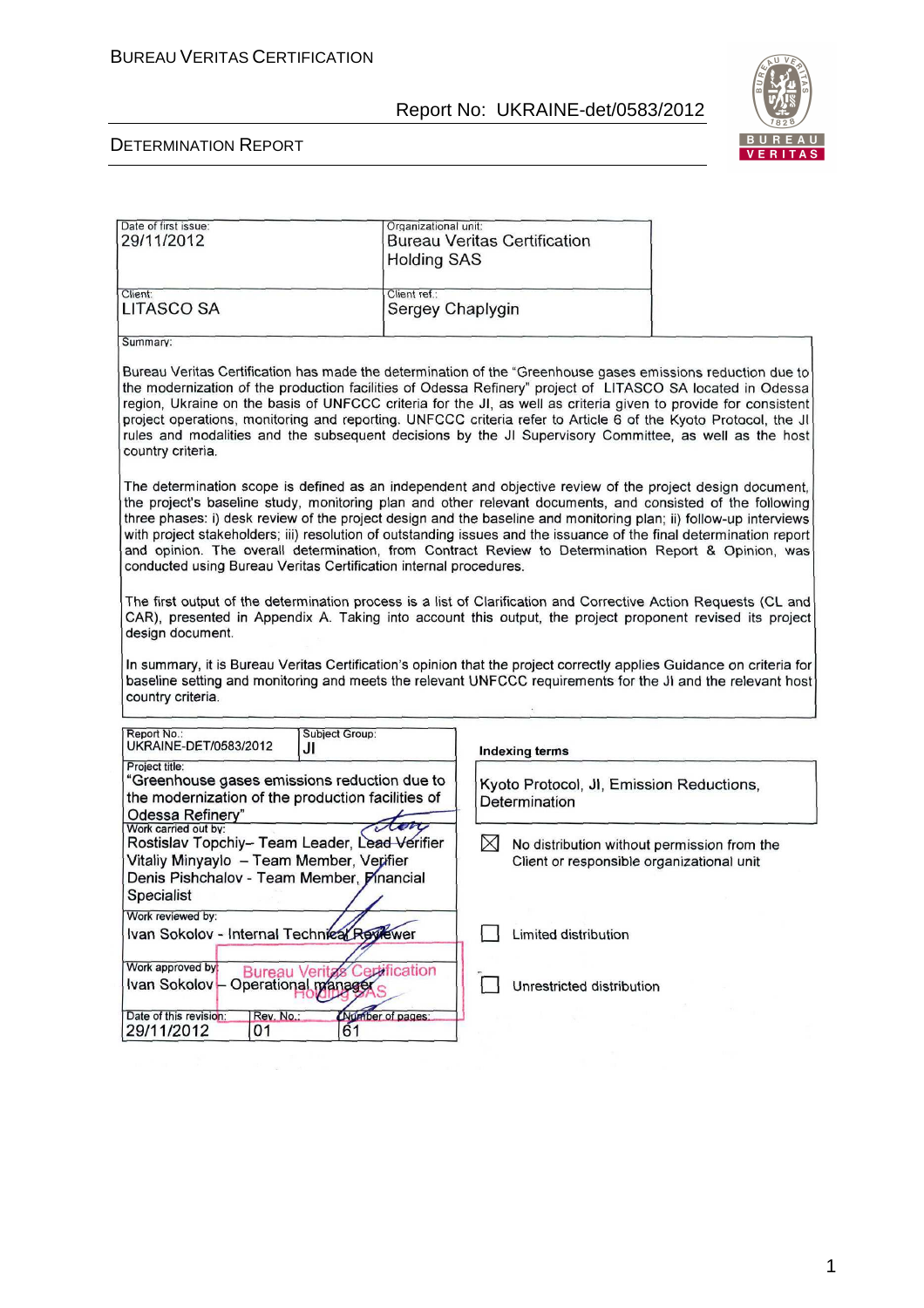DETERMINATION REPORT

# **Table of Contents Page 2018**

| $\mathbf{1}$<br>1.1<br>1.2<br>1.3 | Objective<br>Scope<br>Determination team                                                    | 3<br>3<br>3                      |
|-----------------------------------|---------------------------------------------------------------------------------------------|----------------------------------|
| $\overline{2}$<br>2.1             | <b>Review of Documents</b>                                                                  | $\overline{A}$<br>$\overline{4}$ |
| 2.2                               | Follow-up Interviews                                                                        | 5                                |
| 2.3                               | Resolution of Clarification and Corrective Action Requests                                  | 5                                |
| 3                                 |                                                                                             |                                  |
| $\overline{4}$                    |                                                                                             |                                  |
| 4.1                               | Project approvals by Parties involved (19-20)                                               | 8                                |
| 4.2                               | Authorization of project participants by Parties involved (21)                              | 9                                |
| 4.3                               | Baseline setting (22-26)                                                                    | 9                                |
| 4.4                               | Additionality (27-31)                                                                       | 10                               |
| 4.5                               | Project boundary (32-33)                                                                    | 13                               |
| 4.6                               | Crediting period (34)                                                                       | 13                               |
| 4.7                               | Monitoring plan (35-39)                                                                     | 14                               |
| 4.8                               | Leakage (40-41)                                                                             | 18                               |
| 4.9                               | Estimation of emission reductions or enhancements of net removals<br>$(42-47)$              | 18                               |
| 4.10                              | Environmental impacts (48)                                                                  | 20                               |
| 4.11                              | Stakeholder consultation (49)                                                               | 20                               |
| 4.12                              | Determination regarding small scale projects (50-57)                                        | 20                               |
| 4.13                              | Determination regarding land use, land-use change and<br>forestry (LULUCF) projects (58-64) | 21                               |
|                                   | 4.14 Determination regarding programmes of activities (65-73)<br>21                         |                                  |
| 5                                 | SUMMARY AND REPORT OF HOW DUE ACCOUNT WAS<br>TAKEN OF COMMENTS RECEIVED PURSUANT TO         |                                  |
| 6                                 |                                                                                             |                                  |
| $\overline{7}$                    |                                                                                             |                                  |
|                                   |                                                                                             |                                  |

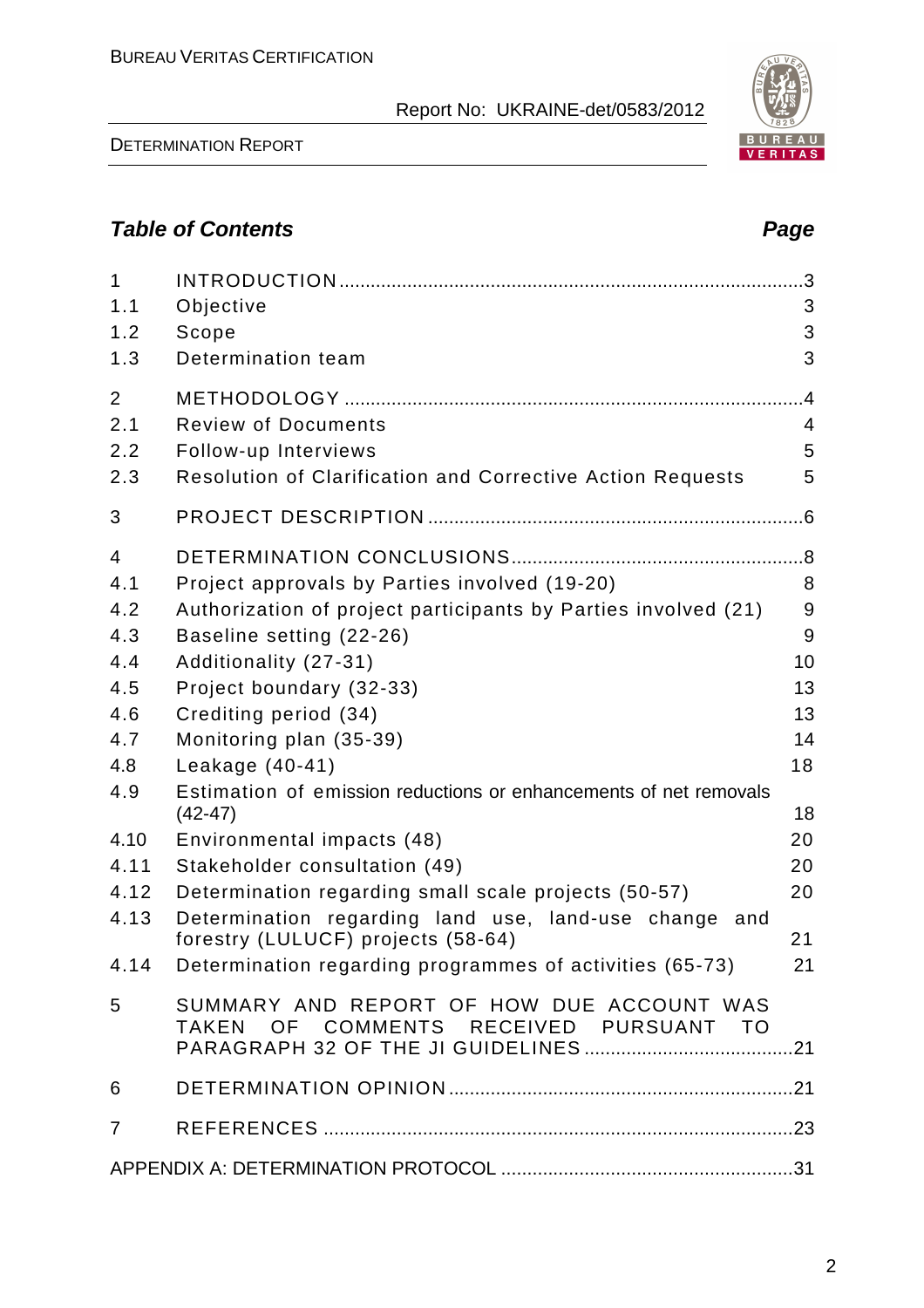



# **1 INTRODUCTION**

LITASCO SA has commissioned Bureau Veritas Certification to determine its JI project "Greenhouse gases emissions reduction due to the modernization of the production facilities of Odessa Refinery" (hereafter called "the project") at the Odessa Region, Ukraine.

This report summarizes the findings of the determination of the project, performed on the basis of UNFCCC criteria, as well as criteria given to provide for consistent project operations, monitoring and reporting.

# **1.1 Objective**

The determination serves as project design verification and is a requirement of all projects. The determination is an independent third party assessment of the project design. In particular, the project's baseline, the monitoring plan (MP), and the project's compliance with relevant UNFCCC and host country criteria are determined in order to confirm that the project design, as documented, is sound and reasonable, and meets the stated requirements and identified criteria. Determination is a requirement for all JI projects and is seen as necessary to provide assurance to stakeholders of the quality of the project and its intended generation of emission reduction units (ERUs).

UNFCCC criteria refer to Article 6 of the Kyoto Protocol, the JI rules and modalities and the subsequent decisions by the JI Supervisory Committee, as well as the host country criteria.

# **1.2 Scope**

The determination scope is defined as an independent and objective review of the project design document, the project's baseline study and monitoring plan and other relevant documents. The information in these documents is reviewed against Kyoto Protocol requirements, UNFCCC rules and associated interpretations.

The determination is not meant to provide any consulting towards the Client. However, stated requests for clarifications and/or corrective actions may provide input for improvement of the project design.

# **1.3 Determination team**

The determination team consists of the following personnel:

Rostislav Topchiy Bureau Veritas Certification, Climate Change Lead Verifier

Vitaliy Minyaylo Bureau Veritas Certification, Climate Change Verifier Denis Pishchalov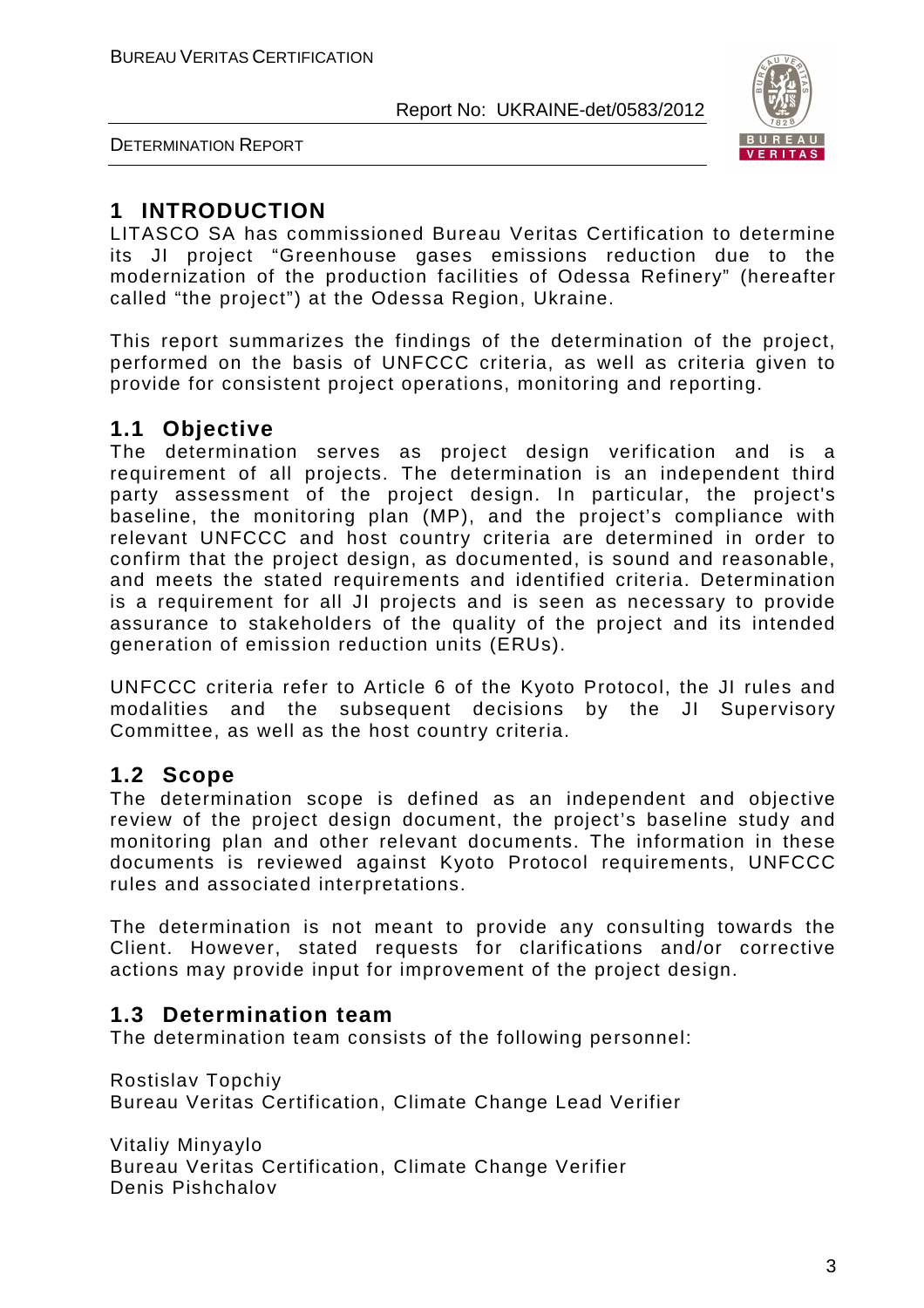

DETERMINATION REPORT

Bureau Veritas Certification, Financial Specialist

This determination report was reviewed by:

Ivan Sokolov

Bureau Veritas Certification, Internal Technical Reviewer

# **2 METHODOLOGY**

The overall determination, from Contract Review to Determination Report & Opinion, was conducted using Bureau Veritas Certification internal procedures.

In order to ensure transparency, a determination protocol was customized for the project, according to the version 01 of the Joint Implementation Determination and Verification Manual, issued by the Joint Implementation Supervisory Committee at its 19 meeting on 04/12/2009. The protocol shows, in a transparent manner, criteria (requirements), means of determination and the results from determining the identified criteria. The determination protocol serves the following purposes:

- It organizes, details and clarifies the requirements a JI project is expected to meet;
- It ensures a transparent determination process where the determiner will document how a particular requirement has been determined and the result of the determination.

The completed determination protocol is enclosed in Appendix A to this report.

# **2.1 Review of Documents**

The Project Design Document (PDD) submitted by PJSC "LUKOIL-ODESSA REFINERY" and additional background documents related to the project design and baseline, i.e. country Law, Guidelines for users of the joint implementation project design document form, Approved CDM methodology and/or Guidance on criteria for baseline setting and monitoring, Kyoto Protocol, Clarifications on Determination Requirements to be Checked by an Accredited Independent Entity were reviewed.

To address Bureau Veritas Certification corrective action and clarification requests, PJSC "LUKOIL-ODESSA REFINERY" revised the PDD and resubmitted it on 28/11/2012.

The determination findings presented in this report relate to the project as described in the PDD version 2.0.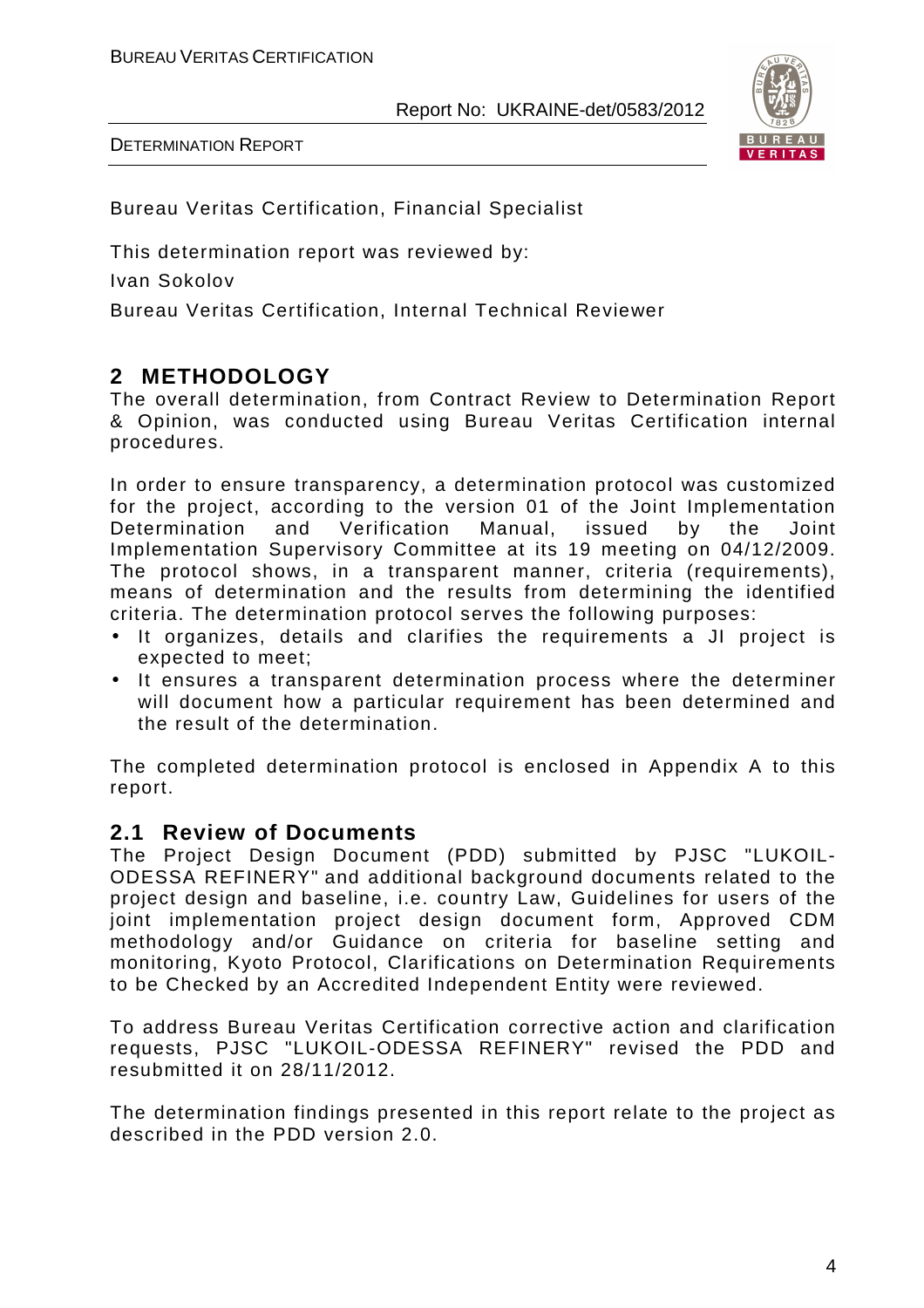DETERMINATION REPORT



# **2.2 Follow-up Interviews**

On 30/10/2012 Bureau Veritas Certification performed on-site interviews with project stakeholders to confirm selected information and to resolve issues identified in the document review. Representatives of PJSC "LUKOIL-ODESSA REFINERY" and LLC "KT-Energy" were interviewed (see References). The main topics of the interviews are summarized in Table 1.

| <b>Interviewed</b><br>organization | <b>Interview topics</b>                              |
|------------------------------------|------------------------------------------------------|
| "LUKOIL-<br><b>PJSC</b>            | Project history<br>$\blacktriangleright$             |
| <b>ODESSA</b>                      | Project approach<br>➤                                |
| <b>REFINERY"</b>                   | Project boundary<br>➤                                |
|                                    | Implementation schedule<br>➤                         |
|                                    | Organizational structure<br>➤                        |
|                                    | Responsibilities and authorities<br>➤                |
|                                    | Training of personnel<br>➤                           |
|                                    | Quality management procedures and technology<br>➤    |
|                                    | Rehabilitation/Implementation of equipment<br>➤      |
|                                    | (records)                                            |
|                                    | Metering equipment control<br>➤                      |
|                                    | Metering record keeping system, database<br>➤        |
|                                    | <b>Technical documentation</b><br>➤                  |
|                                    | Monitoring plan and procedures<br>➤                  |
|                                    | Permits and licenses<br>$\blacktriangleright$        |
|                                    | Local stakeholder's response.<br>➤                   |
| CONSULTANT:                        | Baseline methodology<br>$\blacktriangleright$        |
| LLC "KT-Energy"                    | Monitoring plan                                      |
|                                    | <b>Additionality proofs</b><br>$\blacktriangleright$ |
|                                    | Calculation of emission reduction.                   |

### **2.3 Resolution of Clarification and Corrective Action Requests**

The objective of this phase of the determination is to raise the requests for corrective actions and clarification and any other outstanding issues that needed to be clarified for Bureau Veritas Certification positive conclusion on the project design.

If the determination team, in assessing the PDD and supporting documents, identifies issues that need to be corrected, clarified or improved with regard to JI project requirements, it will raise these issues and inform the project participants of these issues in the form of: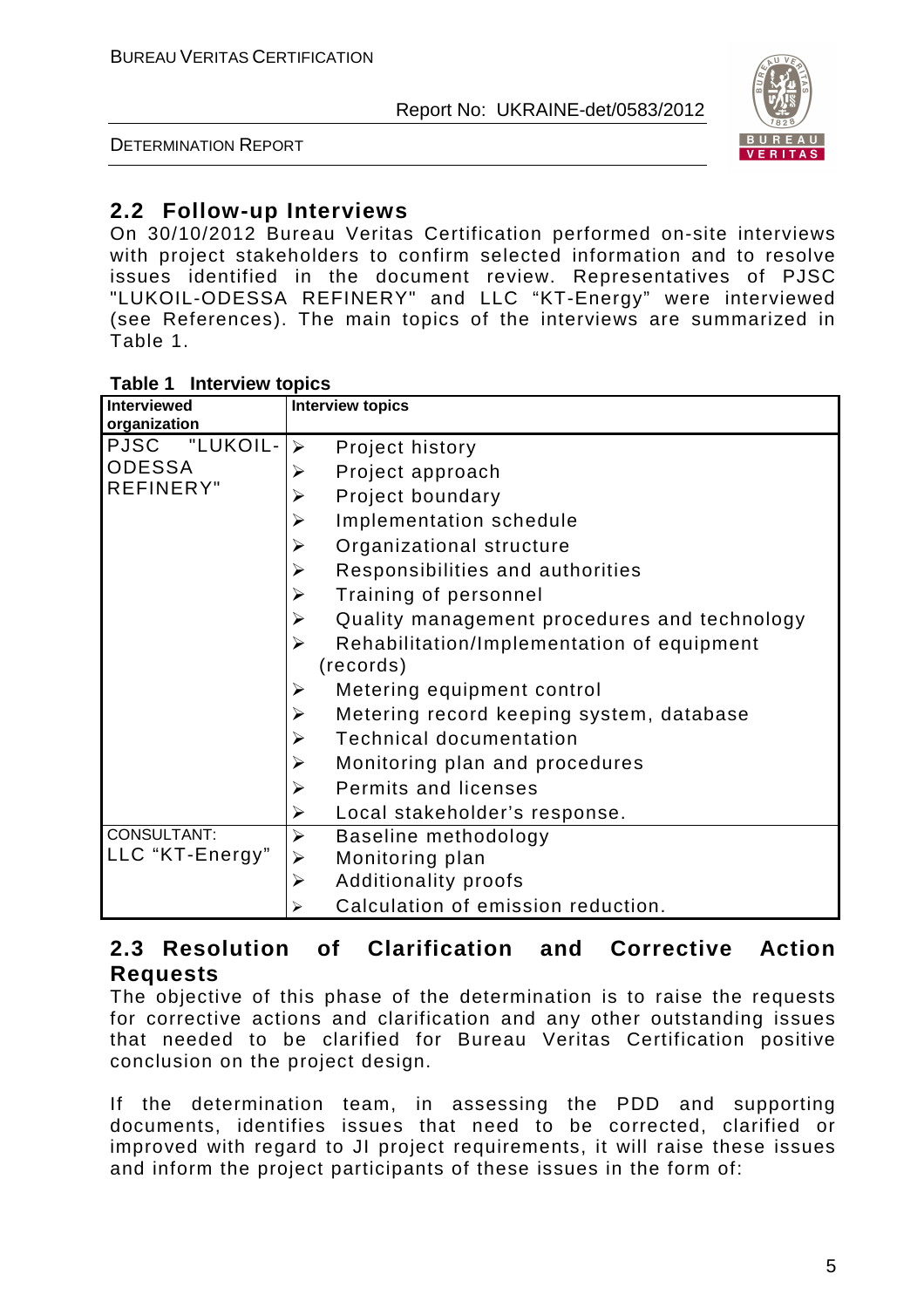

DETERMINATION REPORT

(a) Corrective action request (CAR), requesting the project participants to correct a mistake in the published PDD that is not in accordance with the (technical) process used for the project or relevant JI project requirement or that shows any other logical flaw;

(b) Clarification request (CL), requesting the project participants to provide additional information for the determination team to assess compliance with the JI project requirement in question;

(c) Forward action request (FAR), informing the project participants of an issue, relating to project implementation but not project design, that needs to be reviewed during the first verification of the project.

The determination team will make an objective assessment as to whether the actions taken by the project participants, if any, satisfactorily resolve the issues raised, if any, and should conclude its findings of the determination.

To guarantee the transparency of the verification process, the concerns raised are documented in more detail in the determination protocol in Appendix A.

# **3 PROJECT DESCRIPTION**

Before project implementation Odessa Refinery operated outdated primary oil refining equipment, including furnaces for fuel combustion without implementation of any significant energy efficiency measures since 1979.

The baseline scenario of the project foresees continuation of previously existing practice with the operation of primary oil refining equipment consisting of atmospheric and vacuum distillation unit without implementation of modernization activity, including furnaces replacement.

Before project implementation the Odessa refinery operated outdated equipment including primary oil refining units resulted in higher organic fuel combustion amounts. Considering the additional revenues of the ERU sales project owner decided to implement the reconstruction of the AVD unit in 2002.

Project foresees modernization of the AVD unit at the Odessa refinery including reconstruction of its columns, vacuum and atmospheric parts, partial replacement of oil refining equipment and complete replacement of the furnaces where the fuel for primary oil refining is combusted.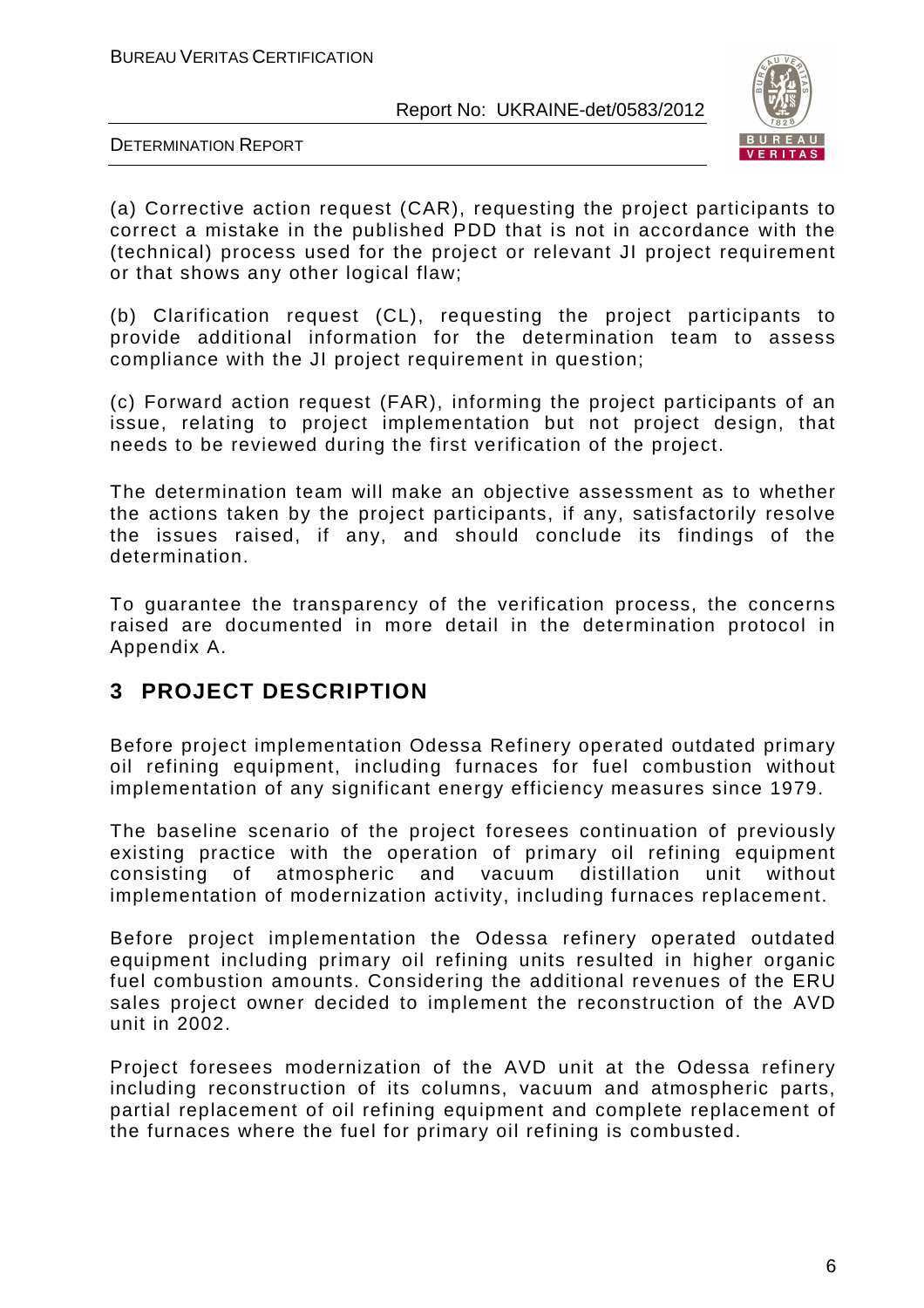

DETERMINATION REPORT

Project implementation was started on the grounds of the necessity to optimize energy resources consumption at the Enterprise with the utilization of Kyoto Protocol flexible mechanisms..

The following activities will ensure energy resources saving:

- Replacement of furnaces of the AVD unit;
- Modernization activity at the atmospheric part of the AVD unit (atmospheric distillation unit);
- Modernization activity at the vacuum part of the AVD unit (vacuum distillation unit);
- installation of the new heat exchanger;
- The construction of the gasoline stabilization unit;
- Modernization activity at the furnaces equipment:
	- o Replacement of the blow fan BDN9u by one with higher capacity;
	- o Replacement of the six burners GP-1,7D by ones with higher capacity;
	- o Replacement of the adapter and increasing of the height and diameter of the towel.
- Auxiliary blocks modernization:
	- o Modernization of the unit of the amine treatment;
	- o Replacement of submerged refrigerators by air-type ones;
	- o Replacement of outdated and worn-out pumping equipment;
	- o Installation of reflux tanks on blocks of preliminary evaporation and atmospheric part.

Within project boundaries project envisages modernization of the AVD unit at the Odessa Refinery through the implementation of energy saving measures and replacement of the furnaces, where the organic fuel is being combusted for the needs of primary oil refining. Realized activity will allow to reduce the specific fuel consumption for primary oil refining and to improve the efficiency of furnaces operation, and thus will lead to reduction of GHG emissions.

The identified areas of concern as to Description of the project, project participants response and BV Certification's conclusion are described in Appendix A Table 2 (refer to CL 01, CAR 01, CL 02, CAR 02, CAR 03).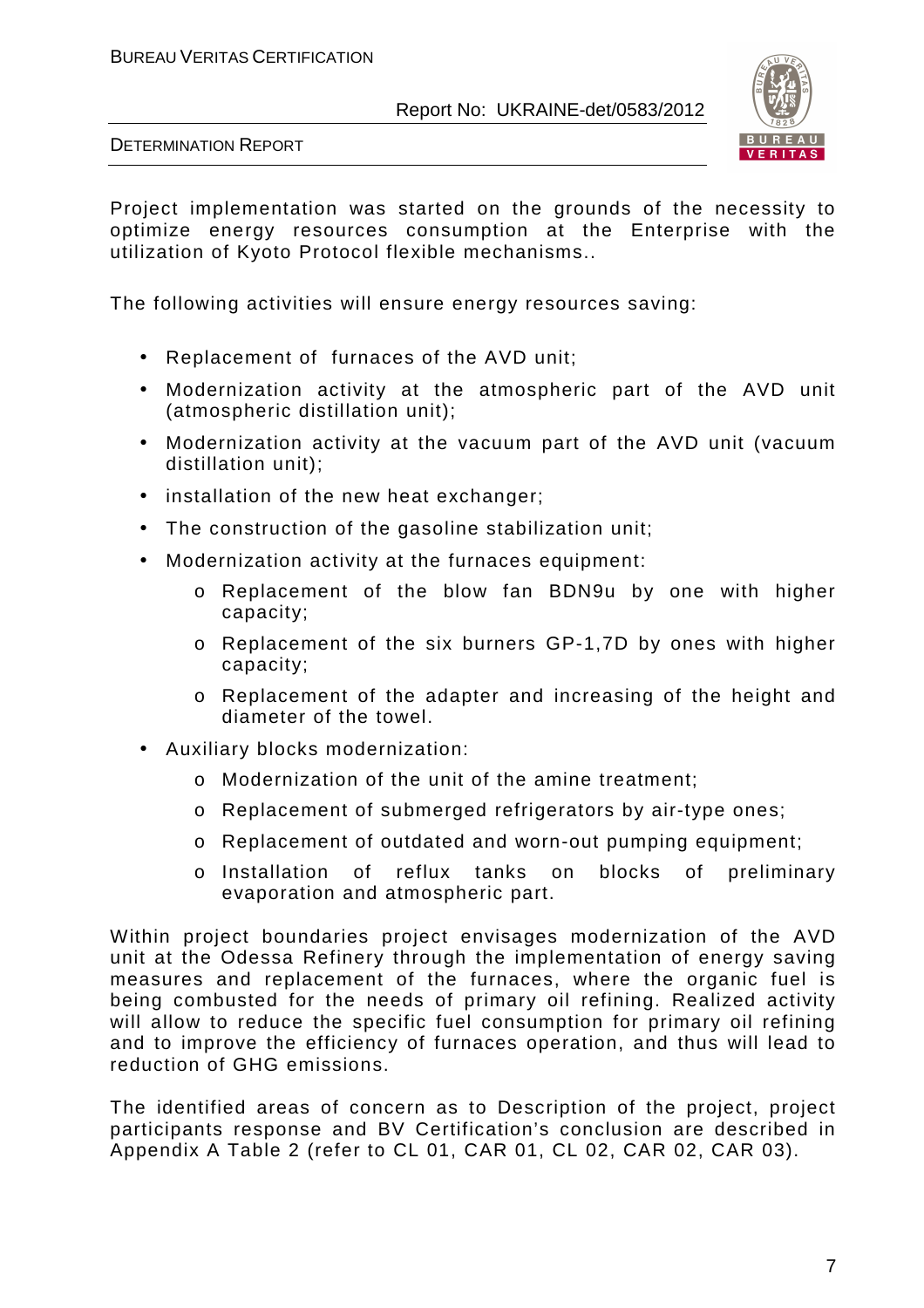

DETERMINATION REPORT

# **4 DETERMINATION CONCLUSIONS**

In the following sections, the conclusions of the determination are stated.

The findings from the desk review of the original project design documents and the findings from interviews during the follow up visit are described in the Determination Protocol in Appendix A.

The Clarification and Corrective Action Requests are stated, where applicable, in the following sections and are further documented in the Determination Protocol in Appendix A. The determination of the Project resulted in 14 Corrective Action Requests and 06 Clarification Requests.

The number between brackets at the end of each section corresponds to the DVM paragraph.

# **4.1 Project approvals by Parties involved (19-20)**

The project has already received Letter of Endorsement № 3410/23/7 on the JI project "Greenhouse gases emissions reduction due to the modernization of the production facilities of Odessa Refinery" dated 13/11/2012 issued by State Environmental Investment Agency of Ukraine.

The Letter of Approval from Switzerland was issued by the designated focal point in Switzerland (The Federal Office for the Environment (FOEN)) №J294-0485 on 23/11/2012.

Bureau Veritas Certification received this letter from the project participants and does not doubt its authenticity.

As for the time being no written approvals of the project by Ukraine are available. After receiving Determination Report from the Accredited Independent Entity the project documentation will be submitted to the Ukrainian Designated Focal Point (DFP) which is State Environmental Investment Agency of Ukraine, for receiving a Letter of Approval.

Bureau Veritas Certification will check the letters against paragraphs 19 - 20 of the DVM.

As the project has no approval by the Ukraine, CAR 05 remains pending and will be closed after report finalizing (refer to the Appendix A).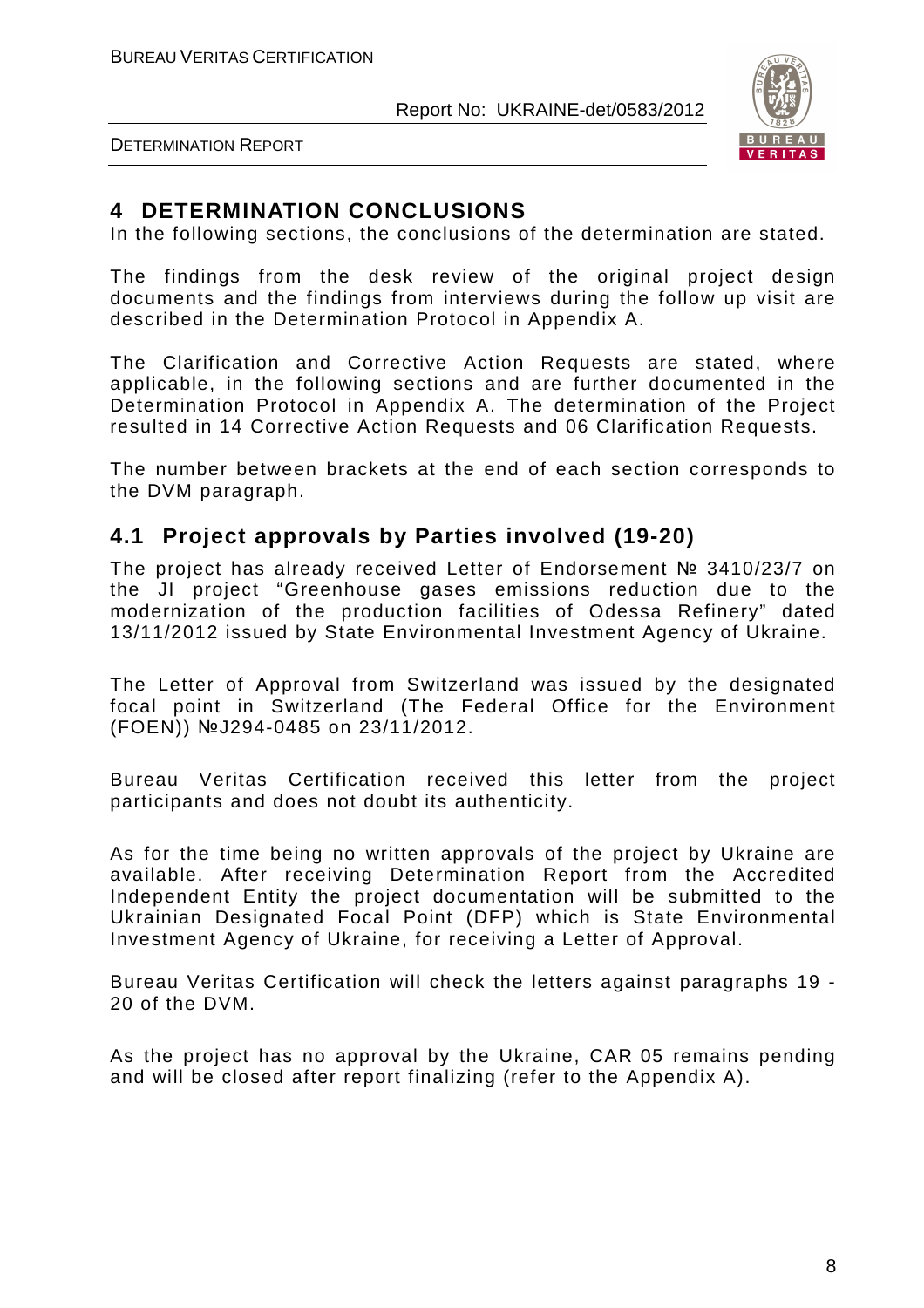

DETERMINATION REPORT

# **4.2 Authorization of project participants by Parties involved (21)**

The official authorization of each legal entity listed as project participant in the PDD by Parties involved will be provided in the written project approvals (refer to 4.1 above).

# **4.3 Baseline setting (22-26)**

The PDD explicitly indicates that using a methodology for baseline setting and monitoring developed in accordance with appendix B of the JI guidelines (hereinafter referred to as JI specific approach) was the selected approach for identifying the baseline.

The PDD provides a detailed theoretical description in a complete and transparent manner, as well as justification, that the baseline is established:

- (a) By listing and describing the following plausible future scenarios on the basis of conservative assumptions and selecting the most plausible one:
	- Continuation of previously existing practice without implementation of modernization activity at the AVD unit and its furnaces replacement;
	- Introduction of modernization activity at the AVD unit and its furnaces replacement without being registered as joint implementation project;
	- Continuation of previously existing practice without implementation of modernization activity at the AVD unit and its furnaces replacement – is the most plausible and realistic scenario without execution of joint implementation project and is considered as a baseline scenario.
- (b) Taking into account relevant national and/or sectoral policies and circumstances, such as sectoral reform initiatives, local fuel availability, power sector expansion plans, and the economic situation in the project sector. In this context, the following key factors that affect a baseline are taken into account:
	- All refineries in Ukraine were constructed decades ago and generally operate with obsolescent equipment at low refining margins and short of European standards for product quality. Main reason of a crisis in the oil-refining sector among others is the absence of modern oil refining capacities for output of products of improved standards.
	- Energy strategy of Ukraine foresees development of the refinery industry through increasing of the depth of oil refining via construction of the new refining units (catalytic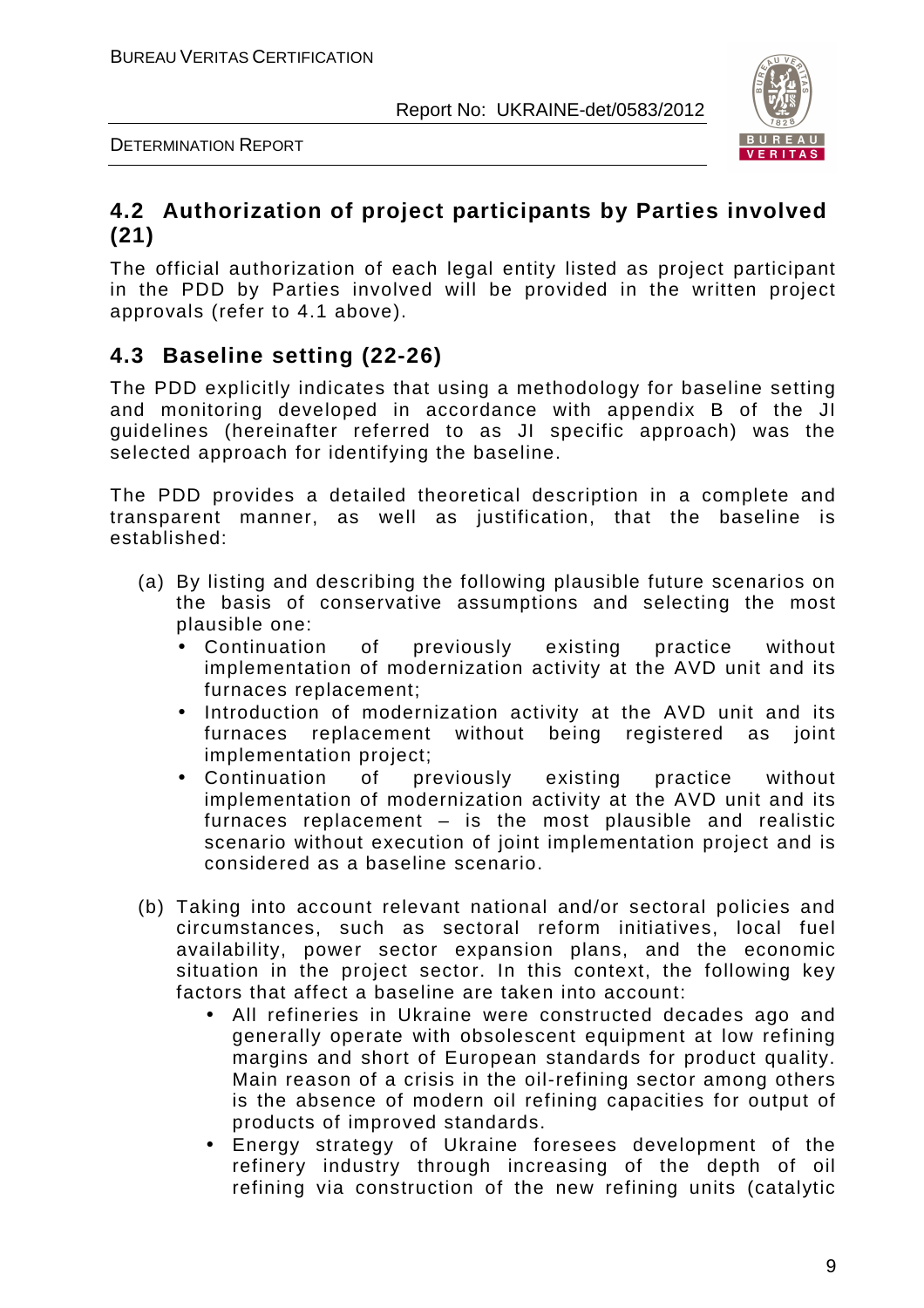



cracking, hydrocracking and visbreaking etc). Modernization of the existing facilities of the primary oil refining is not considered in the Energy strategy of Ukraine.

The continuation of the outdated equipment operation is a common practice for Ukrainian industry due to lack of financial resources and high cost of credit financing as well as high investment risks in the country. Most of the modernisation projects are being implemented with the additional economic incentives such as low cost international financing or using flexible mechanisms of Kyoto protocol and involving additional investments due to sale of emission reduction units.

All explanations, descriptions and analyses pertaining to the baseline in the PDD were found adequate and the baseline is identified appropriately.

# **4.4 Additionality (27-31)**

Traceable and transparent information showing that the baseline was identified on the basis of conservative assumptions, that the project scenario is not part of the identified baseline scenario and that the project will lead to reductions of anthropogenic emissions by sources or enhancements of net anthropogenic removals by sinks of GHGs was provided.

The PDD provides a justification of the applicability of the approach with a clear and transparent description, as per item 4.3 above.

Additionality proofs are provided. Two alternative scenarios to the project activity were identified and proven to be in compliance with mandatory legislation and regulations taking into account the enforcement in the region and Ukraine.

Realistic and credible alternatives available to the project owner, that provide outputs comparable with the proposed joint implementation project activity are the following:

- continuation of previously existing practice without implementation of modernization activity at the AVD unit and its furnaces (Alternative 1);
- introduction of modernization activity at the AVD unit and its furnaces replacement without being registered as joint implementation project (Alternative 2).

Financial Analysis

Financial analysis was used to demonstrate that proposed project activity is not the most financially attractive. The benchmark analysis based on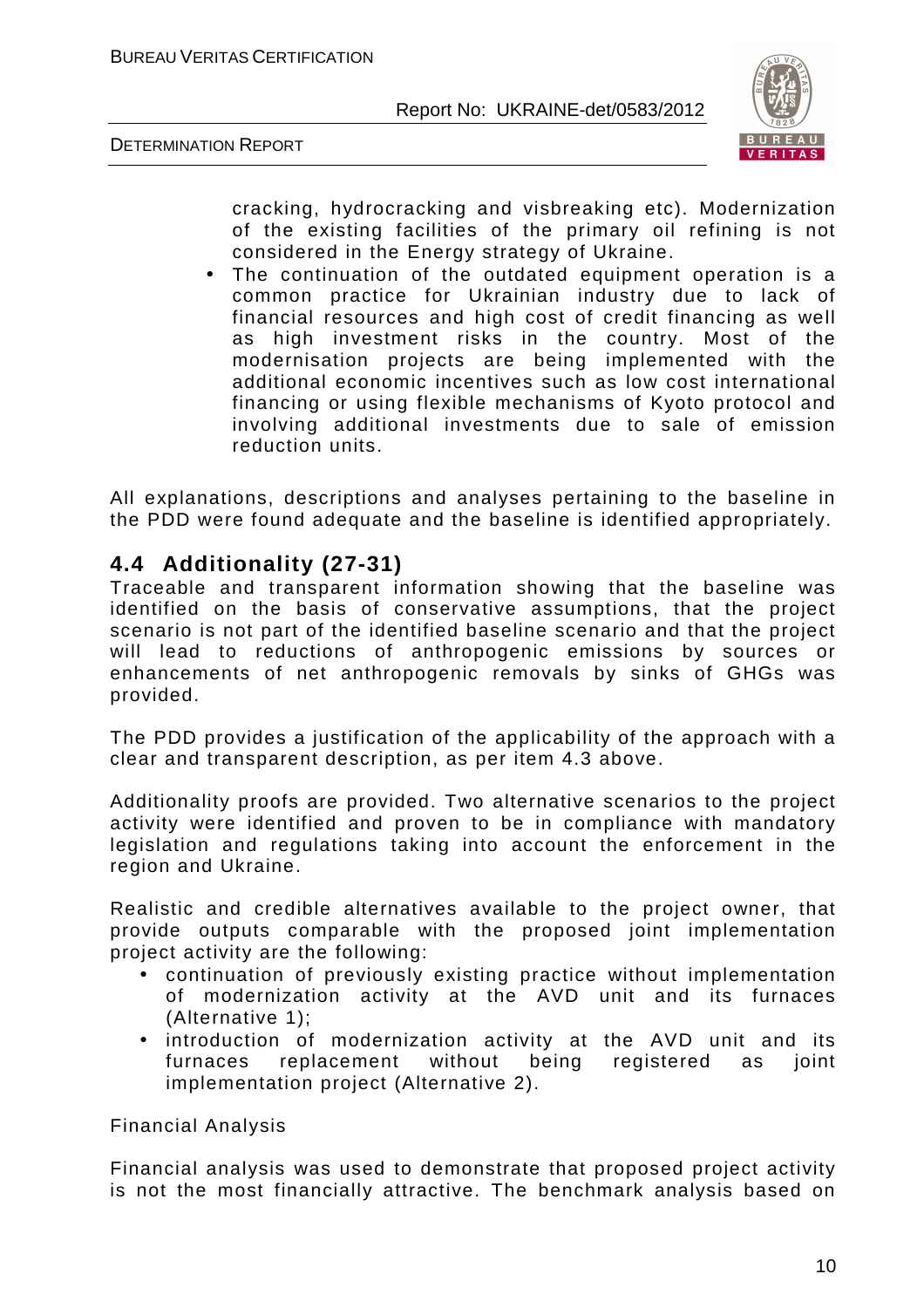

DETERMINATION REPORT

IRR indicator was used to perform the analysis. The average interest rate for the loans in national currency as of the January 2003 was used as benchmark.

Financial analysis was performed assuming data available for the project owners at the time of making a decision about project realization, and also taking into consideration conservative assumptions about price increase rates.

The results of the financial analysis demonstrate that the project scenario is not the most financially attractive for the project owners.

Thus besides the financial barrier the project faces a number of technical barriers and operation risks. Only 6 refineries function in Ukraine. Their equipment and technological schemes are comparatively unique and experience of the modernization hardly could be applied at any other refinery. Besides the modernization of the AVD unit performed at the Odessa refinery is the only such case in Ukrainian refinery industry. Thus Enterprise faces technological barriers and technological risks of proper equipment operation (decrease of efficiency over time, need of additional technological improvements etc.). The proposed project improves energy efficiency of oil refining processes and the returns on investment depend on the oil refining volume. Thus, lower oil refining volumes will cause less attractive economic performance and using of Kyoto protocol flexible mechanisms allows minimizing this barrier.

Among other barriers that prevent the project realization are unstable oil prices. Odessa Refinery operates by tolling scheme and raw material – oil – is supplied from Russia. Ukraine refinery sector depends heavily on importing Russian crude oil, which covers some three quarters of Ukrainian demand. Such factors as the rise in the excise taxes, transportation costs, quotas introduction and other market changes significantly influence the profitability and feasibility of the development program implementation.

One more important barrier for the project implementation is market conditions consisting of the following:

- oil prices fluctuation caused by the world market conditions, fluctuation of the dollar exchange rate, changes in Russia export custom duties and political situations;
- changes in duties and other import charges by the oil purchase;
- availability of the crude oil for refining connected with transportation aspects;
- changes of the legislation concerning petroleum products standardisation etc.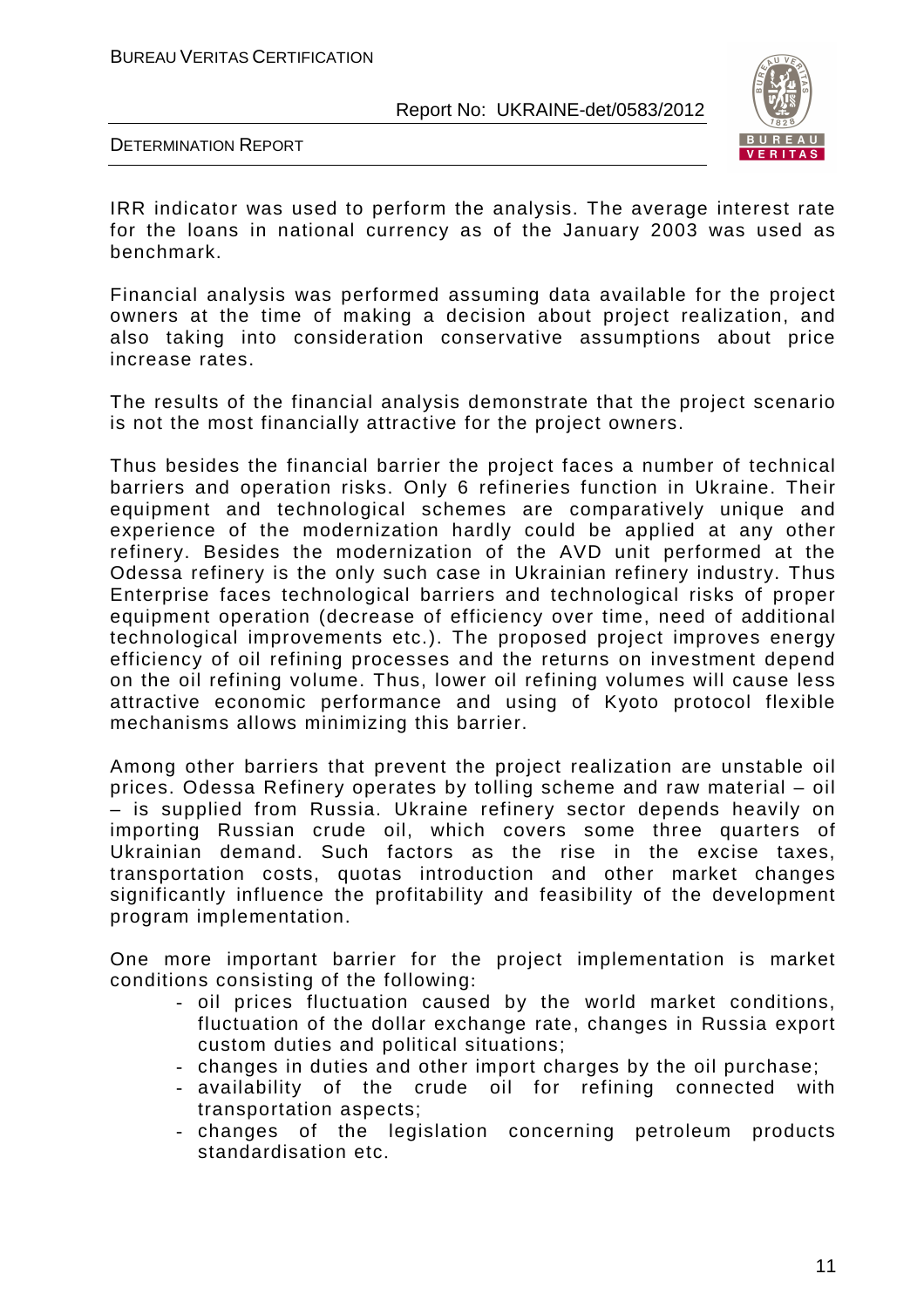

DETERMINATION REPORT

Common practice analysis

The GHG emissions reduction as a result of modernization of the production facilities of the Odessa Refinery within the project implementation requires significant capital investment and could not be implemented without additional incentives such as, in particular, income from the sale of emission reduction units.

Analysis of current practice demonstrates that the continuation of the exploitation of morally and physically obsolete equipment is a common practice for the oil refining industry.

There are six oil refineries plants in Ukraine. All refineries were constructed decades ago and generally operate with obsolescent equipment at low refining margins and short of European standards for product quality. Main reason of a crisis in the oil-refining sector among others is the absence of modern oil refining capacities for output of products of improved standards.

Summing up, continuation of the outdated equipment operation at the Ukrainian refineries is caused by the following reasons:

- Modernization of the basic technological equipment of the refineries requires significant financial resources, which are often unavailable;
- Modernization measures at the refineries mainly foresee the measures allowing the release of a new type of fuels or improving the quality of existing products to comply with the relevant standards. In case of not compliance with the enforced standards refineries often stop functioning due to lack of resources for reconstruction.

Energy strategy of Ukraine foresees development of the refinery industry through increasing of the depth of oil refining via construction of the new refining units (catalytic cracking, hydrocracking and visbreaking etc). Modernization of the existing facilities of the primary oil refining are not considered in the Energy strategy of Ukraine.

Generally the continuation of the outdated equipment operation is a common practice for Ukrainian industry due to lack of financial resources and high cost of credit financing as well as high investment risks in the country. Most of the modernisation projects are being implemented with the additional economic incentives such as low cost international financing or using flexible mechanisms of Kyoto protocol and involving additional investments due to sale of emission reduction units. Namely, there are a number of joint implementation projects, which are being realized in Ukraine at the moment, having been triggered by carbon financing (the baseline scenario is the continuation of the previously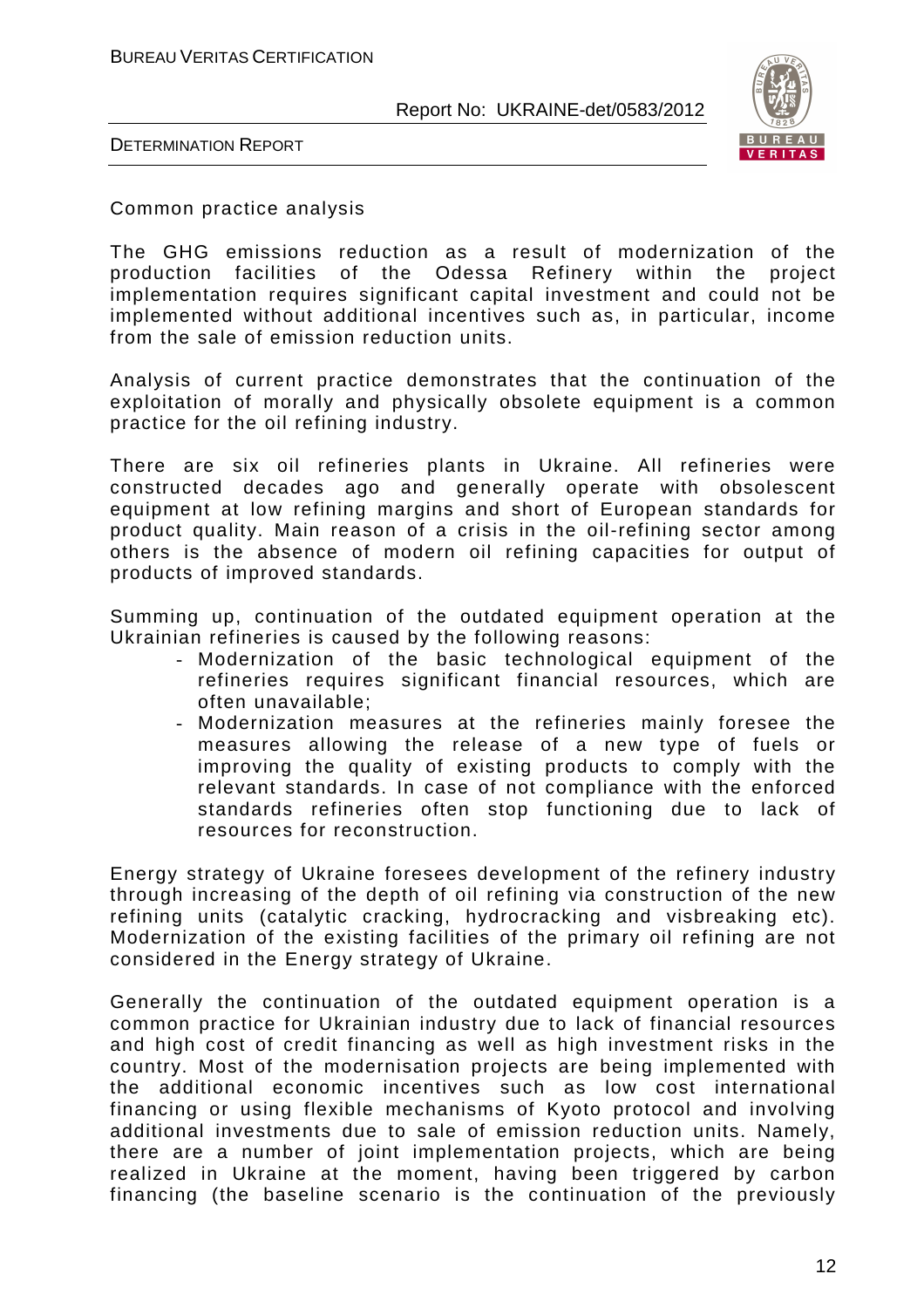

DETERMINATION REPORT

existed practice of using outdated equipment) in different sectors of the economy (thermal power stations reconstruction, energy efficiency improvements in sugar industry, energy efficiency improvements in metallurgical industry etc.).

Summing up, it could be concluded that it is common practice for Ukraine to continue exploitation of low efficient and energy intensive equipment.

Thus, based on financial analysis and common practice analysis it could be concluded that the project is additional and greenhouse emission reductions would not have been occurred in the absence of joint implementation activity.

Additionality is demonstrated appropriately as a result of the analysis using the approach chosen.

The identified areas of concern as to Additionality, project participants response and BV Certification's conclusion are described in Appendix A Table 2 (refer to CAR 06, CAR 07).

# **4.5 Project boundary (32-33)**

The project boundary defined in the PDD encompasses all anthropogenic emissions by sources of greenhouse gases (GHGs) that are:

- (i) Under the control of the project participants, such as fossil fuels consumption for primary oil refining at the AVD unit;
- (ii) Reasonably attributable to the project such as Emissions due to organic fuel (refinery gas, residual fuel oil) combustion for primary oil refining at the AVD unit; and

(iii) Significant, i.e., as a rule of thumb, would by each source account on average per year over the crediting period for more than 1 per cent of the annual average anthropogenic emissions by sources of GHGs, or exceed an amount of 2,000 tonnes of  $CO<sub>2</sub>$ equivalent, whichever is lower.

The delineation of the project boundary and the gases and sources included are appropriately described and justified in the PDD.

# **4.6 Crediting period (34)**

The PDD states the starting date of the project as the date on which the implementation or construction or real action of the project began, and the starting date is 17/04/2003, which is after the beginning of 2000.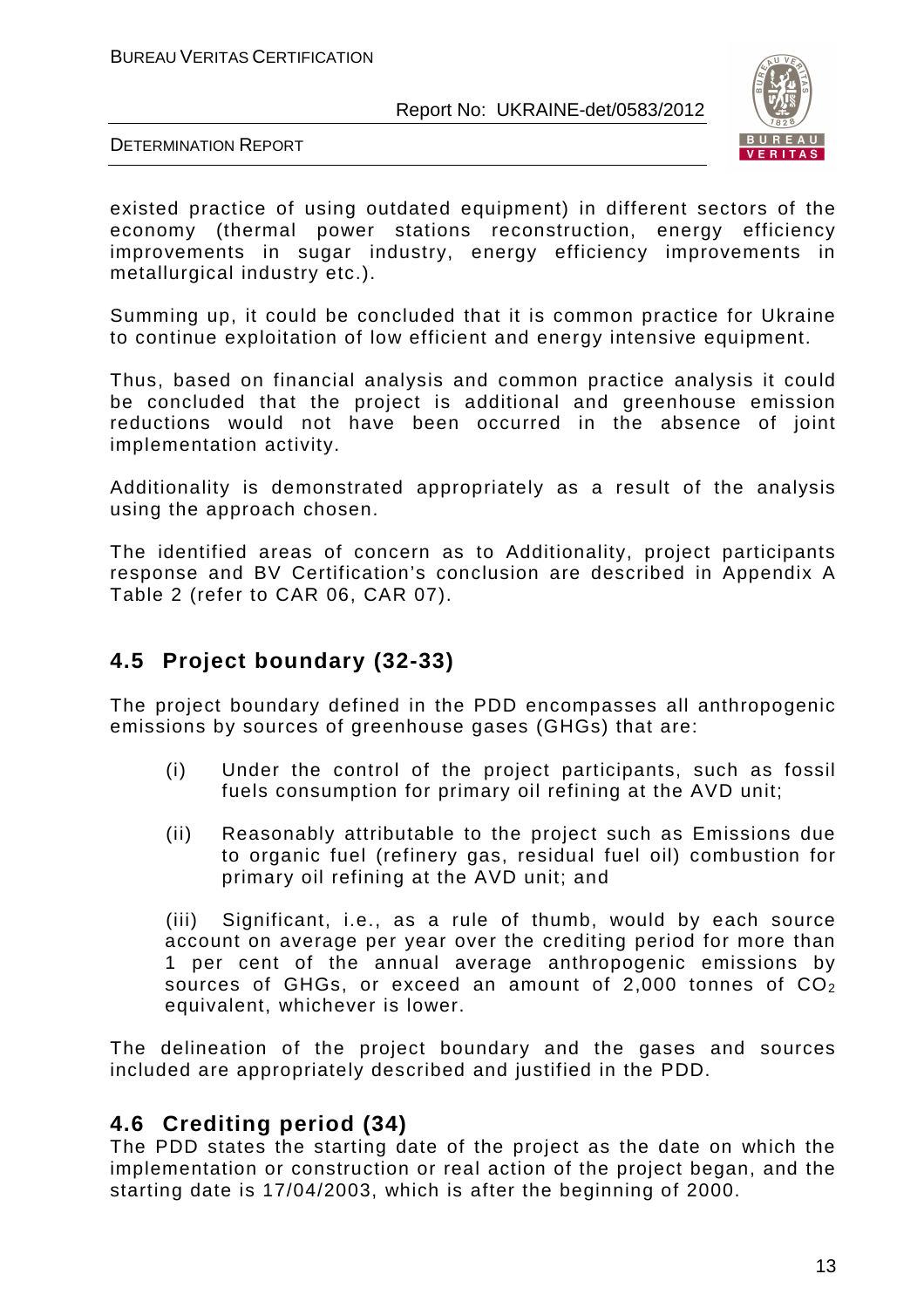

DETERMINATION REPORT

The PDD states the expected operational lifetime of the project in years and months, which is 20 years (240 months).

The PDD states the length of the crediting period in years and months, which is 13 years or 156 months and its starting date as 01/01/2008, which is on the date the first emission reductions are generated by the project.

The PDD states that the crediting period for the issuance of ERUs starts only after the beginning of 2008 and does not extend beyond the operational lifetime of the project.

The PDD states that the extension of its crediting period beyond 2012 is subject to the host Party approval, and the estimates of emission reductions are presented separately for those until 2012 and those after 2012 in all relevant sections of the PDD.

The identified areas of concern as to Crediting period, project participants response and BV Certification's conclusion are described in Appendix A Table 2 (refer to CL 03).

# **4.7 Monitoring plan (35-39)**

The PDD, in its monitoring plan section, explicitly indicates that JI specific approach was the selected.

The monitoring plan describes all relevant factors and key characteristics that will be monitored, and the period in which they will be monitored, in particular also all decisive factors for the control and reporting of project performance, such as statistics data; quality control (QC) and quality assurance (QA) procedures, schemes of monitoring system and data collection for Monitoring Report, responsibilities for data management the operational and management structure that will be applied in implementing the monitoring plan.

The monitoring plan specifies the indicators, constants and variables that are reliable (i.e. provide consistent and accurate values), valid (i.e. are clearly connected with the effect to be measured), and that provide a transparent picture of the emission reductions to be monitored such as oil refining at the AVD unit, share of refinery gas in the total fuel consumption by the furnaces of the AVD unit, share of residual fuel oil in the total fuel consumption by the furnaces of the AVD unit, greenhouse gases emission factor for combustion of refinery gas, greenhouse gases emission factor for combustion of residual fuel oil, carbon oxidation factor for combustion of refinery gas, carbon oxidation factor for combustion of residual fuel oil, amount of refinery gas that was combusted in the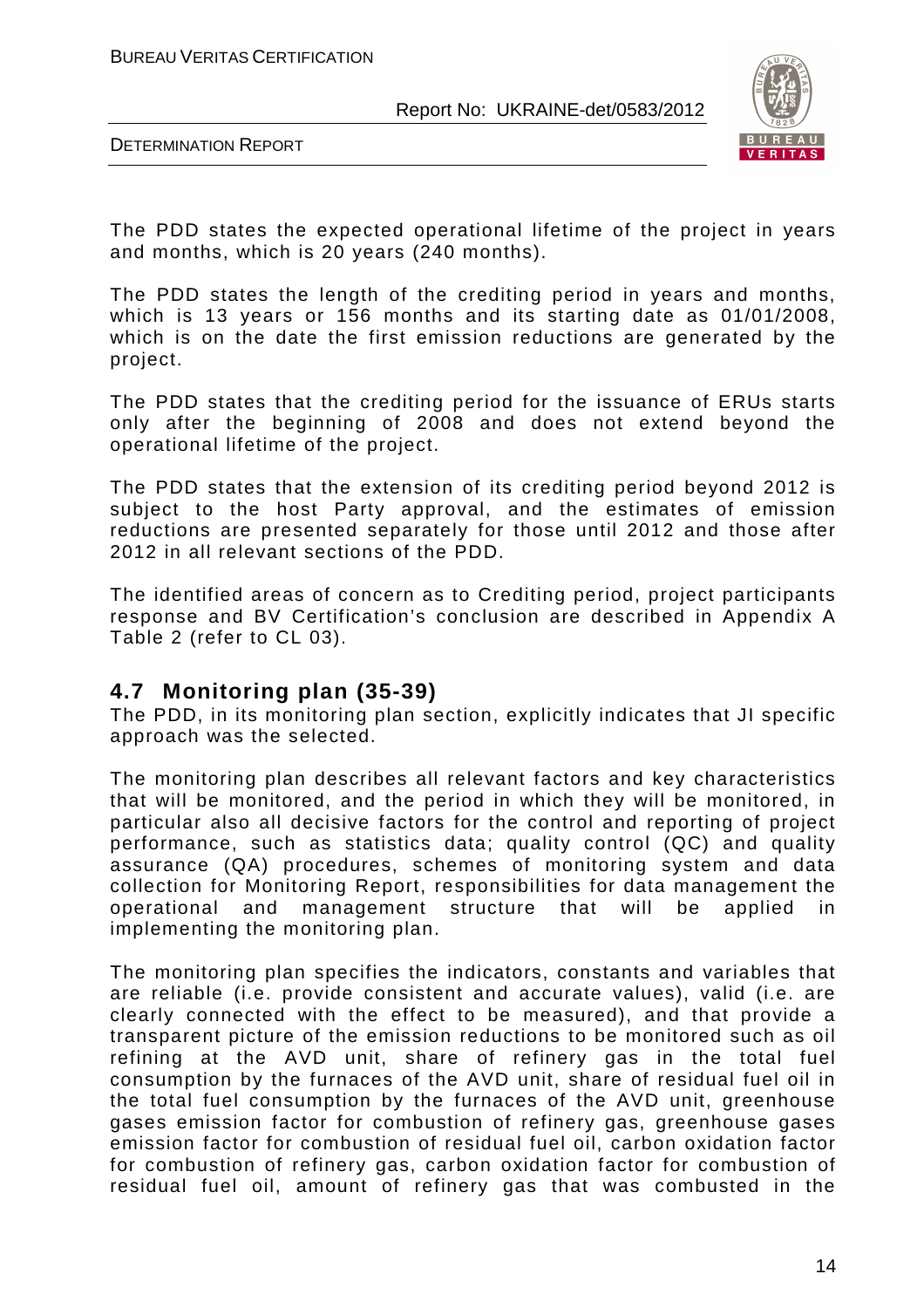

DETERMINATION REPORT

furnaces of the AVD unit, amount of residual fuel oil that was combusted in the furnaces of the AVD unit, net caloric value of refinery gas combusted in the furnaces of the AVD unit, net caloric value of residual fuel oil combusted in the furnaces of the AVD unit.

The monitoring plan explicitly and clearly distinguishes:

(i) Data and parameters that are not monitored throughout the crediting period, but are determined only once (and thus remain fixed throughout the crediting period), but that are already available at the stage of determination, such as baseline specific indicator of fuel consumption for oil refining at the AVD unit.

(ii) Data and parameters that are not monitored throughout the crediting period, but are determined only once (and thus remain fixed throughout the crediting period), but that are not already available at the stage of determination, which are absent.

(iii) Data and parameters that are monitored throughout the crediting period, such as oil refining at the AVD unit, share of refinery gas in the total fuel consumption by the furnaces of the AVD unit, share of residual fuel oil in the total fuel consumption by the furnaces of the AVD unit, greenhouse gases emission factor for combustion of refinery gas, greenhouse gases emission factor for combustion of residual fuel oil, carbon oxidation factor for combustion of refinery gas, carbon oxidation factor for combustion of residual fuel oil, amount of refinery gas that was combusted in the furnaces of the AVD unit, amount of residual fuel oil that was combusted in the furnaces of the AVD unit, net caloric value of refinery gas combusted in the furnaces of the AVD unit, net caloric value of residual fuel oil combusted in the furnaces of the AVD unit.

The monitoring plan describes the methods employed for data monitoring (including its frequency) and recording, such as direct measurement with diaphragm and basis weight gauges; calculations with different recording frequency such as daily, monthly or yearly and electronic or paper recording method.

The monitoring plan elaborates all algorithms and formulae used for the estimation/calculation of baseline emissions/removals and project emissions/removals or direct monitoring of emission reductions from the project, leakage, as appropriate.

#### **Baseline emissions**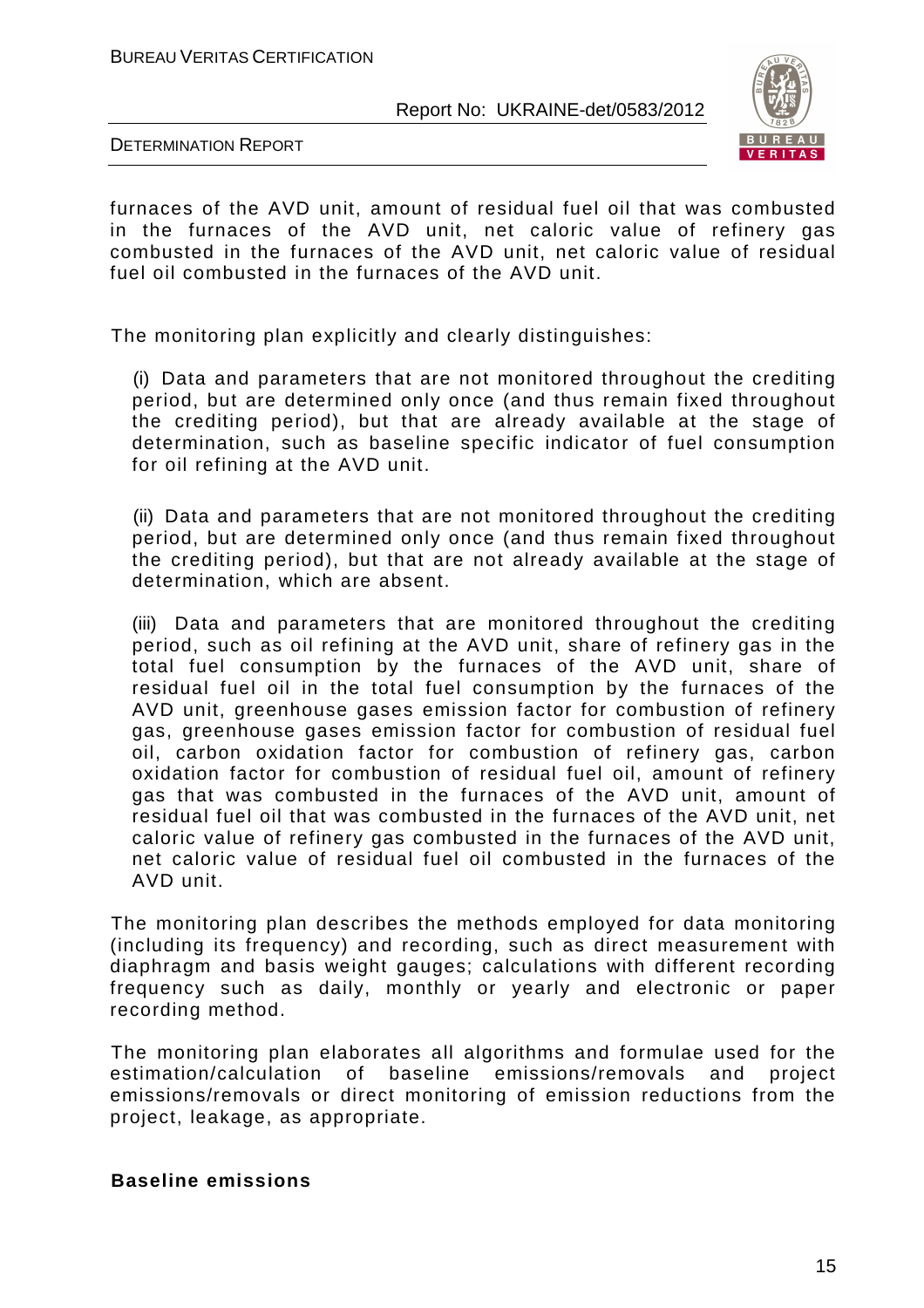

DETERMINATION REPORT

Baseline greenhouse gases emissions are connected with organic fuel consumption for primary oil refining at the AVD unit.

$$
BE_y = SFC_{BSL} \times P_y \times \sum_i (Sh_{i,y} \times EF_{CO2,i,y} \times OXID_{i,y}),
$$

where:

 $BE<sub>v</sub>$  – baseline greenhouse gases emissions in year y due to organic fuel combustion at the AVD unit, tonnes  $CO<sub>2</sub>e$ ;

 $SFC<sub>BSL</sub>$  – baseline specific indicator of fuel consumption for oil refining at the AVD unit, GJ/tonne. The parameter was estimated ex-ante based on the data of the fuel consumption and oil refining during four years before the implementation of the modernization measures at AVD unit;

 $P_y$  – oil refining at the AVD unit in year y, tonnes. Oil refining volumes are considered to be equal in project and baseline scenarios and will be monitored during the crediting period to calculate emission reduction units;

 $Sh_{i,y}$  – share of fuel type i (refinery gas, residual fuel oil) in the total fuel consumption by the furnaces of the AVD unit in the year y. Shares of fuel are considered equal in the project and baseline scenarios and are to be monitored during the crediting period to calculate emission reduction units. Activities concerning AVD unit modernization do not affect the ratio of different fuels combustion;

 $EF_{CO2,i,v}$  – greenhouse gases emission factors for combustion of fuel type i (refinery gas, residual fuel oil), that was combusted in the furnaces of the AVD unit, tonnes  $CO<sub>2</sub>e/GJ$ :

 $OXID_{i,v}$  – carbon oxidation factor for combustion of fuel type i (refinery gas, residual fuel oil) in year y.

#### **Project emissions**

Project greenhouse gases emissions are connected with organic fuel consumption for primary oil refining at the AVD unit.

$$
PEy = \sum_{i} (FC_{i,y} \times NCV_{i,y} \times EF_{CO2,i,y} \times OXID_{i,y})
$$

where:

 $PE<sub>v</sub>$  – project greenhouse gases emissions in year y due to organic fuel combustion at the AVD unit, tonnes  $CO<sub>2</sub>e$ .

 $FC_{i,y}$  – amount of the organic fuel of the type i (refinery gas, residual fuel oil) that was combusted during year y in the furnaces of the AVD unit, tonnes;: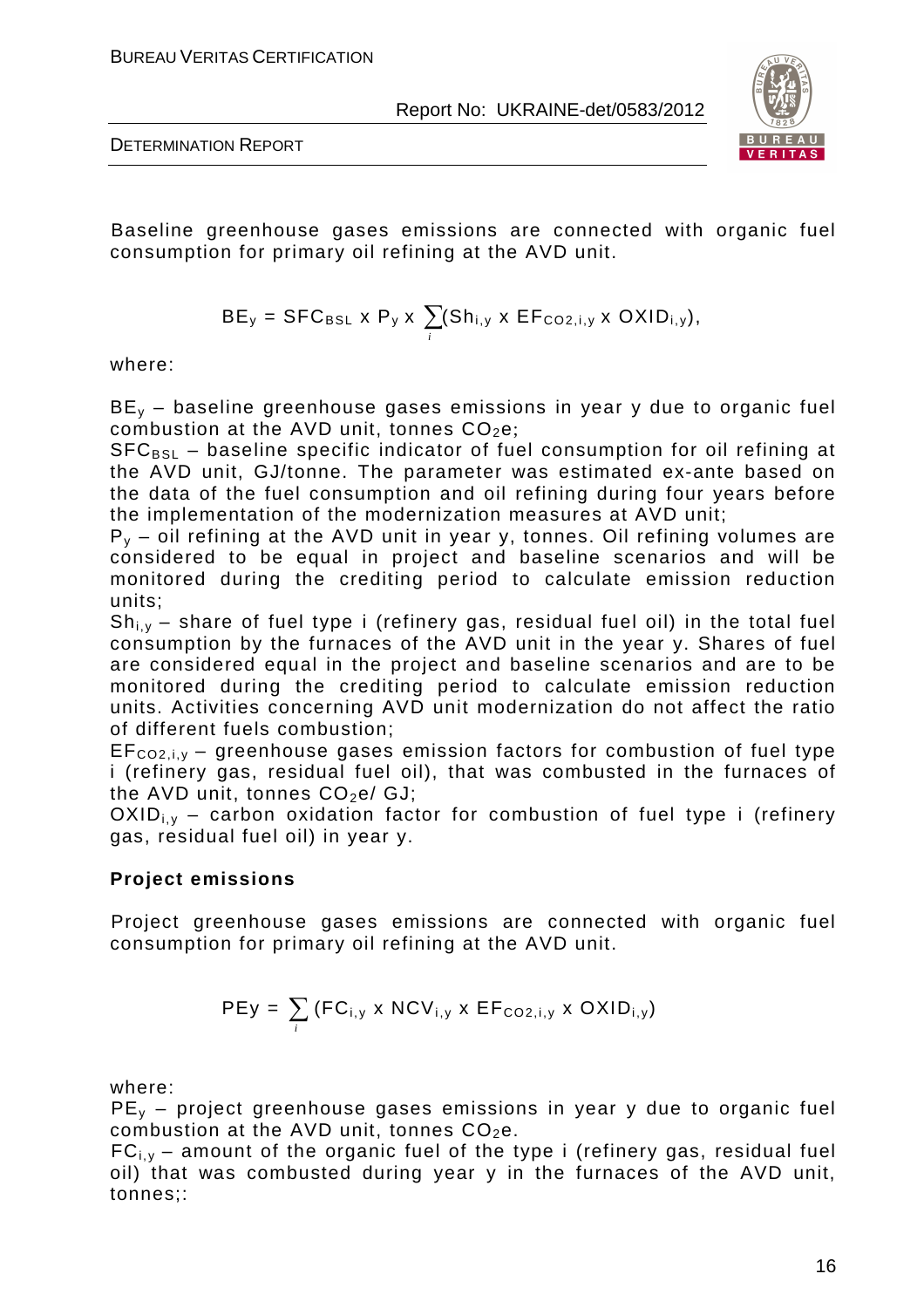



 $NCV_{i,v}$  – net caloric value of the fuel of the type i (refinery gas, residual fuel oil) that was combusted during year y in the furnaces of the AVD unit, GJ/tonne;:

 $EF_{CO2,i,v}$  – greenhouse gases emission factors for combustion of fuel type i (refinery gas, residual fuel oil), that was combusted in the furnaces of the AVD unit, tonnes  $CO<sub>2</sub>e/GJ$ ;

 $OXID_{i,v}$  – carbon oxidation factor for combustion of fuel type i (refinery gas, residual fuel oil) in year y.

#### **Emission reductions**

Emission reductions for the project are estimated as the difference between baseline and project emissions:

$$
\mathsf{ER}_y = \mathsf{BE}_y - \mathsf{PE}_y
$$

where:

ERy - Emission reductions in the reported year, tonnes  $CO<sub>2</sub>e$ .

BEy - Baseline greenhouse gases emissions in year y due to organic fuel combustion at the AVD unit, tonnes  $CO<sub>2</sub>e$ 

PEy - Project greenhouse gases emissions in year y due to organic fuel combustion at the AVD unit, tonnes  $CO<sub>2</sub>e$ 

The monitoring plan presents the quality assurance and control procedures for the monitoring process which are described in the section D.2 of the PDD. This includes, as appropriate, information on calibration and on how records on data and/or method validity and accuracy are kept and made available on request.

The monitoring plan clearly identifies the responsibilities and the authority regarding the monitoring activities. Responsibilities for data management are presented in section D.2.

On the whole, the monitoring plan reflects good monitoring practices appropriate to the project type.

The monitoring plan provides, in tabular form, a complete compilation of the data that need to be collected for its application, including data that are measured or sampled and data that are collected from other sources (e.g. official statistics, expert judgment, proprietary data, IPCC, commercial and scientific literature etc.) but not including data that are calculated with equations.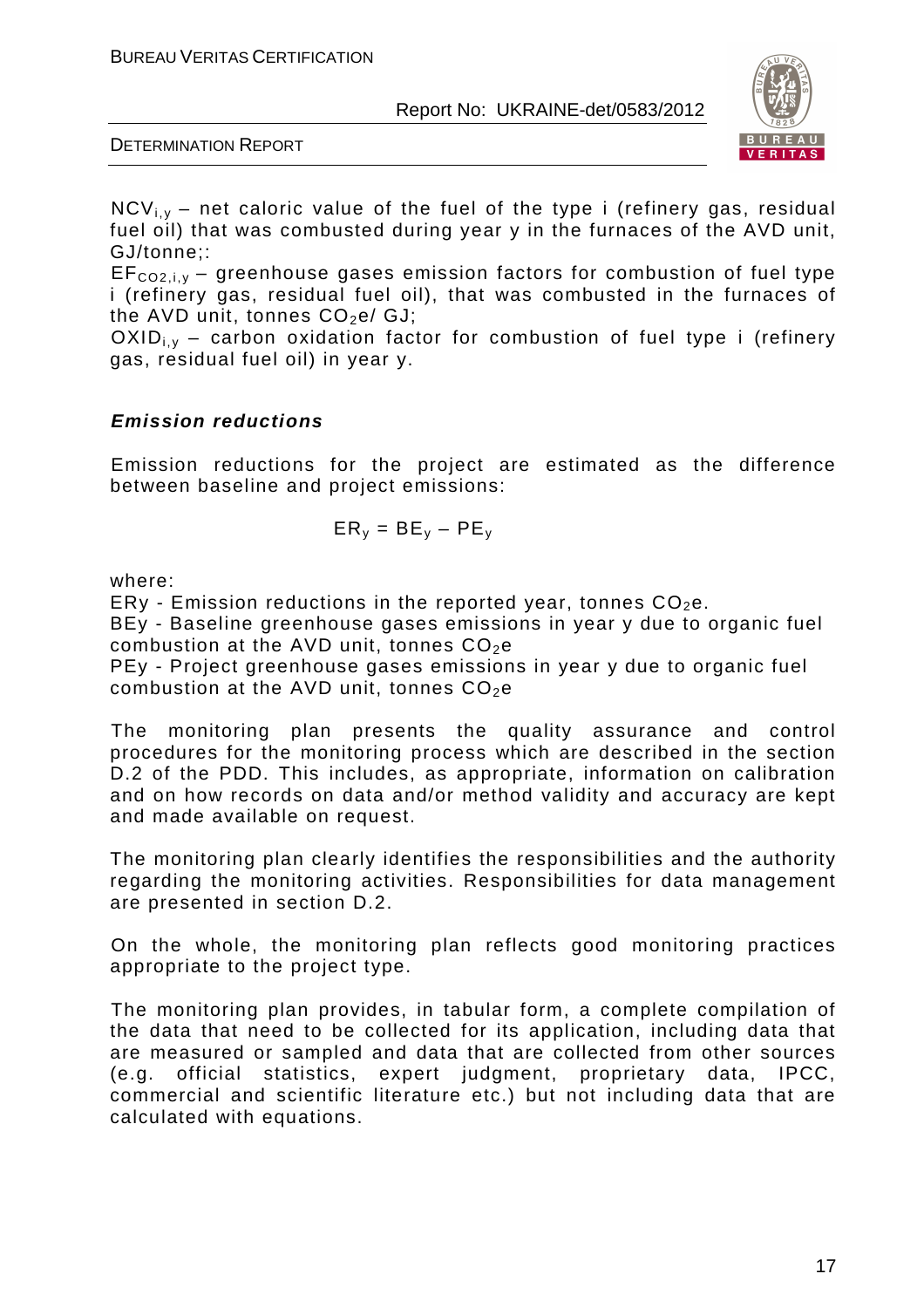

DETERMINATION REPORT

The monitoring plan indicates that the data monitored and required for verification are to be kept for two years after the last transfer of ERUs for the project.

The identified areas of concern as to Monitoring plan, project participants response and BV Certification's conclusion are described in Appendix A Table 2 (refer to CAR 08, CAR 09, CAR 10, CL 04).

# **4.8 Leakage (40-41)**

No leakage is expected during the project activity.

# **4.9 Estimation of emission reductions or enhancements of net removals (42-47)**

The PDD indicates assessment of emissions in the baseline scenario and in the project scenario as the approach chosen to estimate the emission reductions generated by the project.

The PDD provides the ex ante estimates of:

(a) Emissions for the project scenario (within the project boundary), which are 219176 tonnes of  $CO<sub>2</sub>$ eq for 2008-2012 and 584472 tonnes of  $CO<sub>2</sub>$ eq for 2013-2020;

(b) No leakage is expected.

(c) Emissions for the baseline scenario (within the project boundary), which are 333848 tonnes of  $CO<sub>2</sub>$ eq for 2008-2012 and 890264 tonnes of CO<sub>2</sub>eq for 2013-2020.

(d) Emission reductions adjusted by leakage, which are 114672 tonnes of  $CO<sub>2</sub>$ eq for 2008-2012 and 305792 tonnes of  $CO<sub>2</sub>$ eq for 2013-2020.

The estimates referred to above are given:

(a) On a annual basis;

(b) From 01/01/2008 to 31/12/2020, covering the whole crediting period;

(c) On a source-by-source/sink-by-sink basis;

(d) For each GHG gas, which are  $CO<sub>2</sub>$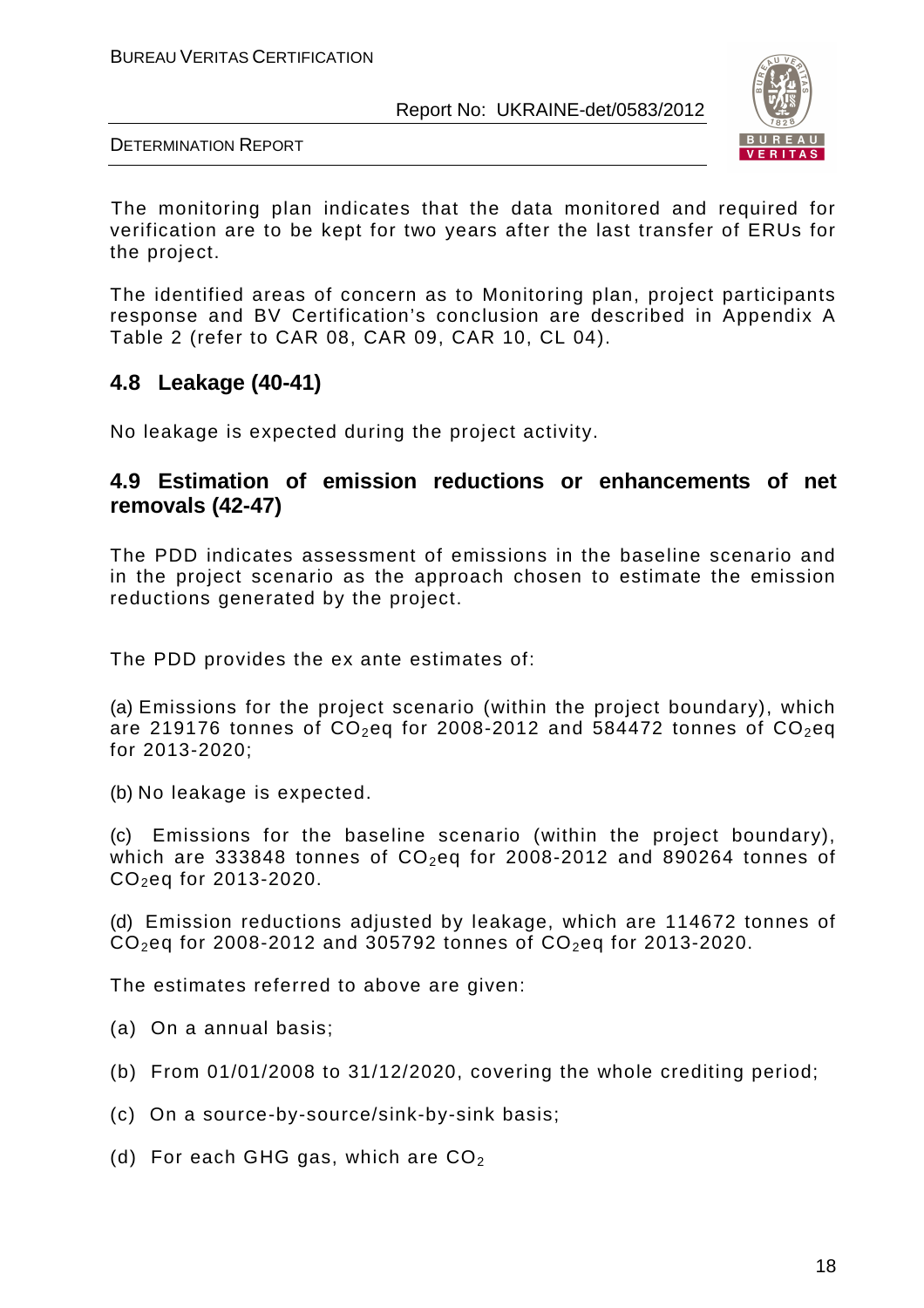

DETERMINATION REPORT

(e) In tonnes of  $CO<sub>2</sub>$  equivalent, using global warming potentials defined by decision 2/CP.3 or as subsequently revised in accordance with Article 5 of the Kyoto Protocol;

The formulas used for calculating the estimates referred above are the same as those used for project monitoring and described in the section 4.7 above. All formulas are consistent throughout the PDD.

For calculating the estimates referred to above, key factors, e.g. fuel and equipment prices and availability, expected market development, etc. influencing the baseline emissions or removals and the activity level of the project and the emissions as well as risks associated with the project were taken into account, as appropriate.

Data sources used for calculating the estimates referred to above, such as statistic data, actual historical monitored data, IPCC etc. are clearly identified, reliable and transparent.

Emission factors, such as greenhouse gases emission factor for combustion of refinery gas, greenhouse gases emission factor for combustion of residual fuel oil were selected by carefully balancing accuracy and reasonableness, and appropriately justified of the choice.

The estimation referred to above is based on conservative assumptions and the most plausible scenarios in a transparent manner.

The estimates referred to above are consistent throughout the PDD.

The annual average of estimated emission reductions over the crediting period is calculated by dividing the total estimated emission reductions over the crediting period by the total months of the crediting period, and multiplying by twelve.

The identified areas of concern as to Estimation of emission reductions or enhancements of net removals, project participants response and BV Certification's conclusion are described in Appendix A Table 2 (refer to CAR 11, CAR 12, CAR 13).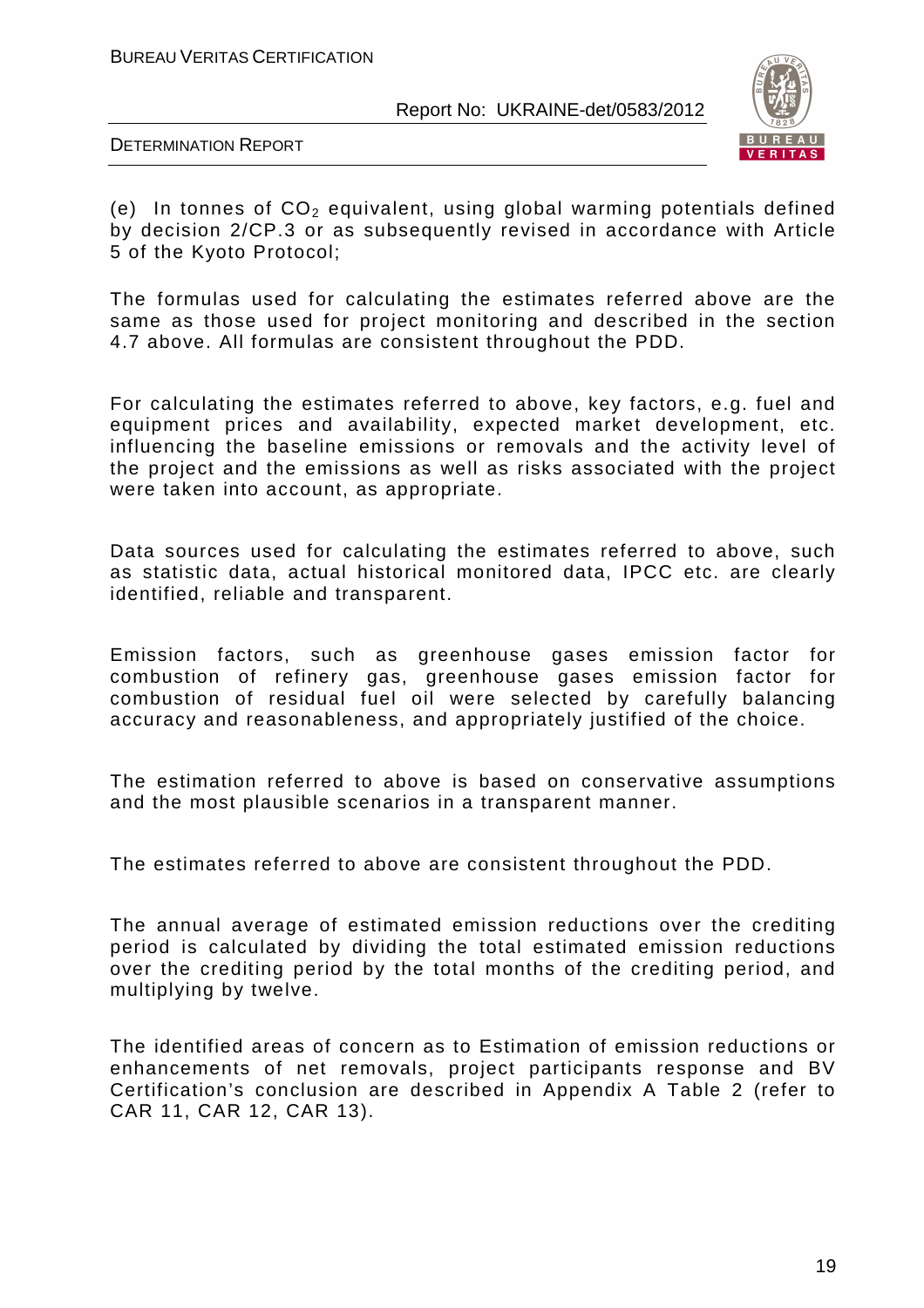

DETERMINATION REPORT

# **4.10 Environmental impacts (48)**

The PDD lists and attaches documentation on the analysis of the environmental impacts of the project, including transboundary impacts, in accordance with procedures as determined by the host Party, such as Law of Ukraine 'On atmospheric air protection', Sanitary Regulations and Norms 4946-89 'Sanitary regulations on atmospheric air protection', ISO 9001:2008 "Quality management system" and ISO 14001:2004 "Environmental management system" etc.

The PDD provides conclusion and all references to supporting documentation of an environmental impact assessment undertaken in accordance with the procedures as required by the host Party, if the analysis referred to above indicates that the environmental impacts are considered significant by the project participants or the host Party.

The identified areas of concern as to Environmental impacts, project participants response and BV Certification's conclusion are described in Appendix A Table 2 (refer to CAR 14, CL 05).

### **4.11 Stakeholder consultation (49)**

No stakeholder consultation process for the JI projects is required by the Host Party. Stakeholders' comments will be collected during the time of this PDD publication during the determination procedure.

Positive conclusion of the state environmental expertise of the detailed design of the project of the AVD reconstruction has been approved by the State environmental administration in Odessa region on 22/05/2007.

The identified areas of concern as to Stakeholder consultation, project participants response and BV Certification's conclusion are described in Appendix A Table 2 (refer to CL 06).

# **4.12 Determination regarding small scale projects (50-57)**

The PDD appropriately specifies and justifies the SSC project type and category that fall under:

(a) Type II and thresholds b of JI SSC projects as defined in "Provisions for joint implementation small-scale projects" developed by the JISC.

(b) Categories H defined in the most recent version of appendix B of annex II to decision 4/CMP.1.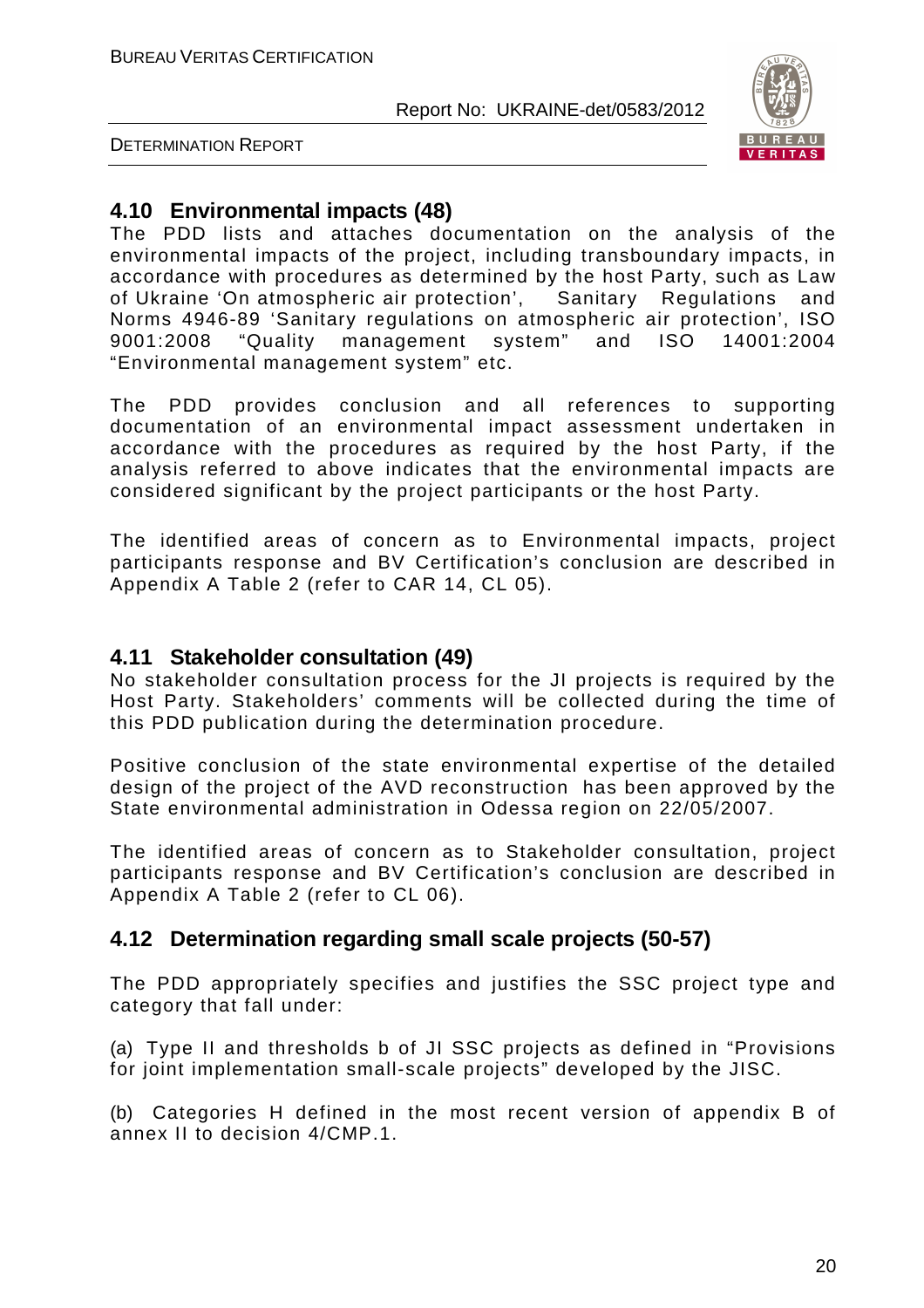

DETERMINATION REPORT

The SSC PDD confirms and shows that the proposed JI SSC project is not a debundled component of a large project by explaining that there is no a JI (SSC) project with a publicly available determination in accordance with paragraph 34 of the JI guidelines:

(a) Which has the same project participants; and

(b) Which applies the same technology/measure and pertains to the same project category; and

(c) Whose determination has been made publicly available in accordance with paragraph 34 of the JI guidelines within the previous 2 years; and

(d) Whose project boundary is within 1 km of the project boundary of the proposed JI SSC project at the closest point.

# **4.13 Determination regarding land use, land-use change and forestry (LULUCF) projects (58-64)**

Not applicable

**4.14 Determination regarding programmes of activities (65-73)**  Not applicable

# **5 SUMMARY AND REPORT OF HOW DUE ACCOUNT WAS TAKEN OF COMMENTS RECEIVED PURSUANT TO PARAGRAPH 32 OF THE JI GUIDELINES**

No comments, pursuant to paragraph 32 of the JI Guidelines, were received.

# **6 DETERMINATION OPINION**

Bureau Veritas Certification has performed a determination of the "Greenhouse gases emissions reduction due to the modernization of the production facilities of Odessa Refinery" project in the Odessa Region, Ukraine. The determination was performed on the basis of UNFCCC criteria and host country criteria and also on the criteria given to provide for consistent project operations, monitoring and reporting.

The determination consisted of the following three phases: i) a desk review of the project design and the baseline and monitoring plan; ii) follow-up interviews with project stakeholders; iii) the resolution of outstanding issues and the issuance of the final determination report and opinion.

Project participant/s used the JI specific approach for demonstration of the additionality. In line with approach, the PDD provides investment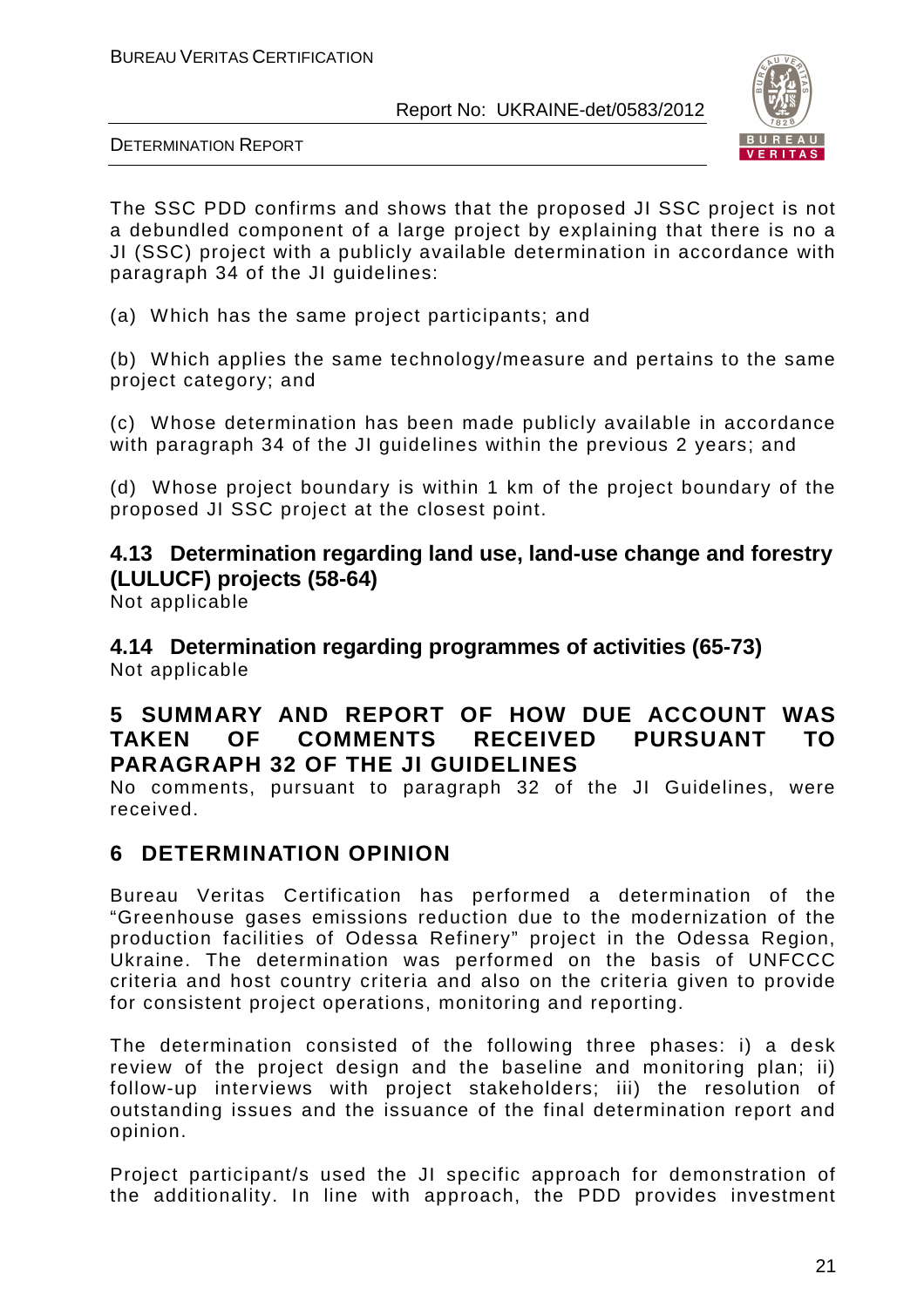BUREAU VERITAS CERTIFICATION

Report No: UKRAINE-det/0583/2012



DETERMINATION REPORT

analysis and common practice analysis, to determine that the project activity itself is not the baseline scenario.

Emission reductions attributable to the project are hence additional to any that would occur in the absence of the project activity. Given that the project is implemented and maintained as designed, the project is likely to achieve the estimated amount of emission reductions.

The determination revealed two pending issues related to the current determination stage of the project: the issue of the written approval of the project and the authorization of the project participant by the host Party. If the written approval and the authorization by the host Party are awarded, it is our opinion that the project as described in the Project Design Document, Version 2.0 meets all the relevant UNFCCC requirements for the determination stage and the relevant host Party criteria.

The review of the project design documentation (2.0) and the subsequent follow-up interviews have provided Bureau Veritas Certification with sufficient evidence to determine the fulfillment of stated criteria. In our opinion, the project correctly applies and meets the relevant UNFCCC requirements for the JI and the relevant host country criteria.

The determination is based on the information made available to us and the engagement conditions detailed in this report.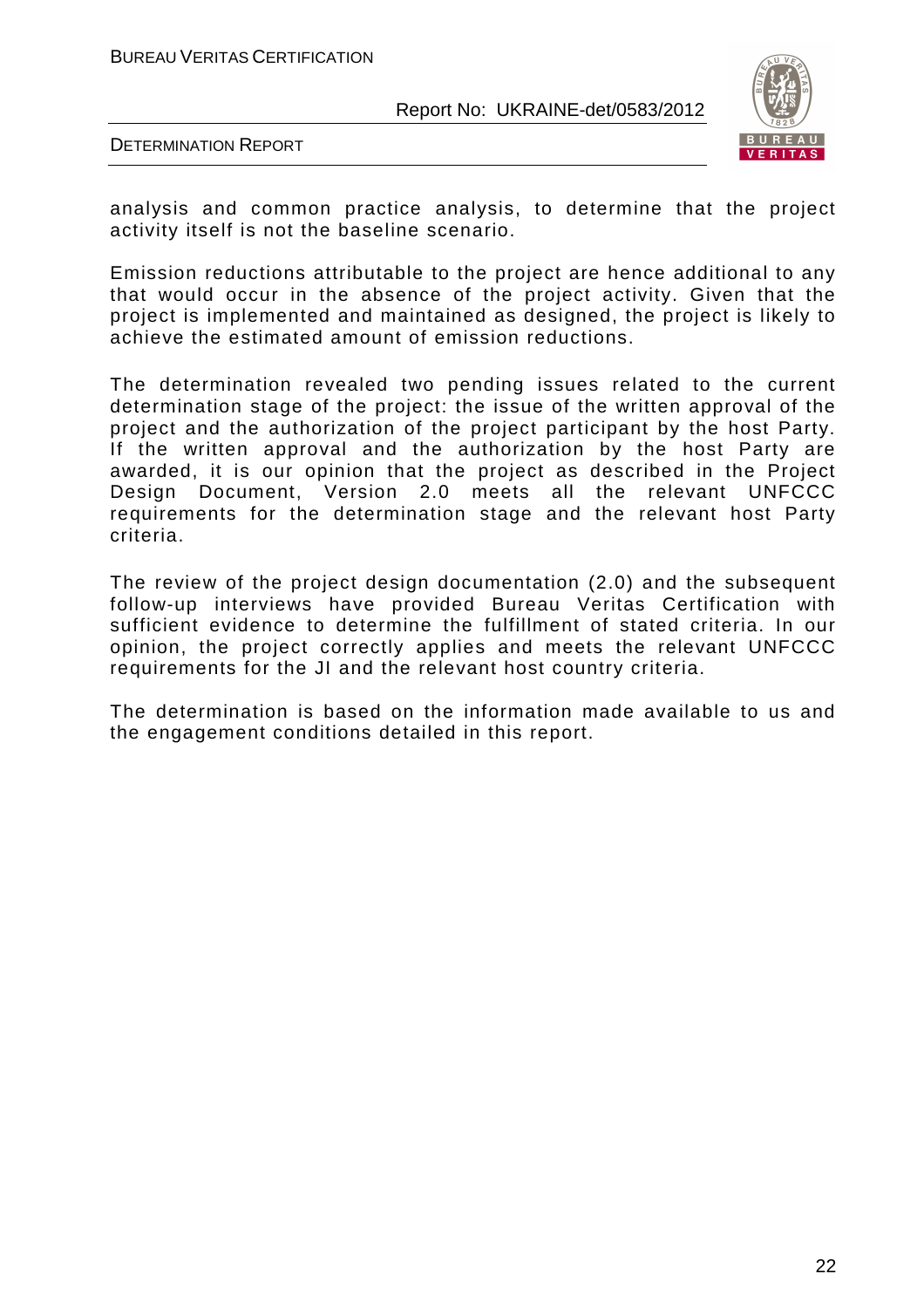

DETERMINATION REPORT

# **7 REFERENCES**

#### **Category 1 Documents:**

Documents provided by project participants and that relate directly to the GHG components of the project.

- /1/ PDD "Greenhouse gases emissions reduction due to the modernization of the production facilities of Odessa Refinery", version 1.1 dated 12/10/2012.
- /2/ PDD "Greenhouse gases emissions reduction due to the modernization of the production facilities of Odessa Refinery", version 2.0 dated 28/11/2012.
- /3/ Guidelines for Users of the Join Implementation Project Design Document Form, version 04, JISC
- /4/ Joint Implementation Project Design Document Form, version 01
- /5/ Glossary of JI terms, version 03, JISC.
- /6/ Guidance on Criteria for Baseline Setting and Monitoring, version 03, JISC.
- /7/ JISC "Clarification regarding the public availability of documents under the verification procedure under the Joint Implementation Supervisory Committee." Version 03.
- /8/ Joint Implementation Determination and Verification Manual. Version 01.
- /9/ Letter of Endorsement № 3410/23/7 on the JI project "Greenhouse gases emissions reduction due to the modernization of the production facilities of Odessa Refinery" dated 13/11/2012 issued by State Environmental Investment Agency of Ukraine.
- /10/ The Letter of Approval №J294-0485 on the JI project "Greenhouse gases emissions reduction due to the modernization of the production facilities of Odessa Refinery" dated 23/11/2012 issued by the designated focal point in Switzerland (The Federal Office for the Environment).

#### **Category 2 Documents:**

Background documents related to the design and/or methodologies employed in the design or other reference documents.

| #  | <b>Name of document</b>                                                 |
|----|-------------------------------------------------------------------------|
|    |                                                                         |
| 1. | Solution of CDU-AVD unity 18/19/2010 V and the shutdown of CDU-AVD unit |
|    | Conclusion of the reconstruction project of CDU-AVD unit Nº1815/03-     |
| 2. | 06-09 dated 22/05/2007. State Environmental Protection Administration   |
|    | in Odessa region                                                        |
| 3. | Permission №51401002 on pollutants emissions into the atmosphere by     |
|    | stationary sources (12/12/2005-31/12/2007)                              |
| 4. | Permission №5110137600-153 on pollutants emissions into<br>the          |
|    | atmosphere by stationary sources (24/06/2009-24/06/2014)                |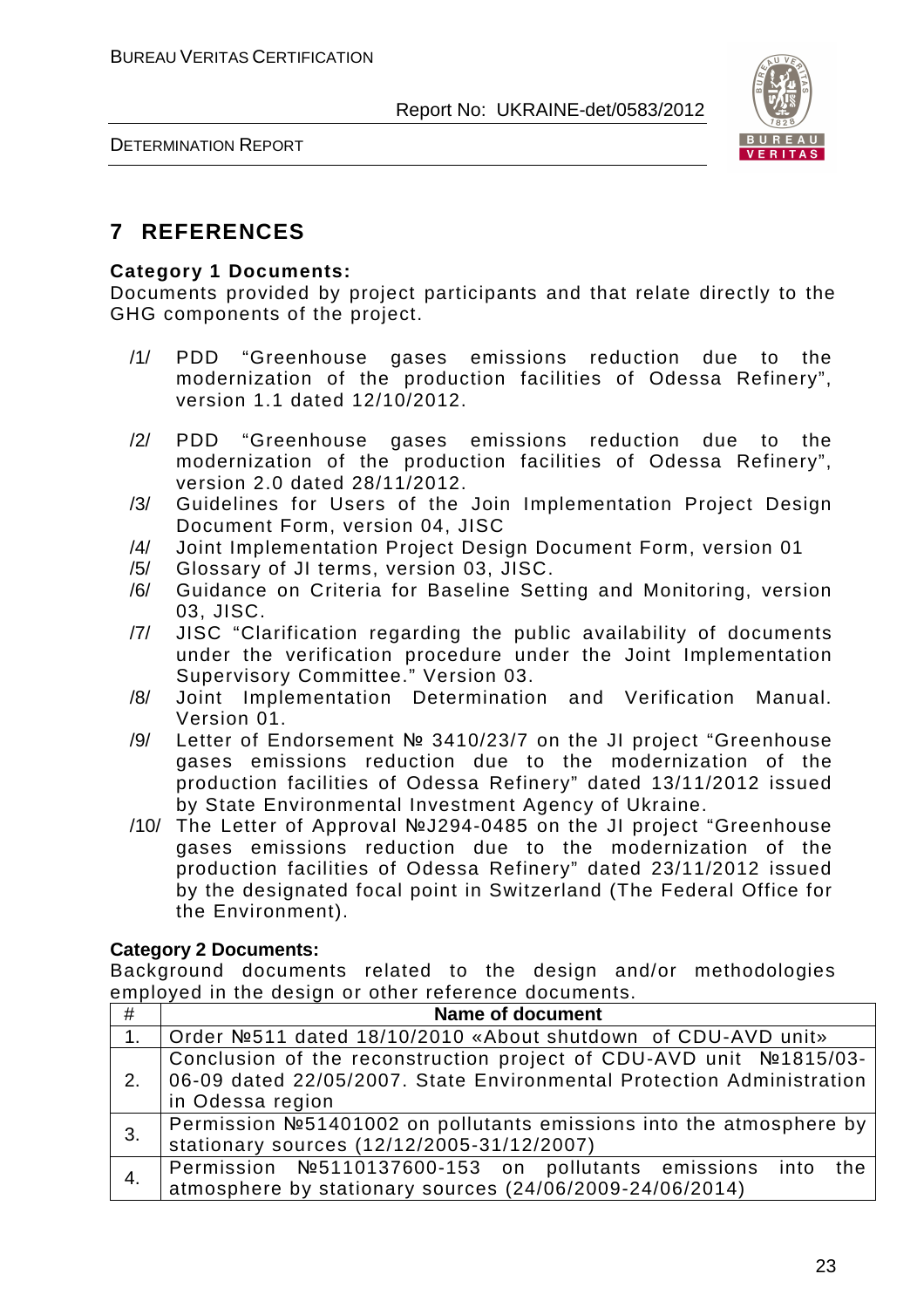

| 5.  | Permission №5110137600-153 on pollutants emissions into the                                                                                                    |
|-----|----------------------------------------------------------------------------------------------------------------------------------------------------------------|
|     | atmosphere by stationary sources (01/08/2012-24/06/2014)                                                                                                       |
| 6.  | Report on air protection f rm 2-TP «air» in 2008                                                                                                               |
| 7.  | Report on air protection form 2-TP «air» in 2009                                                                                                               |
| 8.  | Report on air protection form 2-TP «air» in 2010                                                                                                               |
| 9.  | Report on air protection form 2-TP «air» in 2011                                                                                                               |
| 10. | Project. Reconstruction of the CDU-AVD unit. Impact Assessment<br>(EIA). Volume 8. Ltd. «Ecotechnika» Odessa. 2006                                             |
| 11. | Working draft. Revamping of the CDU-AVD unit. Volume 1.1.                                                                                                      |
| 12. | Act readiness object to exploitation №1304 of 20/11/2009. Revamping<br>o the CDU-AVD unit                                                                      |
| 13. | Act of working commission about acceptance of completed construction<br>projects «Revamping AVD. Replacing furnace P-2 by a new P-102»<br>dated 25/02/2004     |
| 14. | Act of working commission about acceptance of completed construction<br>projects «Revamping AVD. Replacing furnace P-1 by a new P-101/1.2»<br>dated 18/03/2005 |
| 15. | Technological regulations of CDU-AVD unit. TR 00152282.006:2007.<br>JSC "Ukrneftehimproekt." 2007                                                              |
| 16. | Changing Nº1 dated 14/02/2008 to Technological regulations of CDU-<br>AVD unit. TR 00152282.006:2007                                                           |
| 17. | Changing №2 dated 23/02/2009 to Technological regulations<br>of<br>CDU-AVD unit. TR 00152282.006:2007                                                          |
| 18. | Changing №3 dated 05/02/2010 to Technological regulations<br>of<br>CDU-AVD unit. TR 00152282.006:2007                                                          |
| 19. | Changing №4 dated 25.03. to Technological regulations of CDU-AVD<br>unit. TR 00152282.006:2007                                                                 |
| 20. | Schedule of stops repairs of technological unit in 2012                                                                                                        |
| 21. | Schedule of stops repairs of technological unit in 2011                                                                                                        |
| 22. | Schedule of stops repairs of technological unit in 2010                                                                                                        |
| 23. | Schedule of stops repairs of technological unit in 2009                                                                                                        |
| 24. | Schedule of stops repairs of technological unit in 2007                                                                                                        |
| 25. | Statement of AVD unit after overhaul into operation dated 23/01/2012                                                                                           |
| 26. | Statement of AVD unit in overhaul dated 30/12/2011                                                                                                             |
| 27. | Statement of AVD unit after overhaul into operation dated 29/04/2011                                                                                           |
| 28. | Statement of AVD in the maintenance dated 15/12/2010                                                                                                           |
| 29. | Statement of AVD unit after overhaul into operation dated 05/03/2010                                                                                           |
| 30. | Statement of AVD unit in overhaul dated 01/02/2010                                                                                                             |
| 31. | Statement of AVD<br>after stopping repair into operation dated<br>19/02/2009                                                                                   |
| 32. | Statement of AVD in overhaul dated 03/05/2009                                                                                                                  |
| 33. | Statement of AVD TC №1 after a repair operation dated 08/10/2007                                                                                               |
| 34. | Statement of AVT shop №1 in the overhaul of 21/03/2007                                                                                                         |
| 35. | Protocol №39 meeting of the advisory council of OJSC "LUKOIL-<br><b>ODESSA REFINERY"</b>                                                                       |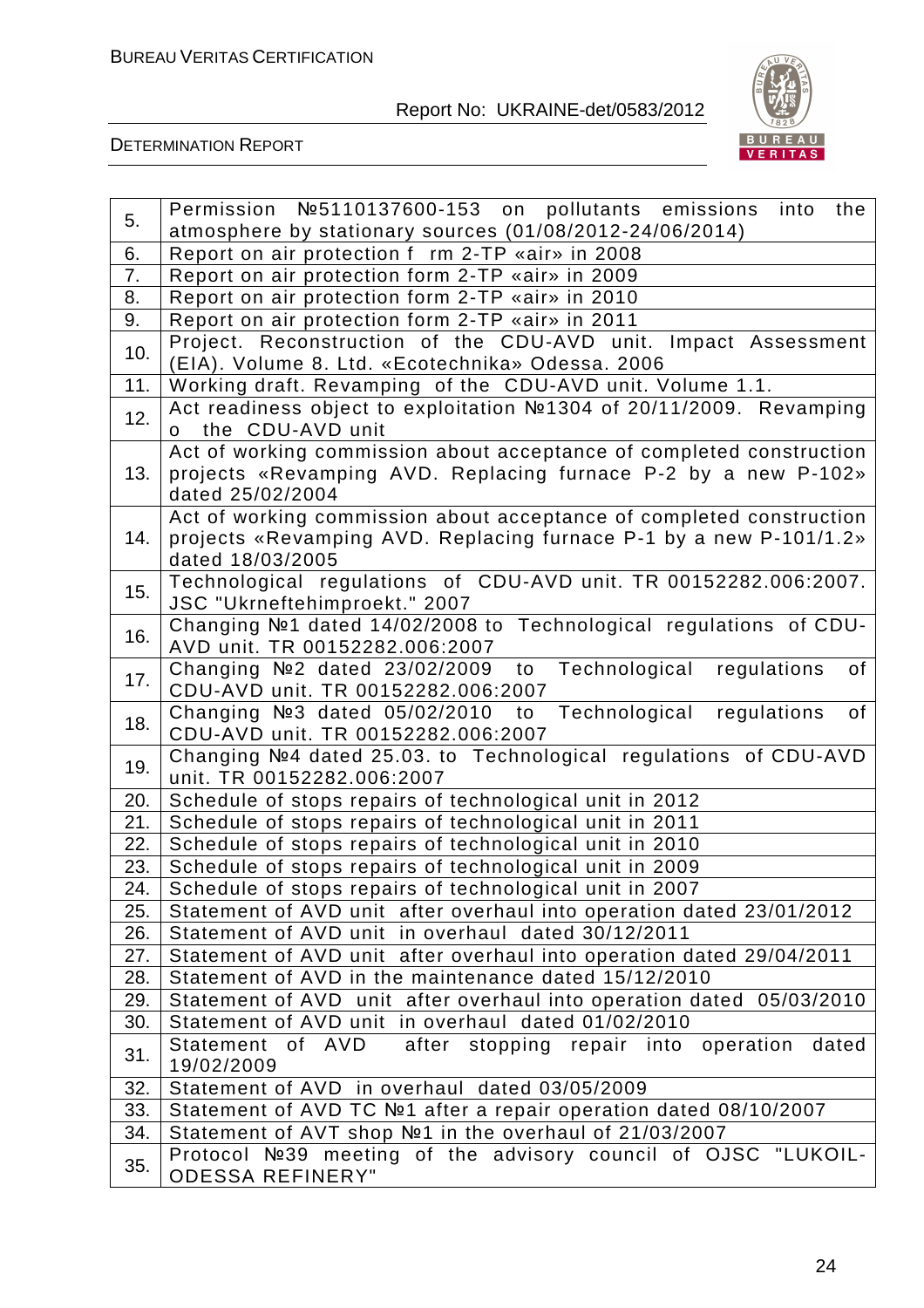

| 36.                                                                      | Reference. Work of AVD for 2008-2010                                                            |  |  |
|--------------------------------------------------------------------------|-------------------------------------------------------------------------------------------------|--|--|
| 37.                                                                      | Reference. Analysis of the use of reagents for 2008-2010                                        |  |  |
| 38.                                                                      | The regime list of CDU-AVD unit workshop №1                                                     |  |  |
|                                                                          | Working training program for a course vocational and technical training                         |  |  |
| 39.                                                                      | of workers with professional technical unit operator 3rd category                               |  |  |
| 40.                                                                      | Working training program for a course vocational and technical training                         |  |  |
|                                                                          | of workers with professional technical unit operator 4th category                               |  |  |
| 41.                                                                      | Working training program for a course vocational and technical training                         |  |  |
|                                                                          | of workers with professional technical unit operator 5th category                               |  |  |
| 42.                                                                      | Working training program for a course vocational and technical training                         |  |  |
|                                                                          | of workers with professional technical unit operator 6 th category                              |  |  |
| 43.                                                                      | Certificate TU №182 Dmitro Zhyk - operator                                                      |  |  |
| 44.                                                                      | Certificate TU №1127 Pavlo Dema - operator                                                      |  |  |
| 45.                                                                      | Certificate TU №191 Vladimir Marutik - operator                                                 |  |  |
| 46.                                                                      | Certificate (04/10/2010-03/10/2013). Testing center of PJSC «LUKOIL-<br><b>ODESSA REFINERY»</b> |  |  |
| 47.                                                                      | Product testing logbook                                                                         |  |  |
| 48.                                                                      | Quality passport Nº1404 dated 06/11/2008.                                                       |  |  |
| 49.                                                                      | Quality passport Nº1120 dated 29/09/2008.                                                       |  |  |
| 50.                                                                      | Quality passport Nº166 dated 03/05/2008.                                                        |  |  |
| 51.                                                                      | Quality passport Nº1543 dated 02/09/2009.                                                       |  |  |
| 52.                                                                      | Quality passport Nº576 dated 22/04/2009.                                                        |  |  |
| 53.                                                                      | Quality passport Nº294 dated 11/03/2009.                                                        |  |  |
| Quality passport Nº2090 dated 20.10.2010. Fuel oil 100 Bottom ash<br>54. |                                                                                                 |  |  |
|                                                                          | sour paraffin                                                                                   |  |  |
| 55.                                                                      | Quality passport №1387 dated 11/08/2010.                                                        |  |  |
| 56.                                                                      | Quality passport №195 dated 28/01/2010.                                                         |  |  |
| 57.                                                                      | STP SMK-7.1-28-2012. Technical and economic Planning                                            |  |  |
| 58.                                                                      | STP ISM-14-2012. Management of energy resources                                                 |  |  |
| 59.                                                                      | Report on internal audit dated 14/03/2012. ISO 9001                                             |  |  |
| 60.                                                                      | Order №73 dated 20/02/2012. On preparation of the surveillance                                  |  |  |
|                                                                          | audits of management systems                                                                    |  |  |
|                                                                          | second surveillance audit of industrial<br>the<br>Report<br>on<br>safety,                       |  |  |
| 61.                                                                      | occupational health and the environment management system dated                                 |  |  |
|                                                                          | 28/05/2009. BVC                                                                                 |  |  |
| 62.                                                                      | Report on the re-certification audit of quality management system                               |  |  |
|                                                                          | dated 21/04/2012. BVC                                                                           |  |  |
| 63.                                                                      | Certificate ISO 9001:2008                                                                       |  |  |
| 64.                                                                      | Certificate ISO 14001:2004                                                                      |  |  |
|                                                                          | License series AB №482382 Ministry of Education and Science of                                  |  |  |
| 65.                                                                      | Ukraine. Providing educational services to schools associated with                              |  |  |
|                                                                          | obtaining professional education (27/02/2007-27/02/2012)                                        |  |  |
| 66.                                                                      | Plan for training and retraining workers in 2008                                                |  |  |
| 67.                                                                      | Plan for training and retraining workers in 2009                                                |  |  |
| 68.                                                                      | Plan for training and retraining workers in 2010                                                |  |  |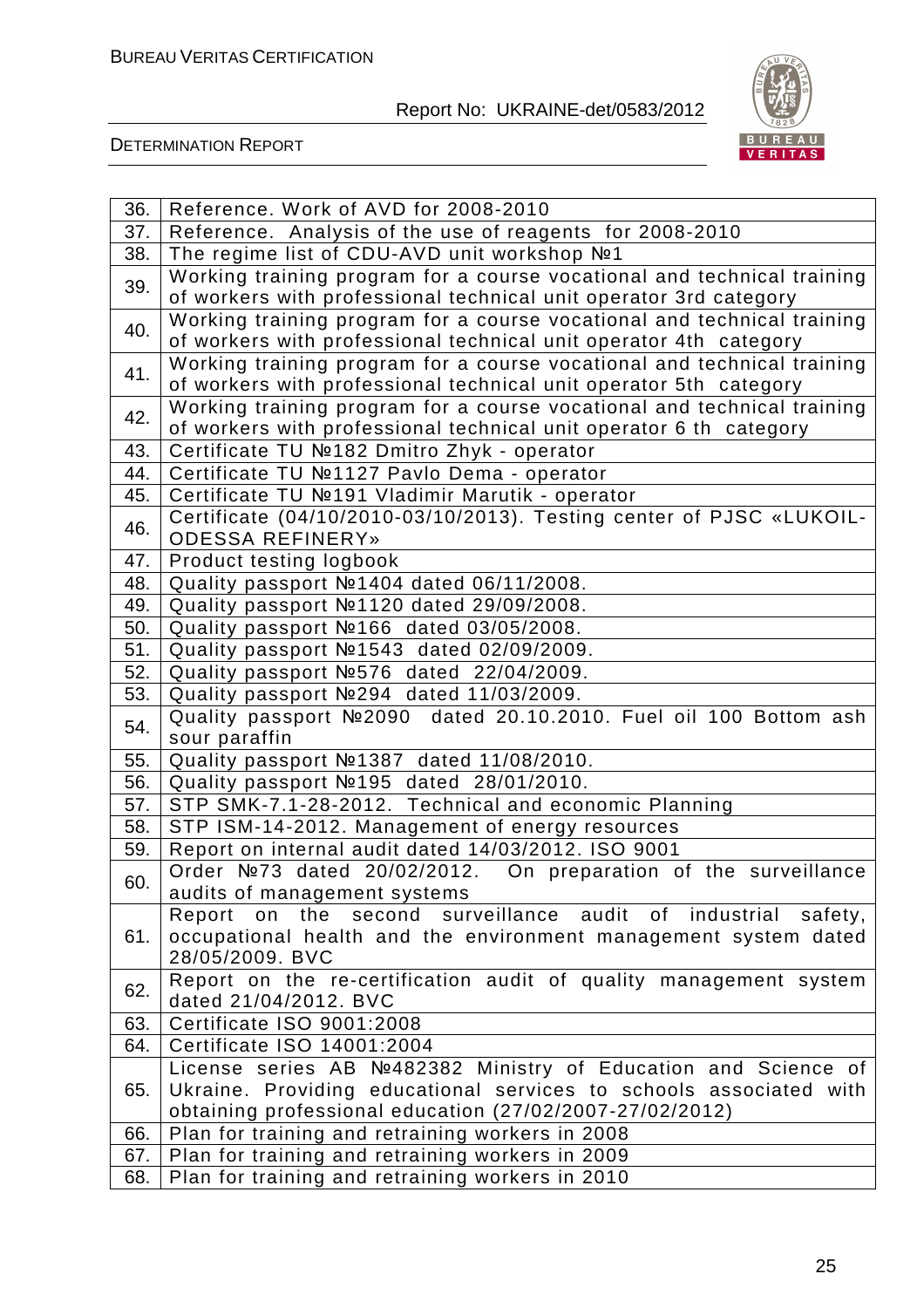

| 69.  | Order №130 dated 23/03/2007. About the training                                              |
|------|----------------------------------------------------------------------------------------------|
| 70.  | dated 25/04/2008. About the training<br>Order №252                                           |
| 71.  | dated 17/08/2009. About the training<br>Order №450                                           |
| 72.  | dated 13/07/2009. About the training<br>Order Nº374                                          |
| 73.  | Order №155<br>dated 19/03/2009. About the training                                           |
| 74.  | Order Nº269 dated 03/06/2010. About the training                                             |
| 75.  | Order №293 dated 14/06/2010. About the training                                              |
| 76.  | Protocol Nº225 dated 13/10/2010 Qualification Commission meeting                             |
| 77.  | Protocol №215 dated 21/07/2010 Qualification Commission meeting                              |
| 78.  | Protocol №209 dated 02/06/2010 Qualification Commission meeting                              |
| 79.  | Protocol № 202 dated 09/12/2009 Qualification Commission meeting                             |
| 80.  | Protocol № 187 dated 17/07/2009 Qualification Commission meeting                             |
| 81.  | Protocol № 162 dated 10/12/2008 Qualification Commission meeting                             |
| 82.  | Protocol № 161 dated 19/11/2008 Qualification Commission meeting                             |
| 83.  | Protocol № 107 dated 12/09/2007 Qualification Commission meeting                             |
| 84.  | Certificate of assignment of working skills PK Nº199/08/2 Chuiko O.M. -                      |
|      | operator of the 6th digit                                                                    |
| 85.  | Certificate of assignment of working skills PK №102/08/1 Dzhybidzhiy                         |
|      | V.I. - operator of the 5th category                                                          |
| 86.  | Certificate of assignment of working skills PK №194/08/3 Grechaniy                           |
|      | V.V. - operator of the 6th category                                                          |
|      | Verification certificate Nº24-1-1/5 valid until January 2015. Flow-meter                     |
| 87.  | BASIS in the primary flow transducer F200 №14183810, secondary<br>transformer 2700R №3805029 |
|      | Verification certificate Nº24-1-1/7 valid until January 2015. Flow-meter                     |
| 88.  | BASIS in the primary flow transducer F200 №14177201, secondary                               |
|      | transformer 2700R №3805031                                                                   |
|      | Verification certificate Nº264-ΦX valid until 02/02/2013. Chromatograph                      |
| 89.  | «CVET-800» №177                                                                              |
|      | Verification certificate Nº263-OX valid until 02/02/2013. Calorimetric                       |
| 90.  | system «C 2000 basic» №01.756942                                                             |
| 91.  | Passport. Rosemount №7865291. FIR 304                                                        |
| 92.  | Passport. 1151DP4S №7981270. FIR 4303                                                        |
| 93.  | Passport. 1151DP4S №7981271. FIR 4313                                                        |
| 94.  | Passport. 1151DP5 №8320594. FQIR 3501                                                        |
|      | Attestation certificate (18/02/2010-17/02/2013). Calibration metrology                       |
| 95.  | laboratory LLC «LUKOIL Technology servicies Ukraine»                                         |
| 96.  | Reference to determine the density, heat of combustion and component                         |
|      | gases from oil dated 27/01/2010                                                              |
| 97.  | Reference to determine the density, heat of combustion and the                               |
|      | composition of refining gases dated 14/05/2010                                               |
| 98.  | Reference to determine the density, heat of combustion and the                               |
|      | composition of refining gases dated 20/08/2010                                               |
| 99.  | Report on the use of conditional and natural fuel for January 2010                           |
| 100. | Cumulative statement on the motion of liquid fuel for January 2010                           |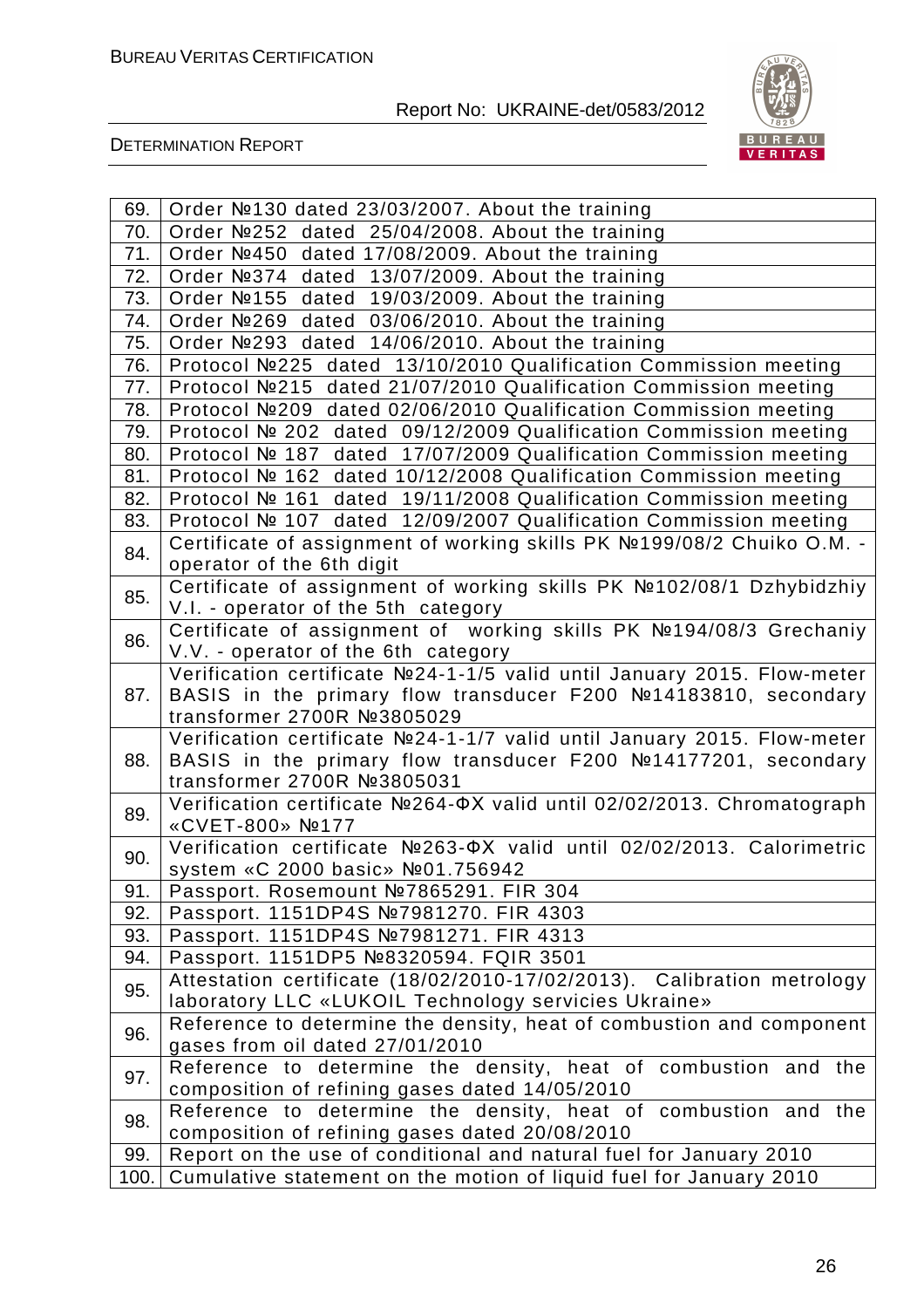

|              | 101. Balance of refining gas for January 2010                                                                                            |  |  |  |
|--------------|------------------------------------------------------------------------------------------------------------------------------------------|--|--|--|
| 102.         | Report on the use of conditional and natural fuel for February 2010                                                                      |  |  |  |
| 103.         | Cumulative statement on the motion of liquid fuel for February 2010                                                                      |  |  |  |
| 104.         | Report on the use of conditional and natural fuel for March 2010                                                                         |  |  |  |
| 105.         | Report on the use of conditional and natural fuel for April 2010                                                                         |  |  |  |
| 106.         | Cumulative statement on the motion of liquid fuel for April 2010                                                                         |  |  |  |
| 107.         | Balance of refining gas for April 2010                                                                                                   |  |  |  |
| 108.         | Report on the use of conditional and natural fuel for May 2010                                                                           |  |  |  |
| 109.         | Cumulative statement on the motion of liquid fuel for May 2010                                                                           |  |  |  |
| 110.         | Balance of refining gas for May 2010                                                                                                     |  |  |  |
| 111.         | Report on the use of conditional and natural fuel for June 2010                                                                          |  |  |  |
| 112.         | Cumulative statement on the motion of liquid fuel for June 2010                                                                          |  |  |  |
| 113.         | Balance of refining gas for June 2010                                                                                                    |  |  |  |
| 114.         | Report on the use of conditional and natural fuel for July 2010                                                                          |  |  |  |
| 115.         | Cumulative statement on the motion of liquid fuel for July 2010                                                                          |  |  |  |
| 116.         | Balance of refining gas for July 2010                                                                                                    |  |  |  |
| 117.         | Report on the use of conditional and natural fuel for August 2010                                                                        |  |  |  |
| 118.         | Cumulative statement on the motion of liquid fuel for August 2010                                                                        |  |  |  |
| 119.         | Balance of refining gas for August 2010                                                                                                  |  |  |  |
| 120.         | Report on the use of conditional and natural fuel for September 2010                                                                     |  |  |  |
| 121.         | Cumulative statement on the motion of liquid fuel for September 2010                                                                     |  |  |  |
| 122.         | Balance of refining gas for September 2010                                                                                               |  |  |  |
| 123.         | Report on the use of conditional and natural fuel for October 2010                                                                       |  |  |  |
| 124.         | Cumulative statement on the motion of liquid fuel for October 2010                                                                       |  |  |  |
| 125.         | Balance of refining gas for October 2010                                                                                                 |  |  |  |
| 126.         | Reference to determine the density, heat of combustion and the<br>composition of refining gases dated 18.03.2009                         |  |  |  |
| 127.         | Reference to determine the density, heat of combustion and the                                                                           |  |  |  |
|              | composition of refining gases dated 30.06.2009                                                                                           |  |  |  |
| 128.         | Reference to determine the density, heat of combustion and the                                                                           |  |  |  |
|              | composition of refining gases dated 23.09.2009                                                                                           |  |  |  |
| 129.         | Reference to determine the density, heat of combustion and the                                                                           |  |  |  |
|              | composition of refining gases dated 23.12.2009                                                                                           |  |  |  |
| 130.<br>131. | Report on the use of conditional and natural fuel for January 2009<br>Cumulative statement on the motion of liquid fuel for January 2009 |  |  |  |
| 132.         | Balance of refining gas for January 2009                                                                                                 |  |  |  |
| 133.         | Report on the use of conditional and natural fuel for March 2009                                                                         |  |  |  |
| 134.         | Cumulative statement on the motion of liquid fuel for March 2009                                                                         |  |  |  |
| 135.         | Balance of refining gas for March 2009                                                                                                   |  |  |  |
| 136.         | Report on the use of conditional and natural fuel for April 2009                                                                         |  |  |  |
| 137.         | Cumulative statement on the motion of liquid fuel for April 2009                                                                         |  |  |  |
| 138.         | Balance of refining gas for April 2009                                                                                                   |  |  |  |
| 139.         | Report on the use of conditional and natural fuel for May 2009                                                                           |  |  |  |
| 140.         | Cumulative statement on the motion of liquid fuel for May 2009                                                                           |  |  |  |
| 141.         | Balance of refining gas for May 2009                                                                                                     |  |  |  |
|              |                                                                                                                                          |  |  |  |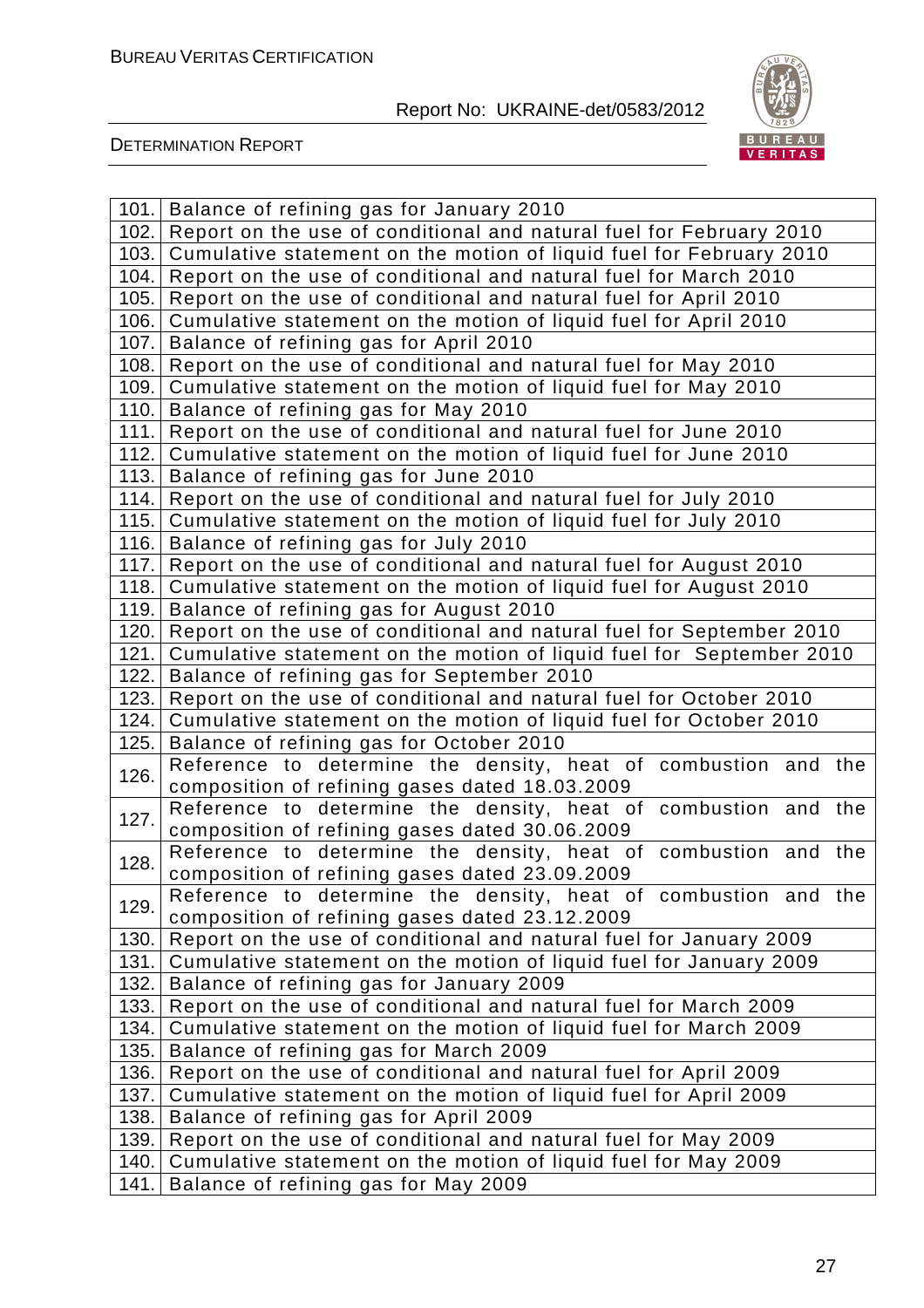

| 142.         | Report on the use of conditional and natural fuel for June 2009                                            |  |  |
|--------------|------------------------------------------------------------------------------------------------------------|--|--|
| 143.         | Cumulative statement on the motion of liquid fuel for June 2009                                            |  |  |
| 144.         | Balance of refining gas for June 2009                                                                      |  |  |
| 145.         | Report on the use of conditional and natural fuel for July 2009                                            |  |  |
| 146.         | Cumulative statement on the motion of liquid fuel for July 2009                                            |  |  |
| 147.         | Balance of refining gas for July 2009                                                                      |  |  |
| 148.         | Report on the use of conditional and natural fuel for August 2009                                          |  |  |
| 149.         | Cumulative statement on the motion of liquid fuel for August 2009                                          |  |  |
| 150.         | Balance of refining gas for August 2009                                                                    |  |  |
| 151.         | Report on the use of conditional and natural fuel for September 2009                                       |  |  |
| 152.         | Cumulative statement on the motion of liquid fuel for September 2009                                       |  |  |
| 153.         | Balance of refining gas for September 2009                                                                 |  |  |
| 154.         | Report on the use of conditional and natural fuel for October 2009                                         |  |  |
| 155.         | Cumulative statement on the motion of liquid fuel for October 2009                                         |  |  |
| 156.         | Balance of refining gas for October 2009                                                                   |  |  |
| 157.         | Report on the use of conditional and natural fuel for November 2009                                        |  |  |
| 158.         | Cumulative statement on the motion of liquid fuel for November 2009                                        |  |  |
| 159.         | Balance of refining gas for November 2009                                                                  |  |  |
| 160.         | Report on the use of conditional and natural fuel for December 2009                                        |  |  |
| 161.         | Cumulative statement on the motion of liquid fuel for December 2009                                        |  |  |
| 162.         | Balance of refining gas for December 2009                                                                  |  |  |
| 163.         | Reference to determine the density, heat of combustion and the                                             |  |  |
|              | composition of refining gases dated 18.06.2008                                                             |  |  |
| 164.         | Reference to determine the density, heat of combustion and the                                             |  |  |
|              | composition of refining gases dated 19.09.2008                                                             |  |  |
| 165.         | Reference to determine the density, heat of combustion and the                                             |  |  |
|              | composition of refining gases dated 21.12.2008                                                             |  |  |
| 166.<br>167. | Report on the use of conditional and natural fuel for March 2008                                           |  |  |
| 168.         | Cumulative statement on the motion of liquid fuel for March 2008<br>Balance of refining gas for March 2008 |  |  |
| 169.         | Report on the use of conditional and natural fuel for April 2008                                           |  |  |
| 170.         |                                                                                                            |  |  |
| 171.         | Cumulative statement on the motion of liquid fuel for April 2008<br>Balance of refining gas for April 2008 |  |  |
| 172.         | Report on the use of conditional and natural fuel for May 2008                                             |  |  |
| 173.         | Cumulative statement on the motion of liquid fuel for May 2008                                             |  |  |
| 174.         | Balance of refining gas for May 2008                                                                       |  |  |
| 175.         | Report on the use of conditional and natural fuel for June 2008                                            |  |  |
| 176.         | Cumulative statement on the motion of liquid fuel for June 2008                                            |  |  |
| 177.         | Balance of refining gas for June 2008                                                                      |  |  |
| 178.         | Report on the use of conditional and natural fuel for July 2008                                            |  |  |
| 179.         | Cumulative statement on the motion of liquid fuel for July 2008                                            |  |  |
| 180.         | Balance of refining gas for July 2008                                                                      |  |  |
| 181.         | Report on the use of conditional and natural fuel for August 2008                                          |  |  |
| 182.         | Cumulative statement on the motion of liquid fuel for August 2008                                          |  |  |
| 183.         | Balance of refining gas for August 2008                                                                    |  |  |
|              |                                                                                                            |  |  |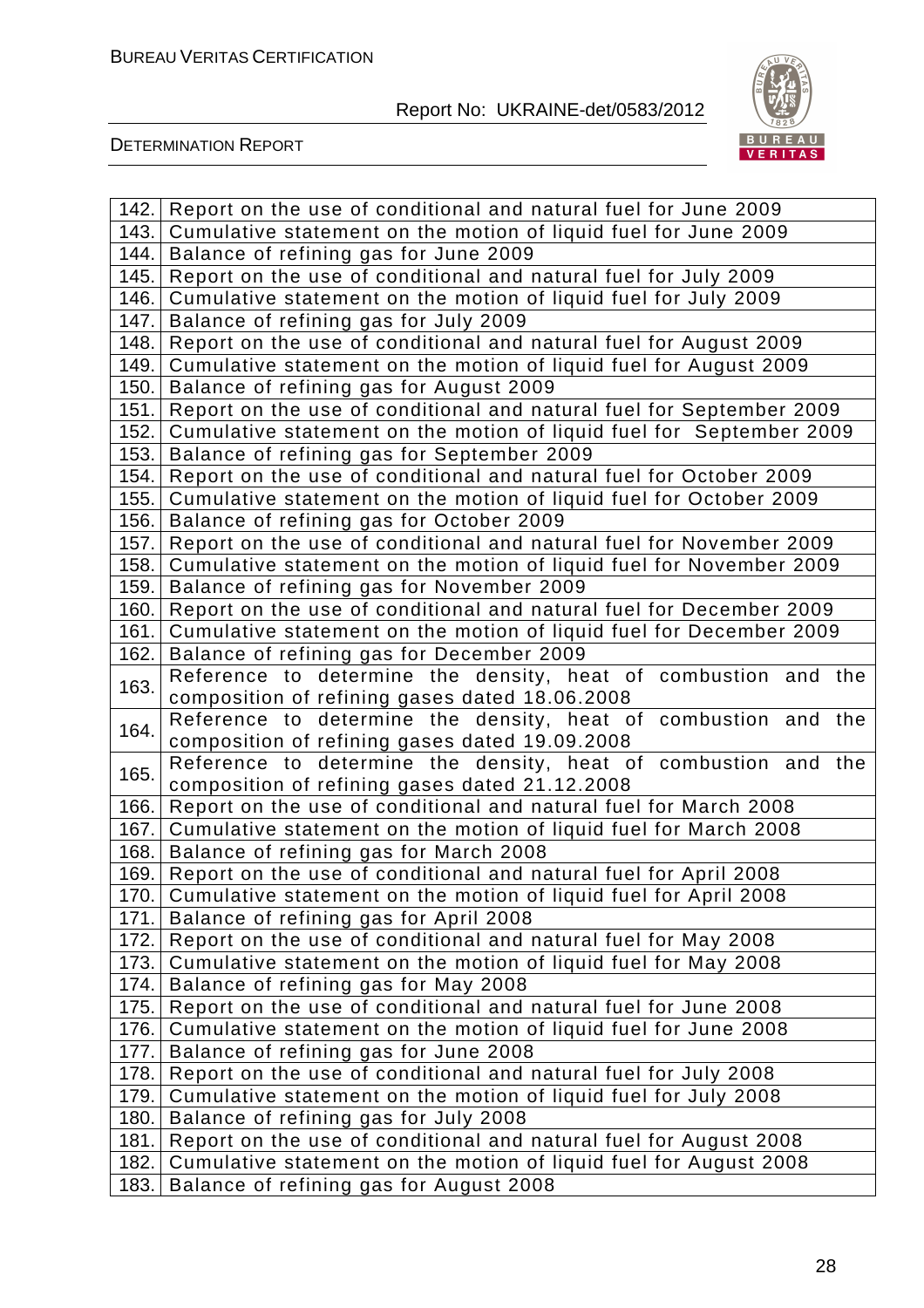

| 184. | Report on the use of conditional and natural fuel for September 2008                          |
|------|-----------------------------------------------------------------------------------------------|
| 185. | Cumulative statement on the motion of liquid fuel for September 2008                          |
| 186. | Balance of refining gas for September 2008                                                    |
| 187. | Report on the use of conditional and natural fuel for October 2008                            |
| 188. | Cumulative statement on the motion of liquid fuel for October 2008                            |
| 189. | Balance of refining gas for October 2008                                                      |
| 190. | Report on the use of conditional and natural fuel for November 2008                           |
| 191. | Cumulative statement on the motion of liquid fuel for November 2008                           |
| 192. | Balance of refining gas for November 2008                                                     |
| 193. | Report on the use of conditional and natural fuel for December 2008                           |
| 194. | Cumulative statement on the motion of liquid fuel for December 2008                           |
| 195. | Balance of refining gas for December 2008                                                     |
| 196. | Photo. Diaphragm of measurement of oil refining FQIR 3501                                     |
| 197. | Photo. Diaphragm of measurement consumption of refining gas<br><b>FQIR 4313</b>               |
| 198. | Photo. Diaphragm of measurement consumption of refining gas<br><b>FQIR 4303</b>               |
| 199. | Photo. Diaphragm of measurement consumption of refining gas FQIR<br>304                       |
| 200. | Photo. Basis weight gauge<br>for measuring of<br>residual fuel oil<br>consumption FQIR 4321/1 |
| 201. | Photo. Basis weight gauge<br>for measuring of residual fuel oil<br>consumption FQIR 4321/2    |
| 202. | Order on monitoring of emission reductions № 576 dated 28/11/2012                             |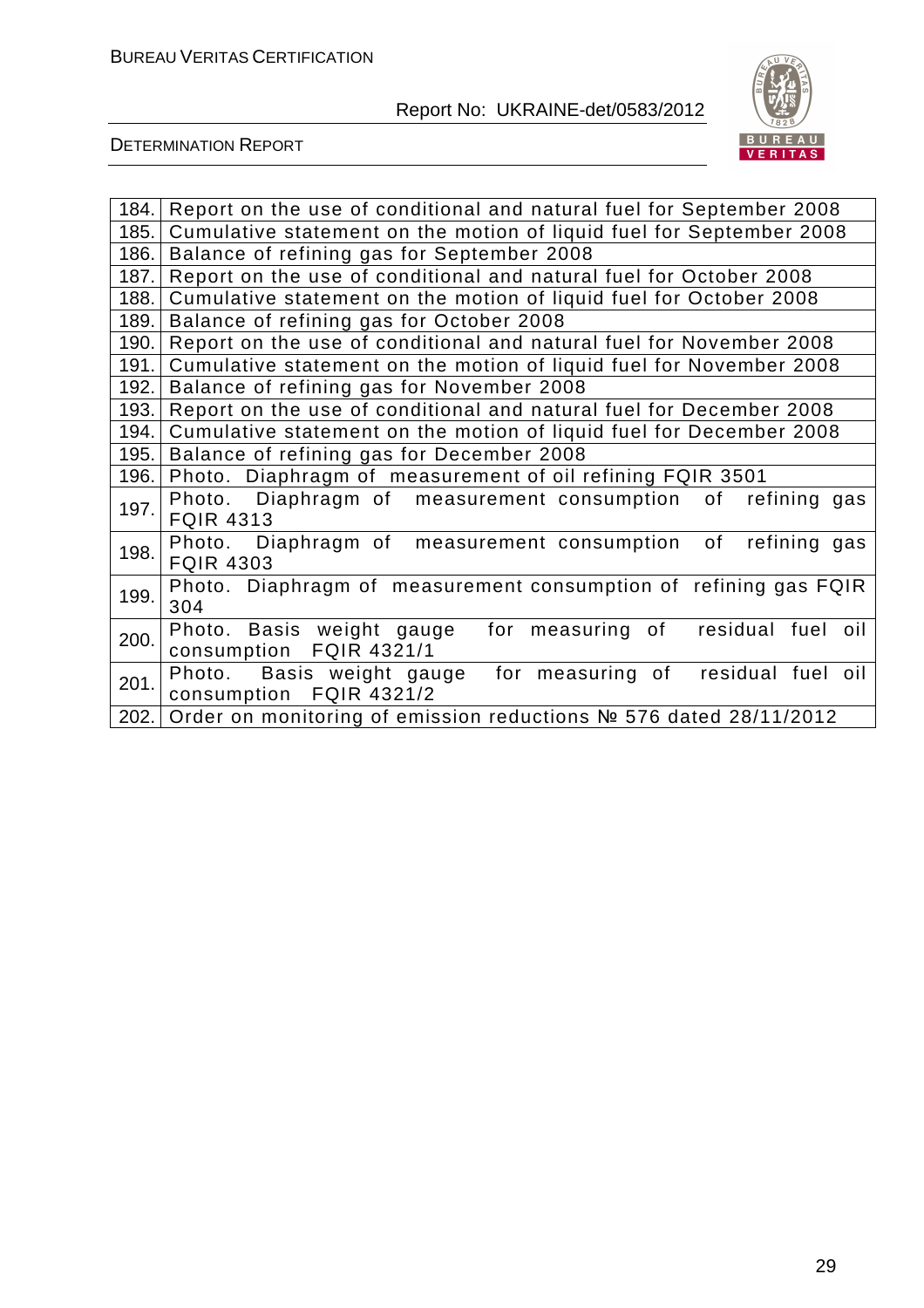

DETERMINATION REPORT

#### **Persons interviewed:**

List persons interviewed during the determination or persons that contributed with other information that are not included in the documents listed above.

1. Bliznichenko S.K. - Chief Engineer of PJSC "LUKOIL-ODESSA REFINERY"

2. Slobodyan S.B. – Deputy of Chief Engineer on Industrial Safety, Occupational Safety and Ecology of PJSC "LUKOIL-ODESSA REFINERY"

3. Dyhnilkin M.V. - Chief Power Engineer of PJSC "LUKOIL-ODESSA REFINERY"

4. Bazhenov S.M. – Deputy of Chief Metrologist of PJSC "LUKOIL-ODESSA REFINERY"

5. Stolyarov U.G. - Head of Production and Dispatch Department of PJSC "LUKOIL-ODESSA REFINERY"

6. Savischenko S.I. - Chief Mechanic of PJSC "LUKOIL-ODESSA REFINERY"

7. Pesotsky A.N. - Chief Technologist of PJSC "LUKOIL-ODESSA REFINERY"

8. Vostrikov A.M. – Chief of Department of Capital Construction of PJSC "LUKOIL-ODESSA REFINERY"

9. Schultz O.V. – Head of Department of the expenditure's planning and production economy of PJSC "LUKOIL-ODESSA REFINERY"

10. Ardintseva A.V. – Head of Central Plant's Laboratory of PJSC "LUKOIL-ODESSA REFINERY"

11. Klyuchnik O.G. - Head of Department of scientific research of PJSC "LUKOIL-ODESSA REFINERY"

12. Ermolenko A.U. - Head of the Training Center of PJSC "LUKOIL-ODESSA REFINERY"

13. Zayarsky V.M. - Engineer on Environmental Protection of PJSC "LUKOIL-ODESSA REFINERY"

14. Kundryk M.T. – Chief specialist LLC "KT-Energy"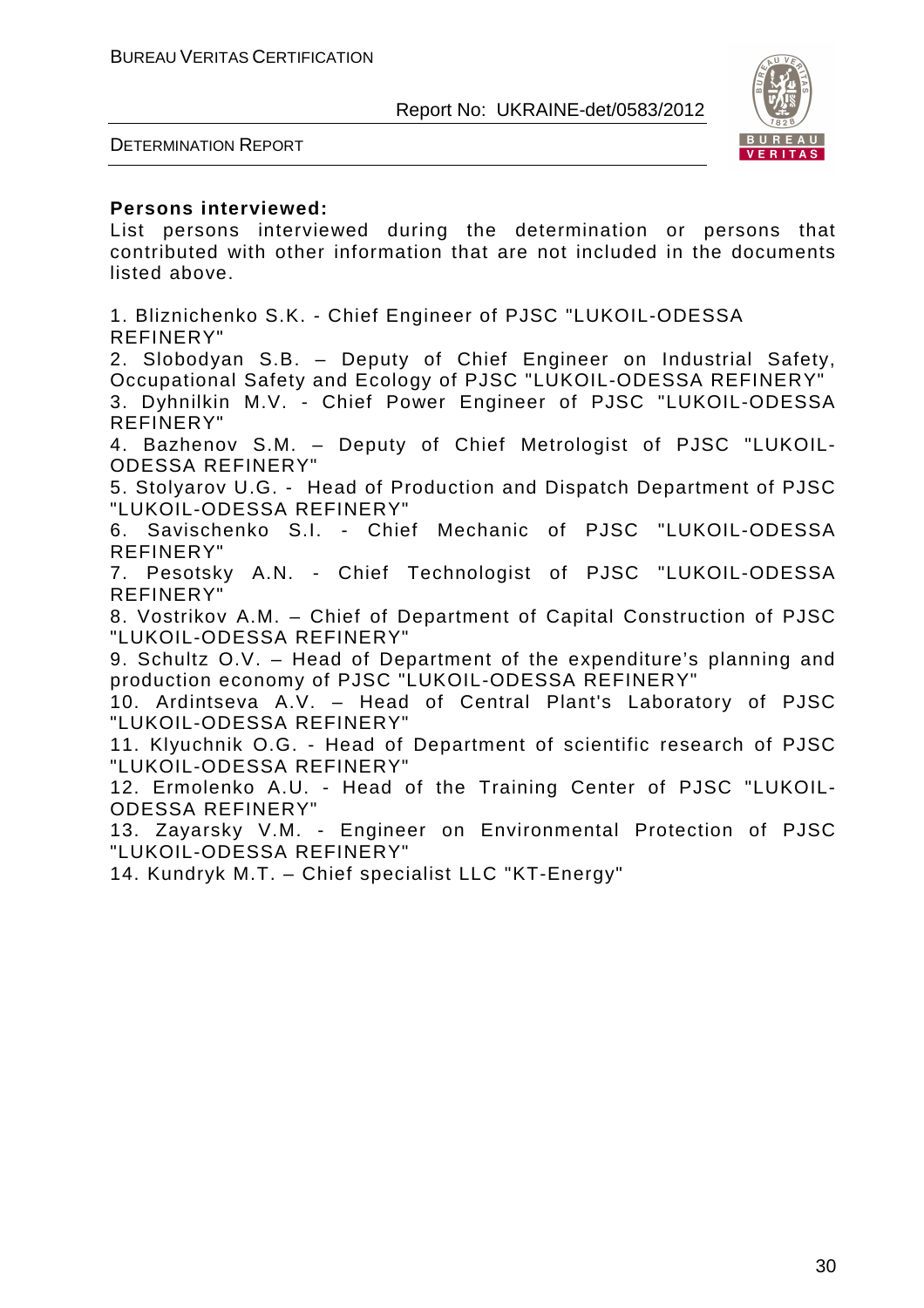

### DETERMINATION REPORT

#### APPENDIX A: DETERMINATION PROTOCOL **BUREAU VERITAS CERTIFICATION HOLDING SAS**

#### **Check list for determination, according Joint Implementation Determination and Verification Manual (version 01)**

| <b>DVM</b>           | <b>Check Item</b>                                                 | <b>Initial finding</b>                                                                                                 | <b>Draft</b>      | <b>Final</b>      |  |
|----------------------|-------------------------------------------------------------------|------------------------------------------------------------------------------------------------------------------------|-------------------|-------------------|--|
| Paragraph            |                                                                   |                                                                                                                        | <b>Conclusion</b> | <b>Conclusion</b> |  |
|                      | <b>General description of the project</b>                         |                                                                                                                        |                   |                   |  |
| Title of the project |                                                                   |                                                                                                                        |                   |                   |  |
|                      | Is the title of the project presented?                            | The title of the project is:                                                                                           | OK                | OK                |  |
|                      |                                                                   | "Greenhouse gases emissions reduction due to the                                                                       |                   |                   |  |
|                      |                                                                   | modernization of the production facilities of Odessa Refinery"                                                         |                   |                   |  |
|                      | Is the sectoral scope to which the project<br>pertains presented? | Sectoral scope 5. Chemical industry.                                                                                   |                   |                   |  |
|                      |                                                                   | CL 01. Explain why the project behaves to the Sectoral<br>scope - Manufacturing industry?                              | <b>CL 01</b>      | OK                |  |
|                      | Is the current version number of the document<br>presented?       | The current version number of the document is presented.<br>See section A.1.                                           | <b>OK</b>         | OK                |  |
|                      | Is the date when the document was completed<br>presented?         | The date of completeness of the current version of the<br>project design document is indicated in the PDD section A.1. | OK                | OK                |  |
|                      | <b>Description of the project</b>                                 |                                                                                                                        |                   |                   |  |
|                      | Is the purpose of the project included with a                     | Before project implementation Odessa Refinery operated                                                                 |                   |                   |  |
|                      | concise, summarizing explanation (max. 1-2                        | outdated primary oil refining equipment, including furnaces                                                            |                   |                   |  |
|                      | pages) of the:                                                    | for fuel combustion without implementation of any significant                                                          |                   |                   |  |
|                      | a) Situation existing prior to the starting date of               | energy efficiency measures since 1979.                                                                                 |                   |                   |  |
|                      | the project;                                                      |                                                                                                                        |                   |                   |  |
|                      | b) Baseline scenario; and                                         | The baseline scenario of the project foresees continuation of                                                          |                   |                   |  |
|                      | c) Project scenario (expected outcome,                            | previously existing practice with the operation of primary oil                                                         |                   |                   |  |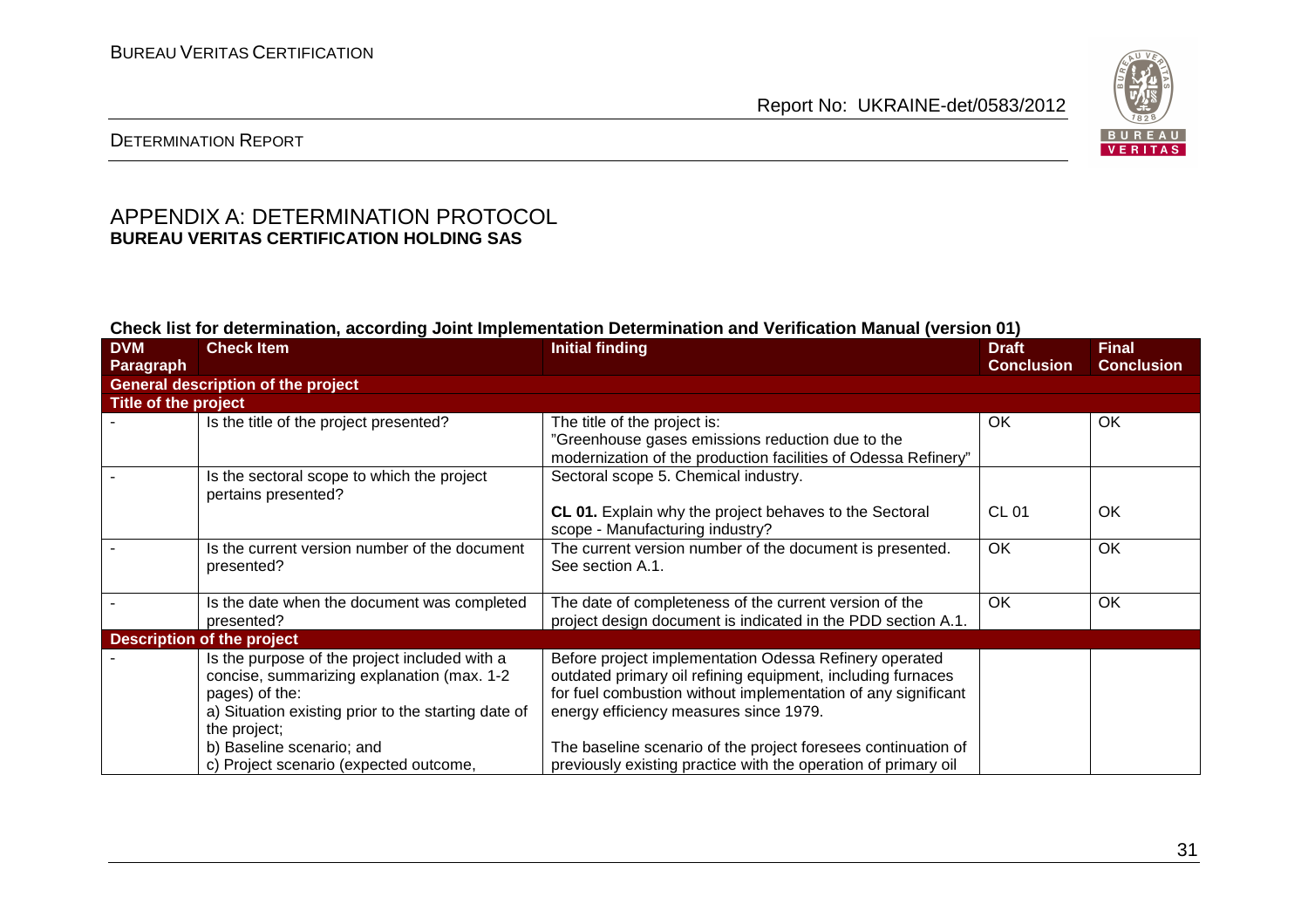

| <b>DVM</b>                  | <b>Check Item</b>                                                             | <b>Initial finding</b>                                                                                                                                                                                                                                                                                | <b>Draft</b>      | <b>Final</b>      |
|-----------------------------|-------------------------------------------------------------------------------|-------------------------------------------------------------------------------------------------------------------------------------------------------------------------------------------------------------------------------------------------------------------------------------------------------|-------------------|-------------------|
| <b>Paragraph</b>            |                                                                               |                                                                                                                                                                                                                                                                                                       | <b>Conclusion</b> | <b>Conclusion</b> |
|                             | including a technical description)?                                           | refining equipment consisting of atmospheric and vacuum<br>distillation unit without implementation of modernization<br>activity, including furnaces replacement.                                                                                                                                     |                   |                   |
|                             |                                                                               | Project foresees modernization of the AVD unit at the<br>Odessa refinery including reconstruction of its columns,<br>vacuum and atmospheric parts, partial replacement of oil<br>refining equipment and complete replacement of the<br>furnaces where the fuel for primary oil refining is combusted. |                   |                   |
|                             |                                                                               | Project implementation was started on the grounds of the<br>necessity to optimize energy resources consumption at the<br>Enterprise with the utilization of Kyoto Protocol flexible<br>mechanisms.                                                                                                    |                   |                   |
|                             |                                                                               | CAR 01. Please, describe in more detail the project scenario<br>- the technology and history of the project in section A.2, but<br>no more than 2 pages.                                                                                                                                              |                   |                   |
|                             |                                                                               | CL 02. Please provide documents to prove that the unit did<br>not work in 2011-2012.                                                                                                                                                                                                                  | <b>CAR 01</b>     | OK                |
|                             |                                                                               |                                                                                                                                                                                                                                                                                                       | <b>CL 02</b>      | OK                |
|                             | Is the history of the project (incl. its JI<br>component) briefly summarized? | The history of the project (incl. its JI component) is briefly<br>summarized.                                                                                                                                                                                                                         | <b>OK</b>         | OK                |
| <b>Project participants</b> |                                                                               |                                                                                                                                                                                                                                                                                                       |                   |                   |
|                             | Are project participants and Party(ies) involved<br>in the project listed?    | Project participant and parties involved are listed in the Table<br>in section A.3, of the PDD.                                                                                                                                                                                                       | OK                | OK                |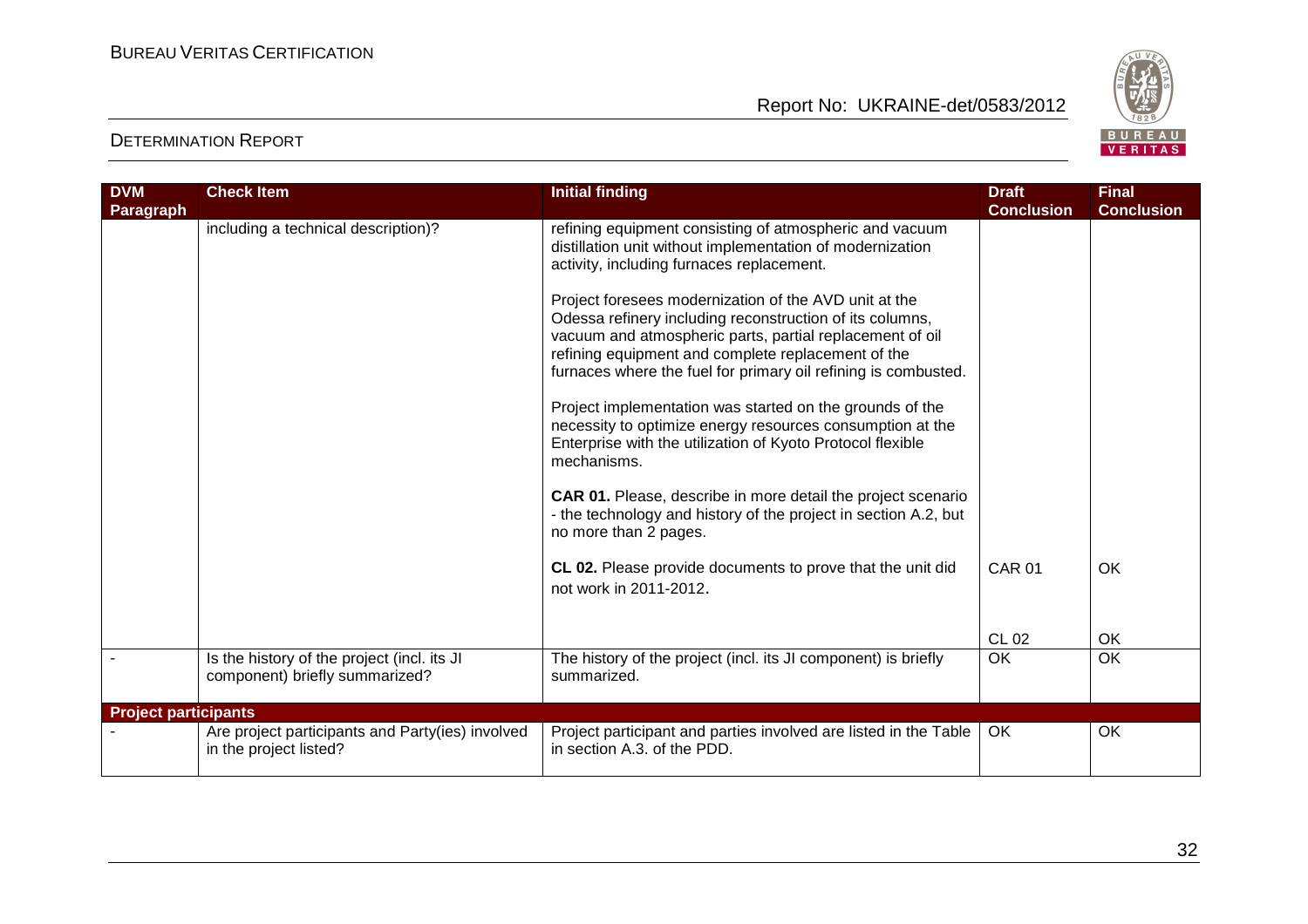

| <b>DVM</b>                     | <b>Check Item</b>                                                                                                                                                                                         | <b>Initial finding</b>                                                                                                                                                                 | <b>Draft</b>      | <b>Final</b>      |
|--------------------------------|-----------------------------------------------------------------------------------------------------------------------------------------------------------------------------------------------------------|----------------------------------------------------------------------------------------------------------------------------------------------------------------------------------------|-------------------|-------------------|
| Paragraph                      |                                                                                                                                                                                                           |                                                                                                                                                                                        | <b>Conclusion</b> | <b>Conclusion</b> |
|                                | Is the data of the project participants presented                                                                                                                                                         | The data of the project participants are presented in due                                                                                                                              | OK                | OK.               |
|                                | in tabular format?                                                                                                                                                                                        | tabular format.                                                                                                                                                                        |                   |                   |
|                                | Is contact information provided in Annex 1 of<br>the PDD?                                                                                                                                                 | Contact information is provided in Annex 1 of the PDD.                                                                                                                                 |                   |                   |
|                                |                                                                                                                                                                                                           | <b>CAR 02.</b> Please, provide a table of information about the<br>second participant of the project in accordance with the JI<br>PDD Form for Small-Scale Projects Version 01.1.      | <b>CAR 02</b>     | OK                |
|                                |                                                                                                                                                                                                           | CAR 03. Please, provide a Content page in accordance with<br>the JI PDD Form for Small-Scale Projects Version 01.1                                                                     | <b>CAR 03</b>     | OK                |
|                                | Is it indicated, if it is the case, if the Party<br>involved is a host Party?                                                                                                                             | Ukraine is indicated as Host Party.                                                                                                                                                    | OK                | $\overline{OK}$   |
|                                | <b>Technical description of the project</b>                                                                                                                                                               |                                                                                                                                                                                        |                   |                   |
| <b>Location of the project</b> |                                                                                                                                                                                                           |                                                                                                                                                                                        |                   |                   |
|                                | Host Party(ies)                                                                                                                                                                                           | Ukraine                                                                                                                                                                                | OK                | OK                |
|                                | Region/State/Province etc.                                                                                                                                                                                | Odessa region                                                                                                                                                                          | OK                | OK                |
|                                | City/Town/Community etc.                                                                                                                                                                                  | Odessa                                                                                                                                                                                 | OK                | OK                |
|                                | Detail of the physical location, including<br>information allowing the unique identification of<br>the project. (This section should not exceed                                                           | The geographical coordinates of the project site are the<br>following: 46°30' N, 30°41' E.                                                                                             |                   |                   |
|                                | one page)                                                                                                                                                                                                 | <b>CAR 04.</b> Please, place a section A 4.1.4 on one page.                                                                                                                            | <b>CAR 04</b>     | OK                |
|                                | Technologies to be employed, or measures, operations or actions to be implemented by the project                                                                                                          |                                                                                                                                                                                        |                   |                   |
|                                | Are the technology(ies) to be employed, or<br>measures, operations or actions to be<br>implemented by the project, including all<br>relevant technical data and the implementation<br>schedule described? | PDD Section A.4.3 provides some relevant technical data of<br>main equipment installed and actions to be implemented by<br>the project as well as the project implementation schedule. | <b>OK</b>         | OK                |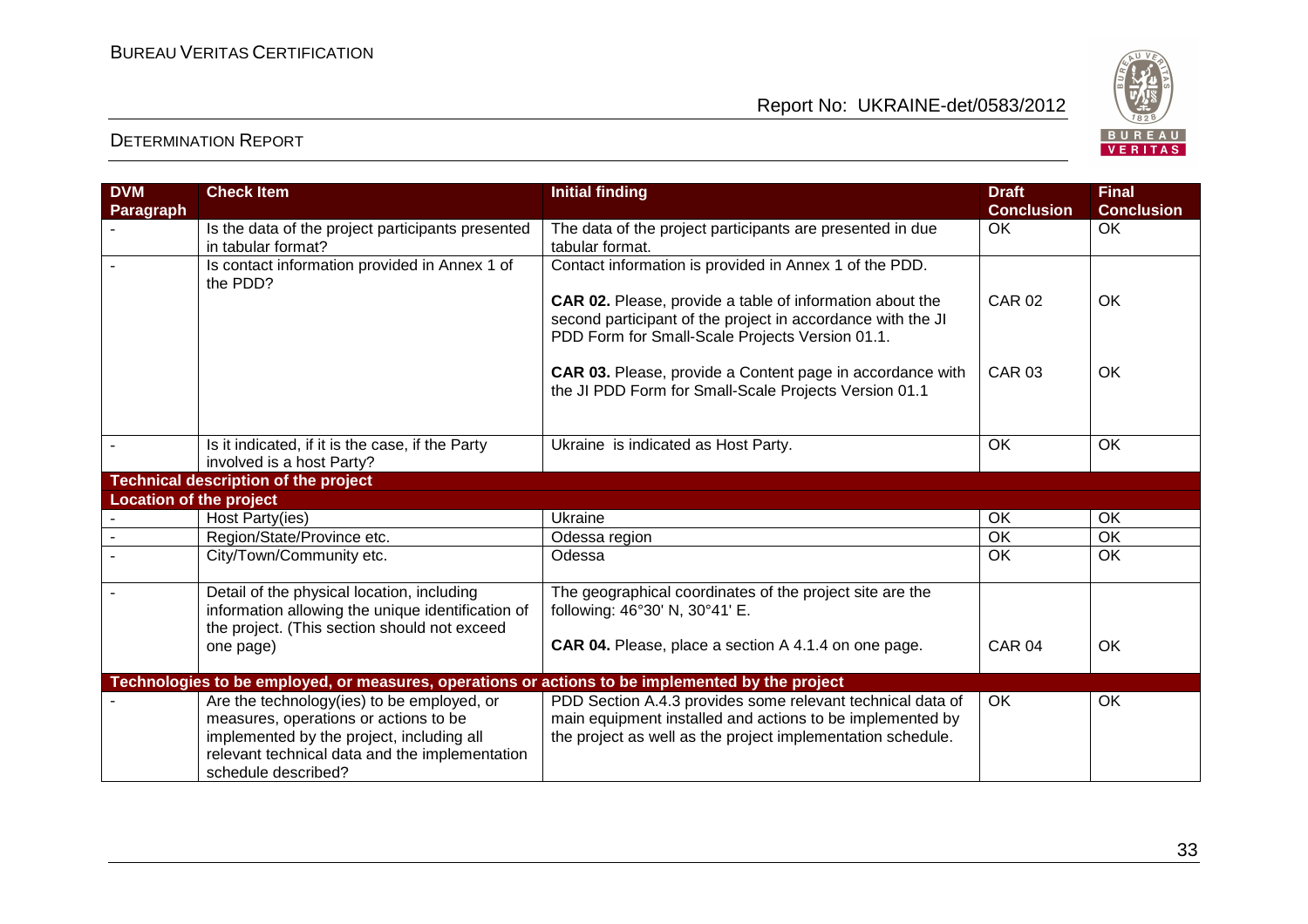

| <b>DVM</b><br><b>Paragraph</b> | <b>Check Item</b>                                                                                                           | <b>Initial finding</b>                                                                                                                                                                                   | <b>Draft</b><br><b>Conclusion</b> | <b>Final</b><br><b>Conclusion</b> |
|--------------------------------|-----------------------------------------------------------------------------------------------------------------------------|----------------------------------------------------------------------------------------------------------------------------------------------------------------------------------------------------------|-----------------------------------|-----------------------------------|
|                                |                                                                                                                             | Brief explanation of how the anthropogenic emissions of greenhouse gases by sources are to be reduced by the proposed JI project, including                                                              |                                   |                                   |
| circumstances                  |                                                                                                                             | why the emission reductions would not occur in the absence of the proposed project, taking into account national and/or sectoral policies and                                                            |                                   |                                   |
|                                | Is it stated how anthropogenic GHG emission<br>reductions are to be achieved? (This section<br>should not exceed one page)  | Anthropogenic emissions of greenhouse gases will be<br>reduced due to decreasing of the organic fuel (refinery gas,<br>residual fuel oil) consumption at the AVD unit of the Odessa<br>refinery.         | OK                                | OK                                |
|                                | Is it provided the estimation of emission<br>reductions over the crediting period?                                          | The estimation of emission reductions over the crediting<br>period is provided.                                                                                                                          | OK                                | <b>OK</b>                         |
|                                | Is it provided the estimated annual reduction for<br>the chosen credit period in tCO2e?                                     | The estimated annual reduction for the chosen credit period<br>is provided in tonnes $CO2e$ .                                                                                                            | OK                                | OK                                |
|                                | Are the data from questions above presented in<br>tabular format?                                                           | The data from questions above are presented in tabular<br>format. Refer to Tables in section A.4.4.1.                                                                                                    | $\overline{OK}$                   | OK                                |
|                                | Estimated amount of emission reductions over the crediting period                                                           |                                                                                                                                                                                                          |                                   |                                   |
|                                | Is the length of the crediting period Indicated?                                                                            | The length of crediting period is indicated in the PDD section<br>A.4.3.1.                                                                                                                               | OK                                | OK                                |
|                                | Are estimates of total as well as annual and<br>average annual emission reductions in tonnes<br>of CO2 equivalent provided? | Total as well as annual and average annual emission<br>reductions in tonnes of $CO2$ equivalent are provided in<br>accordance with the calculated values in the spreadsheet<br>provided to the verifier. | OK                                | OK                                |
|                                | <b>Project approvals by Parties</b>                                                                                         |                                                                                                                                                                                                          |                                   |                                   |
| 19                             | Have the DFPs of all Parties listed as "Parties<br>involved" in the PDD provided written project<br>approvals?              | CAR 05. The project has no letter of approval from Ukraine.                                                                                                                                              | <b>CAR 05</b>                     | Pending                           |
| 19                             | Does the PDD identify at least the host Party<br>as a "Party involved"?                                                     | Host Party involved is the Ukraine.                                                                                                                                                                      | <b>OK</b>                         | OK                                |
| 19                             | Has the DFP of the host Party issued a written                                                                              | According to the adopted procedure, the LoAs by Parties                                                                                                                                                  | Pending                           | Pending                           |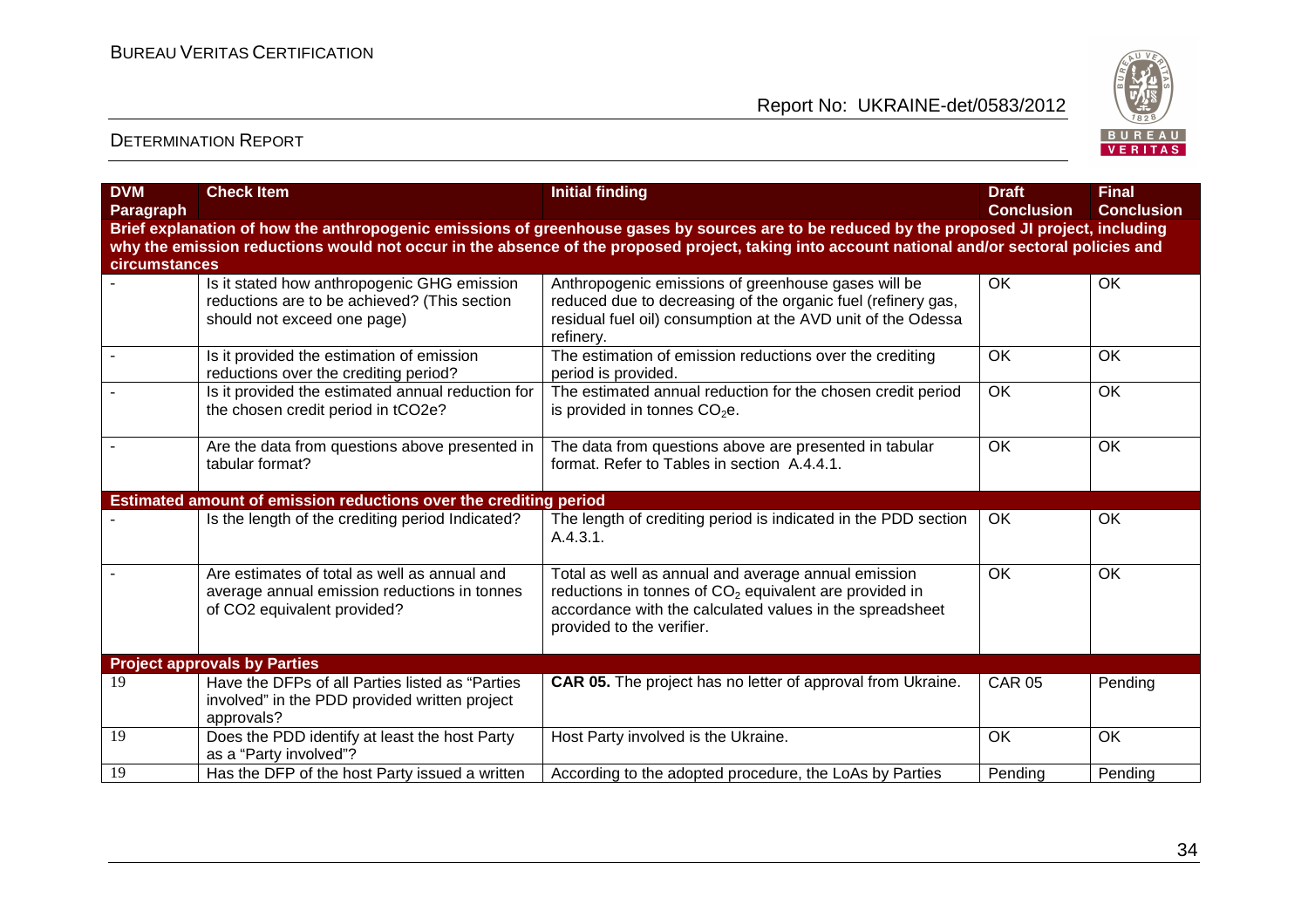

| <b>DVM</b><br><b>Paragraph</b> | <b>Check Item</b>                                                                                                                                                                                                                                                                                                                                                                                           | <b>Initial finding</b>                                                                                                                                                                                                                                                                                                                                                                                                                                                                                                                                                                                                                                            | <b>Draft</b><br><b>Conclusion</b> | <b>Final</b><br><b>Conclusion</b> |
|--------------------------------|-------------------------------------------------------------------------------------------------------------------------------------------------------------------------------------------------------------------------------------------------------------------------------------------------------------------------------------------------------------------------------------------------------------|-------------------------------------------------------------------------------------------------------------------------------------------------------------------------------------------------------------------------------------------------------------------------------------------------------------------------------------------------------------------------------------------------------------------------------------------------------------------------------------------------------------------------------------------------------------------------------------------------------------------------------------------------------------------|-----------------------------------|-----------------------------------|
|                                | project approval?                                                                                                                                                                                                                                                                                                                                                                                           | involved will be issued after the project determination.                                                                                                                                                                                                                                                                                                                                                                                                                                                                                                                                                                                                          |                                   |                                   |
| 20                             | Are all the written project approvals by Parties<br>involved unconditional?                                                                                                                                                                                                                                                                                                                                 | According to the adopted procedure, the LoAs by Parties<br>involved will be issued after the project determination.                                                                                                                                                                                                                                                                                                                                                                                                                                                                                                                                               | Pending                           | Pending                           |
|                                | Authorization of project participants by Parties involved                                                                                                                                                                                                                                                                                                                                                   |                                                                                                                                                                                                                                                                                                                                                                                                                                                                                                                                                                                                                                                                   |                                   |                                   |
| 21                             | Is each of the legal entities listed as project<br>participants in the PDD authorized by a Party<br>involved, which is also listed in the PDD,<br>through:<br>- A written project approval by a Party<br>involved, explicitly indicating the name of the<br>legal entity? or<br>- Any other form of project participant<br>authorization in writing, explicitly indicating the<br>name of the legal entity? | Party involved 1: Ukraine (host Party), legal entities are<br>PJSC "LUKOIL-ODESSA REFINERY"<br>Party involved 2: Switzerland, legal entity LITASCO SA<br>See CAR 05.                                                                                                                                                                                                                                                                                                                                                                                                                                                                                              | Pending                           | Pending                           |
| <b>Baseline setting</b>        |                                                                                                                                                                                                                                                                                                                                                                                                             |                                                                                                                                                                                                                                                                                                                                                                                                                                                                                                                                                                                                                                                                   |                                   |                                   |
| 22                             | Does the PDD explicitly indicate which of the<br>following approaches is used for identifying the<br>baseline?<br>- JI specific approach<br>- Approved CDM methodology approach                                                                                                                                                                                                                             | The baseline scenario has been established in accordance<br>with Appendix B of the JI Guidelines and in accordance with<br>the Guidance on Criteria for Baseline Setting and Monitoring<br>by the JISC.<br>The Guidance on Criteria for Baseline Setting and Monitoring<br>established by the JISC states: 'The baseline for a JI project<br>is the scenario that reasonably represents the anthropogenic<br>emissions by sources or anthropogenic removals by sinks of<br>GHGs that would occur in the absence of the proposed<br>project.'<br>Taking into account guidelines mentioned above project<br>participants established the baseline using JI specific | OK                                | OK                                |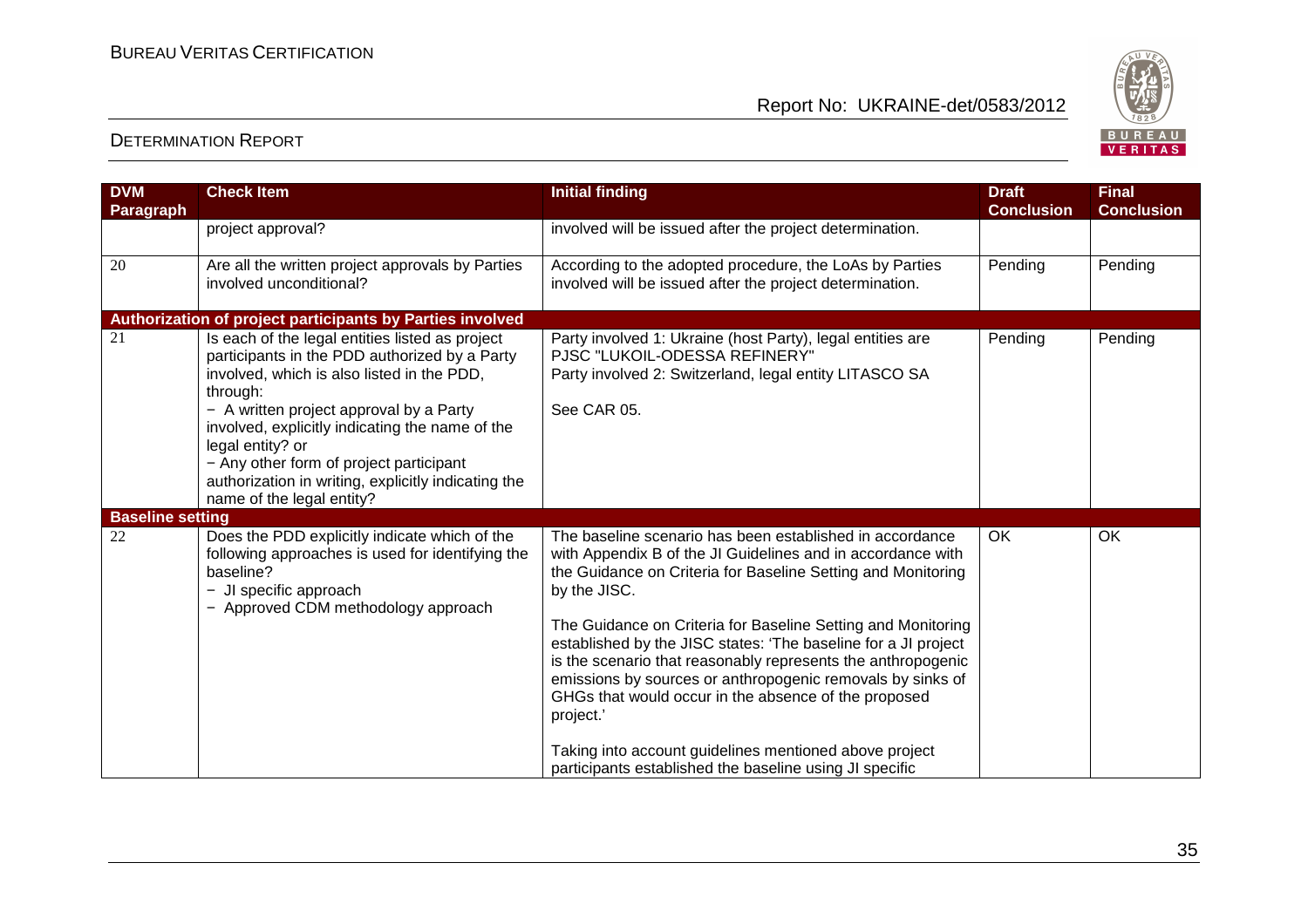

| <b>DVM</b><br><b>Paragraph</b> | <b>Check Item</b>                                                                                                                                                                                                                                                                                                                                                                                                                                                                                                                                                                                                                                                                                                                                                                                                                                                                                                                           | <b>Initial finding</b>                                                                                                                                                                                      | <b>Draft</b><br><b>Conclusion</b> | <b>Final</b><br><b>Conclusion</b> |
|--------------------------------|---------------------------------------------------------------------------------------------------------------------------------------------------------------------------------------------------------------------------------------------------------------------------------------------------------------------------------------------------------------------------------------------------------------------------------------------------------------------------------------------------------------------------------------------------------------------------------------------------------------------------------------------------------------------------------------------------------------------------------------------------------------------------------------------------------------------------------------------------------------------------------------------------------------------------------------------|-------------------------------------------------------------------------------------------------------------------------------------------------------------------------------------------------------------|-----------------------------------|-----------------------------------|
|                                |                                                                                                                                                                                                                                                                                                                                                                                                                                                                                                                                                                                                                                                                                                                                                                                                                                                                                                                                             | approach by identifying and listing possible alternatives on<br>the basis of conservative assumptions and identifying the<br>most plausible one.                                                            |                                   |                                   |
|                                | JI specific approach only                                                                                                                                                                                                                                                                                                                                                                                                                                                                                                                                                                                                                                                                                                                                                                                                                                                                                                                   |                                                                                                                                                                                                             |                                   |                                   |
| 23                             | Does the PDD provide a detailed theoretical<br>description in a complete and transparent<br>manner?                                                                                                                                                                                                                                                                                                                                                                                                                                                                                                                                                                                                                                                                                                                                                                                                                                         | The theoretical description is provided in the PDD.                                                                                                                                                         | OK                                | OK                                |
| 23                             | Does the PDD provide justification that the<br>baseline is established:<br>(a) By listing and describing plausible future<br>scenarios on the basis of conservative<br>assumptions and selecting the most plausible<br>one?<br>(b) Taking into account relevant national and/or<br>sectoral policies and circumstance?<br>- Are key factors that affect a baseline taken<br>into account?<br>(c) In a transparent manner with regard to the<br>choice of approaches, assumptions,<br>methodologies, parameters, date sources and<br>key factors?<br>(d) Taking into account of uncertainties and<br>using conservative assumptions?<br>(e) In such a way that ERUs cannot be earned<br>for decreases in activity levels outside the<br>project or due to force majeure?<br>(f) By drawing on the list of standard variables<br>contained in appendix B to "Guidance on<br>criteria for baseline setting and monitoring", as<br>appropriate? | The PDD provides justification that the baseline is<br>established by listing and describing plausible future<br>scenarios on the basis of conservative assumption and<br>selecting the most plausible one. | OK                                | OK                                |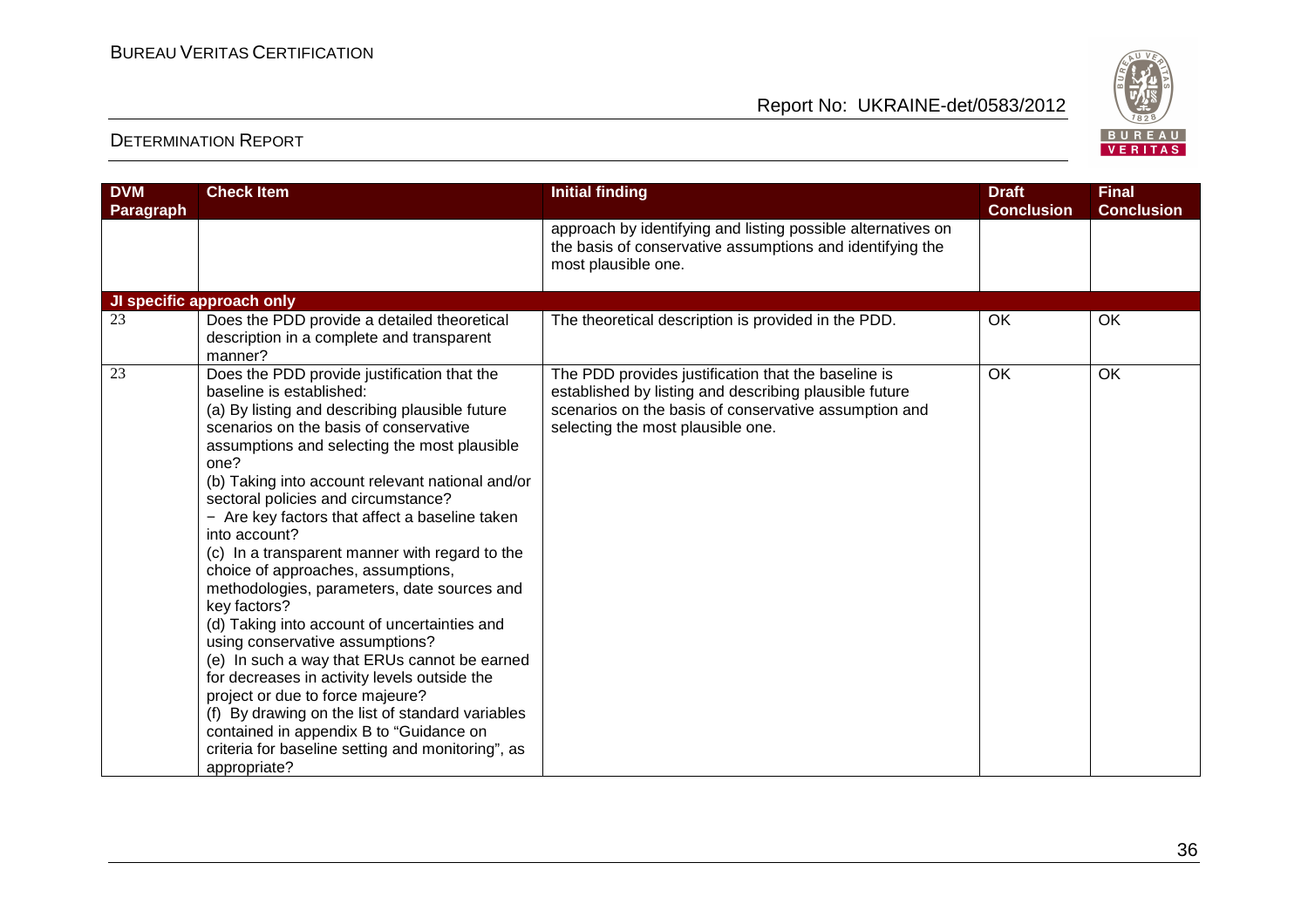

| <b>DVM</b>           | <b>Check Item</b>                                                                                                                                                                                                                                         | <b>Initial finding</b>                           | <b>Draft</b>      | <b>Final</b>      |
|----------------------|-----------------------------------------------------------------------------------------------------------------------------------------------------------------------------------------------------------------------------------------------------------|--------------------------------------------------|-------------------|-------------------|
| Paragraph            |                                                                                                                                                                                                                                                           |                                                  | <b>Conclusion</b> | <b>Conclusion</b> |
| 24                   | If selected elements or combinations of<br>approved CDM methodologies or<br>methodological tools for baseline setting are<br>used, are the selected elements or                                                                                           | N/A                                              | N/A               | N/A               |
|                      | combinations together with the elements<br>supplementary developed by the project<br>participants in line with 23 above?                                                                                                                                  |                                                  |                   |                   |
| 25                   | If a multi-project emission factor is used, does<br>the PDD provide appropriate justification?                                                                                                                                                            | N/A                                              | N/A               | N/A               |
|                      | Approved CDM methodology approach only                                                                                                                                                                                                                    |                                                  |                   |                   |
| 26(a)                | Does the PDD provide the title, reference<br>number and version of the approved CDM<br>methodology used?                                                                                                                                                  | N/A                                              | N/A               | N/A               |
| 26(a)                | Is the approved CDM methodology the most<br>recent valid version when the PDD is submitted<br>for publication? If not, is the methodology still<br>within the grace period (was the methodology<br>revised to a newer version in the past two<br>months)? | N/A                                              | N/A               | N/A               |
| 26(b)                | Does the PDD provide a description of why the<br>approved CDM methodology is applicable to<br>the project?                                                                                                                                                | N/A                                              | N/A               | N/A               |
| 26 <sub>(c)</sub>    | Are all explanations, descriptions and analyses<br>pertaining to the baseline in the PDD made in<br>accordance with the referenced<br>approved CDM methodology?                                                                                           | N/A                                              | N/A               | N/A               |
| 26(d)                | Is the baseline identified appropriately as a<br>result?                                                                                                                                                                                                  | N/A                                              | N/A               | N/A               |
| <b>Additionality</b> |                                                                                                                                                                                                                                                           |                                                  |                   |                   |
|                      | JI specific approach only                                                                                                                                                                                                                                 |                                                  |                   |                   |
| 28                   | Does the PDD indicate which of the following                                                                                                                                                                                                              | The PDD section B.2 includes analysis of project |                   |                   |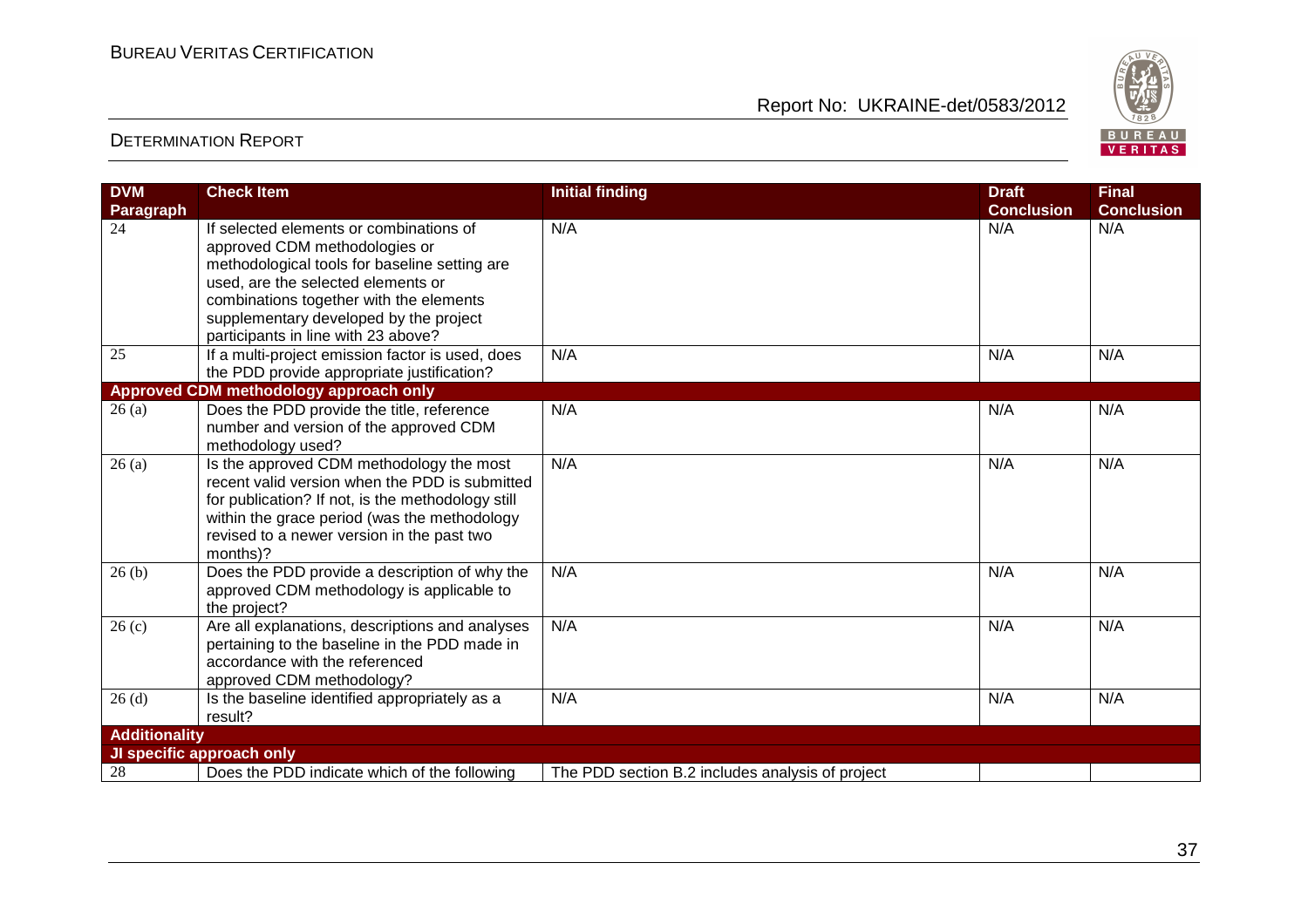

| <b>DVM</b><br><b>Paragraph</b> | <b>Check Item</b>                                                                                                                                                                                                                                                                                                                                                                                                                                                              | <b>Initial finding</b>                                                                                                                                                                                                       | <b>Draft</b><br><b>Conclusion</b> | <b>Final</b><br><b>Conclusion</b> |
|--------------------------------|--------------------------------------------------------------------------------------------------------------------------------------------------------------------------------------------------------------------------------------------------------------------------------------------------------------------------------------------------------------------------------------------------------------------------------------------------------------------------------|------------------------------------------------------------------------------------------------------------------------------------------------------------------------------------------------------------------------------|-----------------------------------|-----------------------------------|
|                                | approaches for demonstrating additionality is<br>used?<br>(a) Provision of traceable and transparent<br>information showing the baseline was identified<br>on the basis of conservative assumptions, that<br>the project scenario is not part of the identified                                                                                                                                                                                                                | additionality and is intended to demonstrate that the project<br>scenario is not part of the identified baseline scenario and<br>that the project will lead to reductions of GHG emissions in<br>comparison to the baseline. |                                   |                                   |
|                                | baseline scenario and that the project will lead<br>to emission reductions or enhancements of<br>removals;                                                                                                                                                                                                                                                                                                                                                                     | <b>CAR 06.</b> Please recalculate IRR/NPV for sensitivity<br>scenarios and correct the PDD pages 18-19 accordingly.                                                                                                          | <b>CAR 06</b>                     | <b>OK</b>                         |
|                                | (b) Provision of traceable and transparent<br>information that an AIE has already positively<br>determined that a comparable project (to be)<br>implemented under comparable circumstances<br>has additionality;<br>(c) Application of the most recent version of<br>the "Tool for the demonstration and<br>assessment of additionality. (allowing for a two-<br>month grace period) or any other method for<br>proving additionality approved by the CDM<br>Executive Board". | <b>CAR 07.</b> As a result of rounding figures by year, incorrect<br>amount of «total» in Table. B.2.1-1. Please make the<br>appropriate changes.                                                                            | <b>CAR 07</b>                     | OK                                |
| 29(a)                          | Does the PDD provide a justification of the<br>applicability of the approach with a clear and<br>transparent description?                                                                                                                                                                                                                                                                                                                                                      | See section 22 of this table.                                                                                                                                                                                                | $\overline{OK}$                   | $\overline{OK}$                   |
| 29(b)                          | Are additionality proofs provided?                                                                                                                                                                                                                                                                                                                                                                                                                                             | To demonstrate of additionality applied:<br>- Investment analysis;<br>- Common practice analysis.<br>The mentioned approach of JI leads to the conclusion that<br>the project activity is additional.                        | <b>OK</b>                         | OK                                |
| 29(c)                          | Is the additionality demonstrated appropriately                                                                                                                                                                                                                                                                                                                                                                                                                                | Yes, the additionality demonstrated appropriately as a result.                                                                                                                                                               | OK                                | OK                                |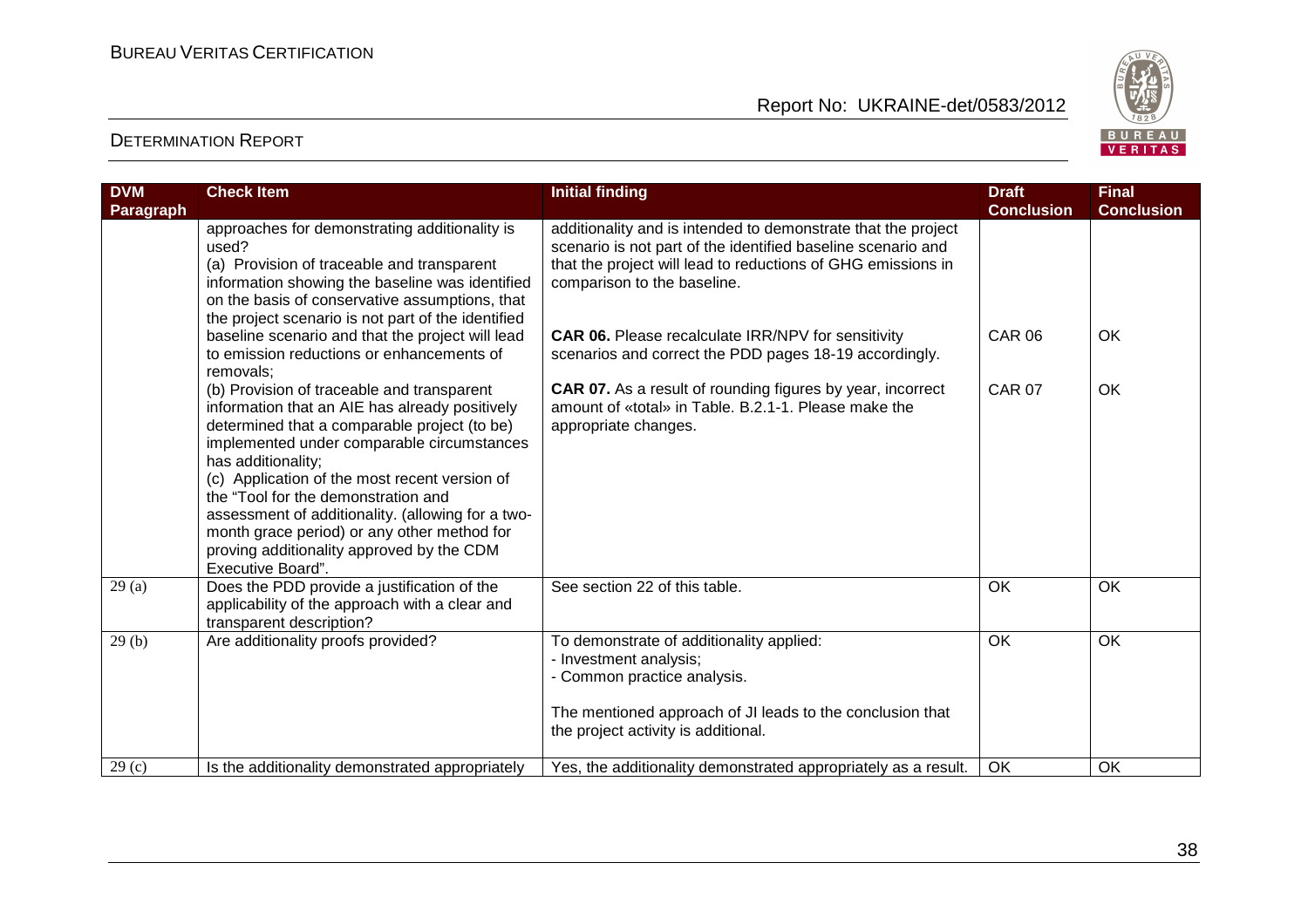

| <b>DVM</b>          | <b>Check Item</b>                                          | <b>Initial finding</b>                                    | <b>Draft</b>      | <b>Final</b>      |
|---------------------|------------------------------------------------------------|-----------------------------------------------------------|-------------------|-------------------|
| Paragraph           |                                                            |                                                           | <b>Conclusion</b> | <b>Conclusion</b> |
|                     | as a result?                                               |                                                           |                   |                   |
| 30                  | If the approach 28 (c) is chosen, are all                  | Yes. See section B.2 of the PDD.                          | OK                | OK                |
|                     | explanations, descriptions and analyses made               |                                                           |                   |                   |
|                     | in accordance with the selected tool or                    |                                                           |                   |                   |
|                     | method?                                                    |                                                           |                   |                   |
|                     | Approved CDM methodology approach only                     |                                                           |                   |                   |
| 31(a)               | Does the PDD provide the title, reference                  | N/A                                                       | N/A               | N/A               |
|                     | number and version of the approved CDM                     |                                                           |                   |                   |
|                     | methodology used?                                          |                                                           |                   |                   |
| 31 <sub>(b)</sub>   | Does the PDD provide a description of why and              | N/A                                                       | N/A               | N/A               |
|                     | how the referenced approved CDM                            |                                                           |                   |                   |
|                     | methodology is applicable to the project?                  |                                                           |                   |                   |
| $\overline{31}$ (c) | Are all explanations, descriptions and analyses            | N/A                                                       | N/A               | N/A               |
|                     | with regard to additionality made in accordance            |                                                           |                   |                   |
|                     | with the selected methodology?                             |                                                           |                   |                   |
| 31 <sub>(d)</sub>   | Are additionality proofs provided?                         | N/A                                                       | N/A               | N/A               |
| 31(e)               | Is the additionality demonstrated appropriately            | N/A                                                       | N/A               | N/A               |
|                     | as a result?                                               |                                                           |                   |                   |
|                     | Project boundary (applicable except for JI LULUCF projects |                                                           |                   |                   |
|                     | JI specific approach only                                  |                                                           |                   |                   |
| 32(a)               | Does the project boundary defined in the PDD               | The project's spatial boundaries are defined in the PDD.  | OK                | OK                |
|                     | encompass all anthropogenic emissions                      | See section B.3.                                          |                   |                   |
|                     | by sources of GHGs that are:                               |                                                           |                   |                   |
|                     | (i) Under the control of the project                       |                                                           |                   |                   |
|                     | participants?                                              |                                                           |                   |                   |
|                     | (ii) Reasonably attributable to the project?               |                                                           |                   |                   |
|                     | (iii) Significant?                                         |                                                           |                   |                   |
| 32(b)               | Is the project boundary defined on the basis of            | See section 32 (a) of this table.                         | <b>OK</b>         | OK                |
|                     | a case-by-case assessment with regard to the               |                                                           |                   |                   |
|                     | criteria referred to in 32 (a) above?                      |                                                           | <b>OK</b>         | OK                |
| 32(c)               | Are the delineation of the project boundary and            | The delineation of the project boundary and the gases and |                   |                   |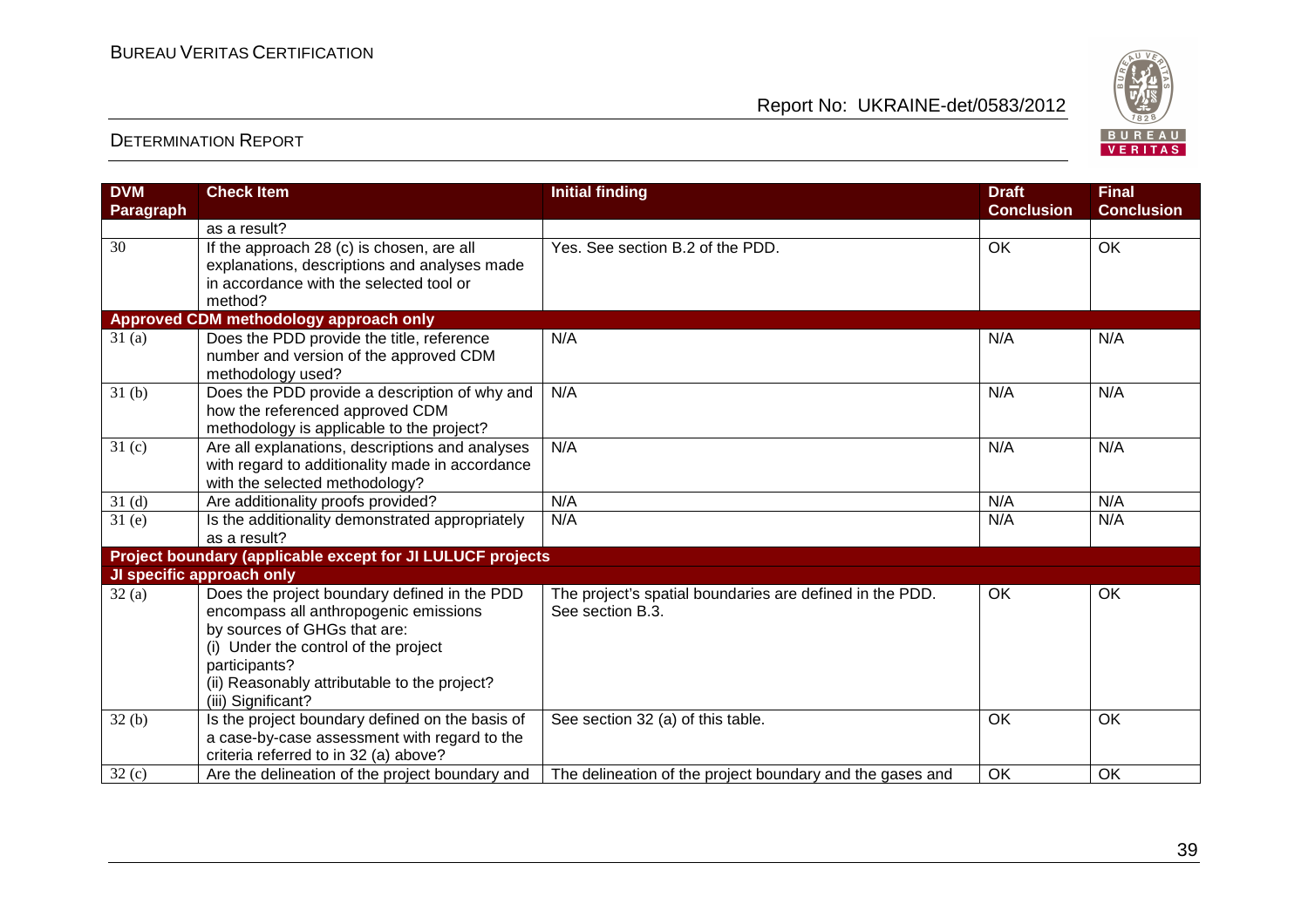

| <b>DVM</b>              | <b>Check Item</b>                                  | <b>Initial finding</b>                                           | <b>Draft</b>      | <b>Final</b>      |
|-------------------------|----------------------------------------------------|------------------------------------------------------------------|-------------------|-------------------|
| Paragraph               |                                                    |                                                                  | <b>Conclusion</b> | <b>Conclusion</b> |
|                         | the gases and sources included appropriately       | sources included described in the PDD by using figure.           |                   |                   |
|                         | described and justified in the PDD by using a      |                                                                  |                   |                   |
|                         | figure or flow chart as appropriate?               |                                                                  |                   |                   |
| 32 <sub>(d)</sub>       | Are all gases and sources included explicitly      | All gases and sources included are explicitly stated; refer to   | <b>OK</b>         | <b>OK</b>         |
|                         | stated, and the exclusions of any sources          | 32 (a) above.                                                    |                   |                   |
|                         | related to the baseline or the project are         | All exclusions made are appropriate as a conservative or         |                   |                   |
|                         | appropriately justified?                           | logic assumption.                                                |                   |                   |
|                         | Approved CDM methodology approach only             |                                                                  |                   |                   |
| 33                      | Is the project boundary defined in accordance      | N/A                                                              | N/A               | N/A               |
|                         | with the approved CDM methodology?                 |                                                                  |                   |                   |
| <b>Crediting period</b> |                                                    |                                                                  |                   |                   |
| 34(a)                   | Does the PDD state the starting date of the        | The PDD states the starting date of the project as the date      |                   |                   |
|                         | project as the date on which the                   | on which the implementation or construction or real action of    |                   |                   |
|                         | implementation or construction or real action of   | the project will begin or began, and the starting date is        |                   |                   |
|                         | the project will begin or began?                   | 17/04/2003.                                                      |                   |                   |
|                         |                                                    |                                                                  |                   |                   |
|                         |                                                    | CL 03. Please, explain why the total duration of the project -   | <b>CL 03</b>      | OK                |
|                         |                                                    | 20 years until 2027, but crediting period was selected until     |                   |                   |
|                         |                                                    | 2020.                                                            |                   |                   |
| 34(a)                   | Is the starting date after the beginning of 2000?  | Refer to 34 (a).                                                 | OK                | OK                |
| 34(b)                   | Does the PDD state the expected operational        | Operational lifetime is defined as 20 years (240 months).        | OK                | <b>OK</b>         |
|                         | lifetime of the project in years and months?       |                                                                  |                   |                   |
| 34 <sub>(c)</sub>       | Does the PDD state the length of the crediting     | PDD state the length of the crediting period in years and        | OK                | OK                |
|                         | period in years and months?                        | months.                                                          |                   |                   |
| 34(c)                   | Is the starting date of the crediting period on or | Yes. The starting date of the crediting period is after the date | OK                | OK                |
|                         | after the date of the first emission reductions or | of the first emission reductions.                                |                   |                   |
|                         | enhancements of net removals generated by          |                                                                  |                   |                   |
|                         | the project?                                       |                                                                  |                   |                   |
| 34(d)                   | Does the PDD state that the crediting period for   | Yes. According to the PDD the crediting period for issuance      | <b>OK</b>         | OK                |
|                         | issuance of ERUs starts only after the             | of ERUs does not extend beyond operational lifetime of the       |                   |                   |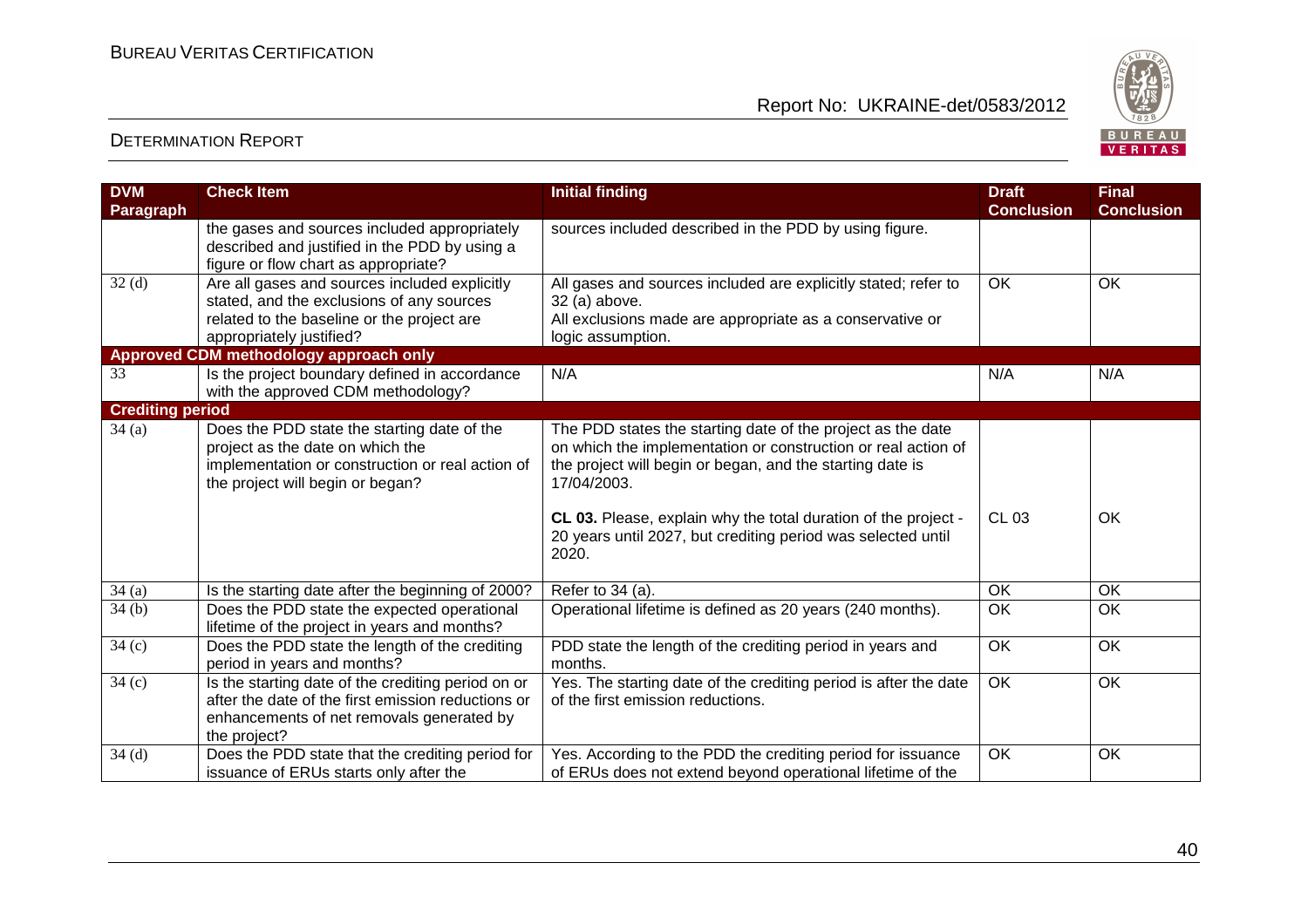

| <b>DVM</b><br>Paragraph | <b>Check Item</b>                                                                                                                                                                                                                                                                    | <b>Initial finding</b>                                                                                                                                                                                                                                                                                                                                                                                                                                                                                                                                                                                                                                                                                                                                                                                                                                                                                                                                             | <b>Draft</b><br><b>Conclusion</b> | <b>Final</b><br><b>Conclusion</b> |
|-------------------------|--------------------------------------------------------------------------------------------------------------------------------------------------------------------------------------------------------------------------------------------------------------------------------------|--------------------------------------------------------------------------------------------------------------------------------------------------------------------------------------------------------------------------------------------------------------------------------------------------------------------------------------------------------------------------------------------------------------------------------------------------------------------------------------------------------------------------------------------------------------------------------------------------------------------------------------------------------------------------------------------------------------------------------------------------------------------------------------------------------------------------------------------------------------------------------------------------------------------------------------------------------------------|-----------------------------------|-----------------------------------|
|                         | beginning of 2008 and does not extend beyond<br>the operational lifetime of the project?                                                                                                                                                                                             | project.                                                                                                                                                                                                                                                                                                                                                                                                                                                                                                                                                                                                                                                                                                                                                                                                                                                                                                                                                           |                                   |                                   |
| 34(d)                   | If the crediting period extends beyond 2012,<br>does the PDD state that the extension is<br>subject to the host Party approval?<br>Are the estimates of emission reductions or<br>enhancements of net removals presented<br>separately for those until 2012 and those after<br>2012? | The estimated emission reductions are provided in the table<br>of the PDD section A.4.3.1.                                                                                                                                                                                                                                                                                                                                                                                                                                                                                                                                                                                                                                                                                                                                                                                                                                                                         | OK                                | OK                                |
| <b>Monitoring plan</b>  |                                                                                                                                                                                                                                                                                      |                                                                                                                                                                                                                                                                                                                                                                                                                                                                                                                                                                                                                                                                                                                                                                                                                                                                                                                                                                    |                                   |                                   |
| 35                      | Does the PDD explicitly indicate which of the<br>following approaches is used?<br>- JI specific approach<br>- Approved CDM methodology approach                                                                                                                                      | It is explicitly indicated that a JI specific approach is chosen.                                                                                                                                                                                                                                                                                                                                                                                                                                                                                                                                                                                                                                                                                                                                                                                                                                                                                                  | <b>OK</b>                         | OK                                |
|                         | JI specific approach only                                                                                                                                                                                                                                                            |                                                                                                                                                                                                                                                                                                                                                                                                                                                                                                                                                                                                                                                                                                                                                                                                                                                                                                                                                                    |                                   |                                   |
| 36(a)                   | Does the monitoring plan describe:<br>- All relevant factors and key characteristics<br>that will be monitored?<br>- The period in which they will be monitored?<br>- All decisive factors for the control and<br>reporting of project performance?                                  | The monitoring plan describes:<br>data to be monitored: oil refining at the AVD unit, share of<br>refinery gas in the total fuel consumption by the furnaces of<br>the AVD unit, share of residual fuel oil in the total fuel<br>consumption by the furnaces of the AVD unit, greenhouse<br>gases emission factor for combustion of refinery gas,<br>greenhouse gases emission factor for combustion of residual<br>fuel oil, carbon oxidation factor for combustion of refinery<br>gas, carbon oxidation factor for combustion of residual fuel<br>oil, amount of refinery gas that was combusted in the<br>furnaces of the AVD unit, amount of residual fuel oil that was<br>combusted in the furnaces of the AVD unit, net caloric value<br>of refinery gas combusted in the furnaces of the AVD unit,<br>net caloric value of residual fuel oil combusted in the<br>furnaces of the AVD unit.<br>the period in which they will be monitored: daily, monthly or | <b>OK</b>                         | <b>OK</b>                         |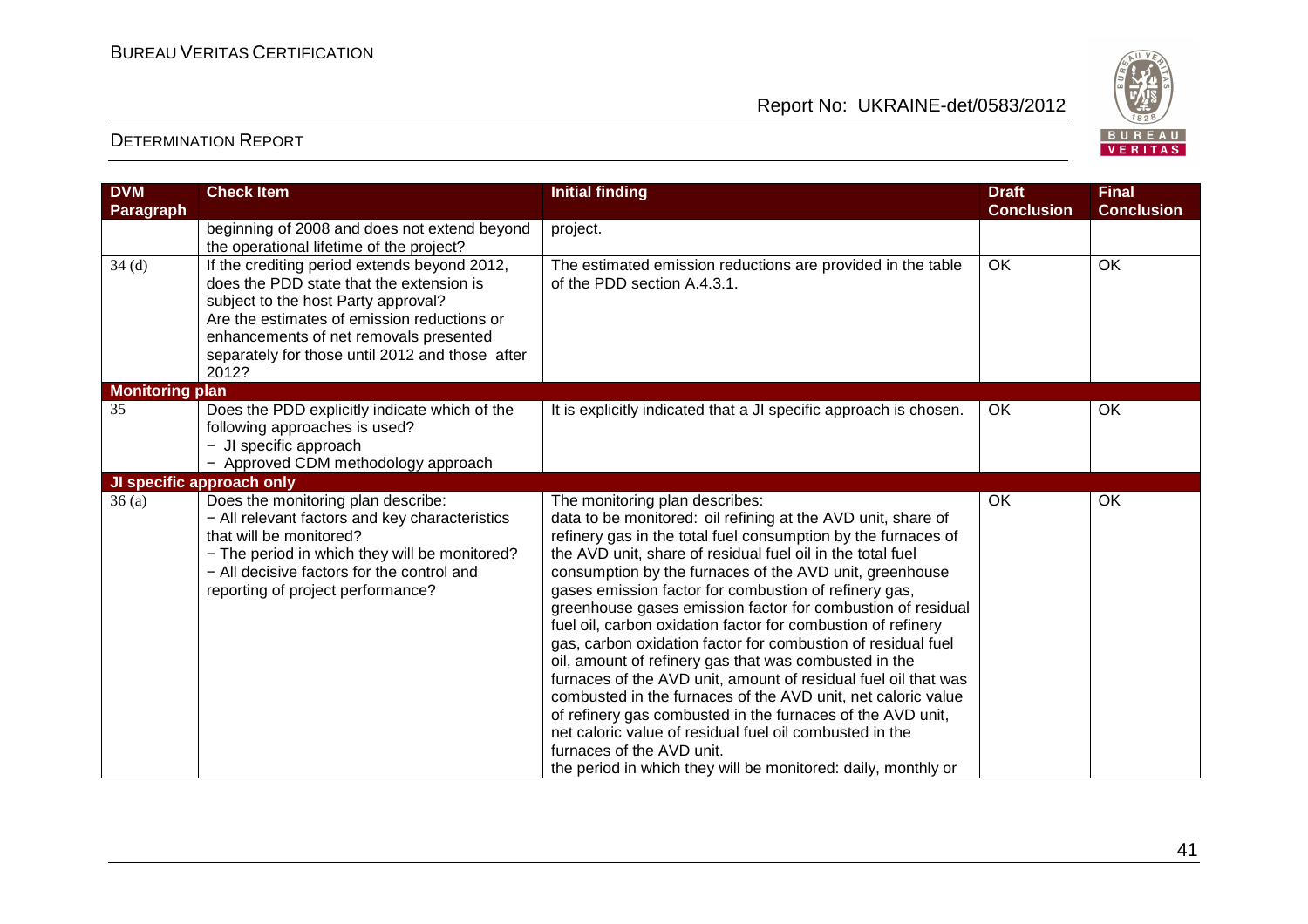

| <b>DVM</b><br>Paragraph | <b>Check Item</b>                                                                                                                                                                                                                                                                                                                                         | <b>Initial finding</b>                                                                                                                                                                                                                                                             | <b>Draft</b><br><b>Conclusion</b> | <b>Final</b><br><b>Conclusion</b> |
|-------------------------|-----------------------------------------------------------------------------------------------------------------------------------------------------------------------------------------------------------------------------------------------------------------------------------------------------------------------------------------------------------|------------------------------------------------------------------------------------------------------------------------------------------------------------------------------------------------------------------------------------------------------------------------------------|-----------------------------------|-----------------------------------|
|                         |                                                                                                                                                                                                                                                                                                                                                           | yearly;<br>all decisive factors for the control and reporting of project<br>performance: statistics forms; quality control (QC) and<br>quality assurance (QA) procedures; the operational and<br>management structure that will be applied in implementing<br>the monitoring plan. |                                   |                                   |
| 36(b)                   | Does the monitoring plan specify the indicators,<br>constants and variables used that are reliable,<br>valid and provide transparent picture of the<br>emission reductions or enhancements of net<br>removals to be monitored?                                                                                                                            | The monitoring plan specifies variables used. It provides<br>transparent picture of the emission reductions.                                                                                                                                                                       | <b>OK</b>                         | <b>OK</b>                         |
| 36 <sub>(b)</sub>       | If default values are used:<br>- Are accuracy and reasonableness carefully<br>balanced in their selection?<br>- Do the default values originate from<br>recognized sources?<br>- Are the default values supported by statistical<br>analyses providing reasonable confidence<br>levels?<br>- Are the default values presented in a<br>transparent manner? | Constants used are the default values of the parameters as<br>carbon emission factor of each fuel.<br>The default values originate from recognized sources and<br>are presented in a transparent manner.                                                                           | <b>OK</b>                         | OK                                |
| $36(b)$ (i)             | For those values that are to be provided by the<br>project participants, does the monitoring plan<br>clearly indicate how the values are to be<br>selected and justified?                                                                                                                                                                                 | The monitoring plan indicates how the values are to be<br>selected and justified.                                                                                                                                                                                                  | <b>OK</b>                         | OK                                |
| $36(b)$ (ii)            | For other values,<br>- Does the monitoring plan clearly indicate the<br>precise references from which these values are<br>taken?                                                                                                                                                                                                                          | The monitoring plan indicate the precise references from<br>which these values are taken. The conservativeness of the<br>values is justified.                                                                                                                                      |                                   |                                   |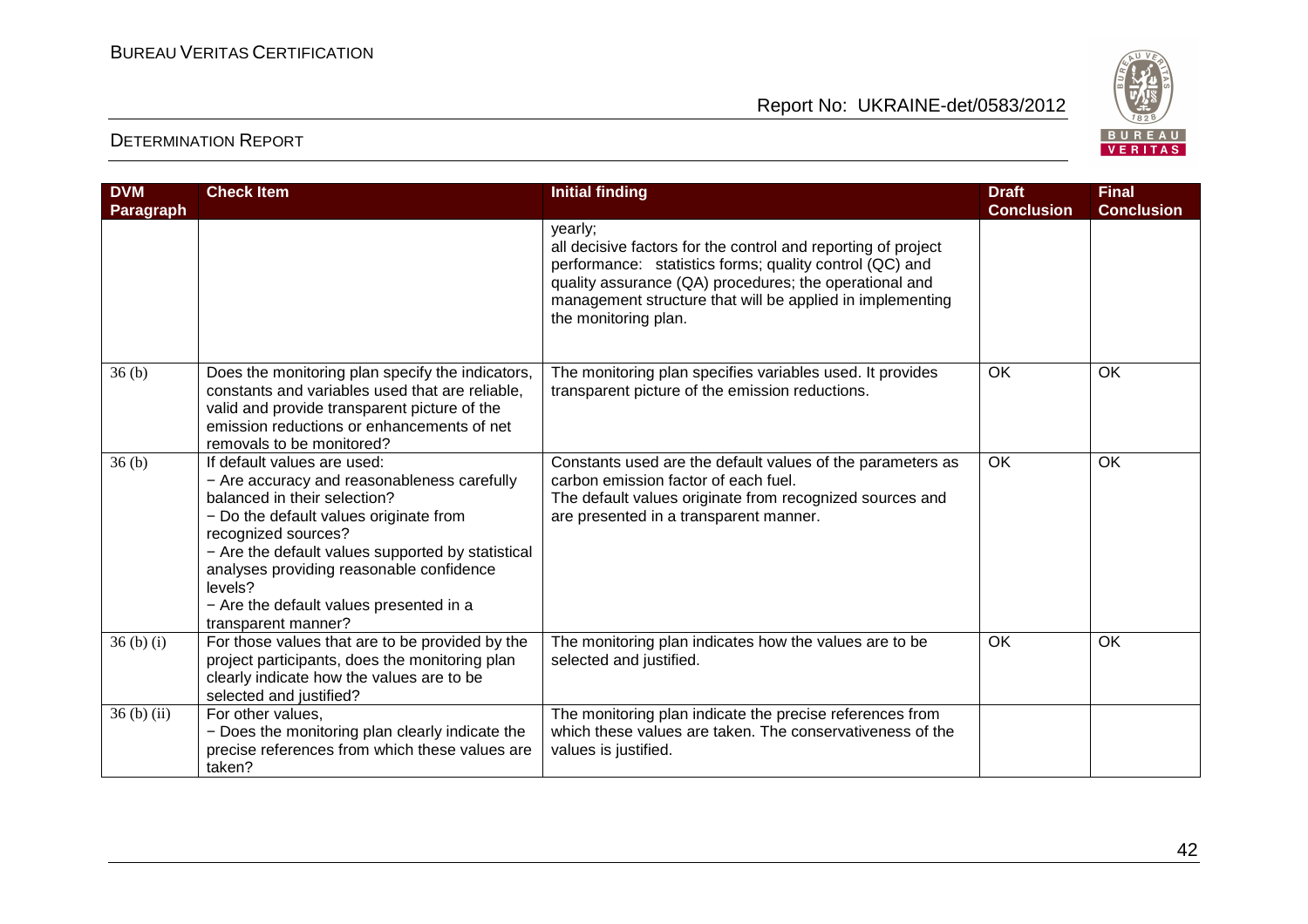

| <b>DVM</b>        | <b>Check Item</b>                                                                                                                                                                                                                                                                                                                                                                                                                                                                                                                                                             | <b>Initial finding</b>                                                                                                                                   | <b>Draft</b>      | <b>Final</b>      |
|-------------------|-------------------------------------------------------------------------------------------------------------------------------------------------------------------------------------------------------------------------------------------------------------------------------------------------------------------------------------------------------------------------------------------------------------------------------------------------------------------------------------------------------------------------------------------------------------------------------|----------------------------------------------------------------------------------------------------------------------------------------------------------|-------------------|-------------------|
| Paragraph         |                                                                                                                                                                                                                                                                                                                                                                                                                                                                                                                                                                               |                                                                                                                                                          | <b>Conclusion</b> | <b>Conclusion</b> |
|                   | - Is the conservativeness of the values<br>provided justified?                                                                                                                                                                                                                                                                                                                                                                                                                                                                                                                | CAR 08. Please make the changes about CTN forms in<br>section D.1.                                                                                       | <b>CAR 08</b>     | OK                |
| $36(b)$ (iii)     | For all data sources, does the monitoring plan<br>specify the procedures to be followed if<br>expected data are unavailable?                                                                                                                                                                                                                                                                                                                                                                                                                                                  | See section D of the PDD.                                                                                                                                | OK                | OK                |
| $36(b)$ (iv)      | Are International System Unit (SI units) used?                                                                                                                                                                                                                                                                                                                                                                                                                                                                                                                                | SI units are used. Also there are data units used in<br>accordance with the applied JI specific approach.                                                | OK                | OK                |
| 36(b)(v)          | Does the monitoring plan note any parameters,<br>coefficients, variables, etc. that are used to<br>calculate baseline emissions or net removals<br>but are obtained through monitoring?                                                                                                                                                                                                                                                                                                                                                                                       | See section D.1 of the PDD.                                                                                                                              | $\overline{OK}$   | OK                |
| 36(b)(v)          | Is the use of parameters, coefficients,<br>variables, etc. consistent between the baseline<br>and monitoring plan?                                                                                                                                                                                                                                                                                                                                                                                                                                                            | There is consistency between parameters, coefficients,<br>variables, etc. used in baseline and monitoring plan.                                          | OK                | OK                |
| 36 <sub>(c)</sub> | Does the monitoring plan draw on the list of<br>standard variables contained in appendix B of<br>"Guidance on criteria for baseline setting and<br>monitoring"?                                                                                                                                                                                                                                                                                                                                                                                                               | The monitoring plan draws on the list of standard variables<br>contained in appendix B of "Guidance on criteria for baseline<br>setting and monitoring". | <b>OK</b>         | OK                |
| 36(d)             | Does the monitoring plan explicitly and clearly<br>distinguish:<br>(i) Data and parameters that are not monitored<br>throughout the crediting period, but are<br>determined only once (and thus remain fixed<br>throughout the crediting period), and that are<br>available already at the stage of determination?<br>(ii) Data and parameters that are not monitored<br>throughout the crediting period, but are<br>determined only once (and thus remain fixed<br>throughout the crediting period), but that are<br>not already available at the stage of<br>determination? | The data and parameters that are monitored throughout the<br>crediting period are clearly indicated in the PDD (section<br>$D.1.$ ).                     | $\overline{OK}$   | $\overline{OK}$   |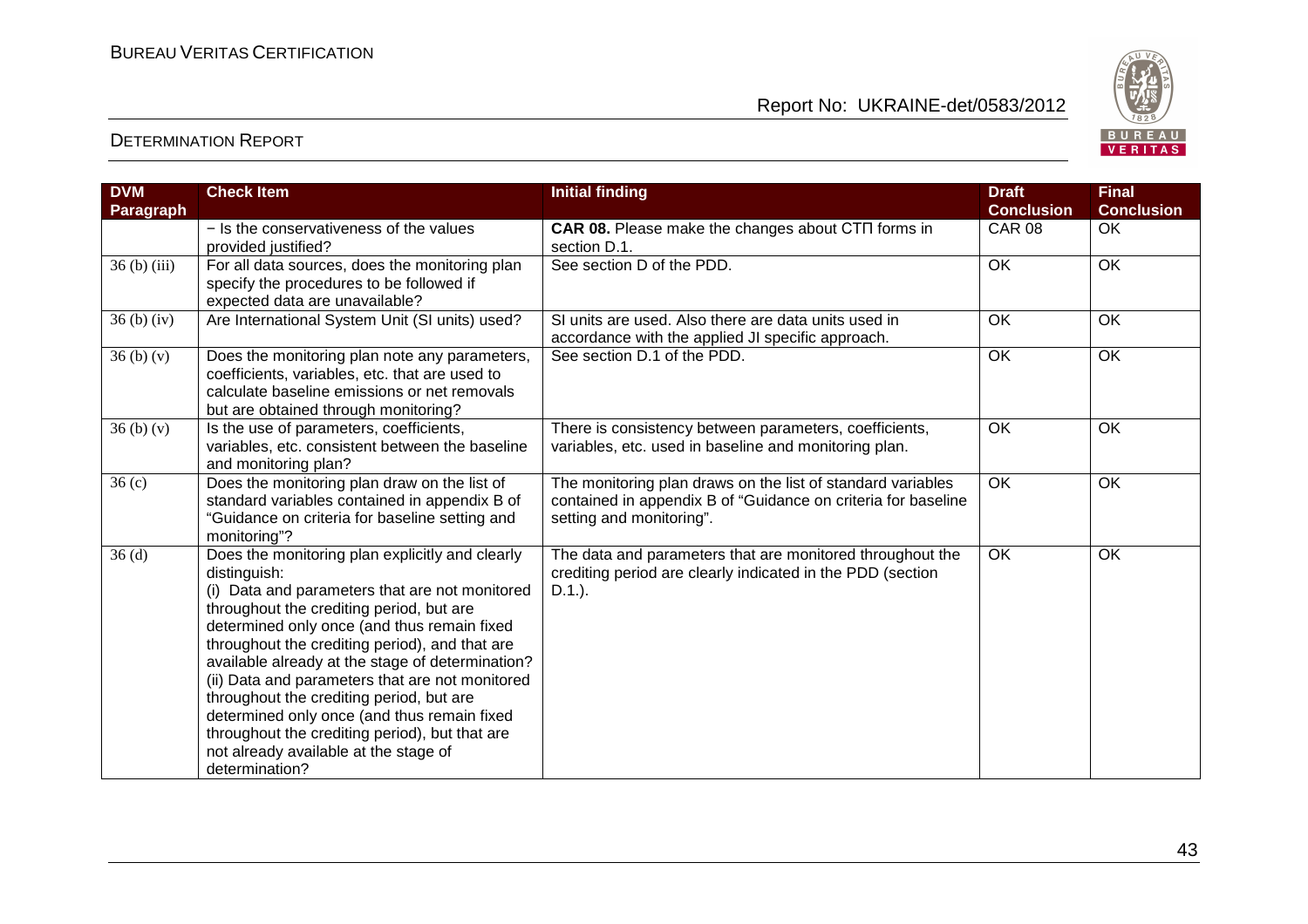

| <b>DVM</b>       | <b>Check Item</b>                                | <b>Initial finding</b>                                         | <b>Draft</b>      | <b>Final</b>      |
|------------------|--------------------------------------------------|----------------------------------------------------------------|-------------------|-------------------|
| <b>Paragraph</b> |                                                  |                                                                | <b>Conclusion</b> | <b>Conclusion</b> |
|                  | (iii) Data and parameters that are monitored     |                                                                |                   |                   |
|                  | throughout the crediting period?                 |                                                                |                   |                   |
| 36(e)            | Does the monitoring plan describe the methods    | In the table of the PDD in the section D.1, the time of        | <b>OK</b>         | OK                |
|                  | employed for data monitoring (including its      | monitoring (frequency) and the source of data to be used are   |                   |                   |
|                  | frequency) and recording?                        | indicated for all the monitored parameters and data.           |                   |                   |
| 36(f)            | Does the monitoring plan elaborate all           | All algorithms and formulae used for the estimation of         | <b>OK</b>         | OK                |
|                  | algorithms and formulae used for the             | baseline and project emissions are indicated and explained     |                   |                   |
|                  | estimation/calculation of baseline               | in the PDD.                                                    |                   |                   |
|                  | emissions/removals and project                   |                                                                |                   |                   |
|                  | emissions/removals or direct monitoring of       |                                                                |                   |                   |
|                  | emission reductions from the project, leakage,   |                                                                |                   |                   |
|                  | as appropriate?                                  |                                                                |                   |                   |
| 36(f)(i)         | Is the underlying rationale for the              | The underlying rationale for the algorithms/formulae is        | <b>OK</b>         | <b>OK</b>         |
|                  | algorithms/formulae explained?                   | explained.                                                     |                   |                   |
| $36(f)$ (ii)     | Are consistent variables, equation formats,      | Consistent variables, equation formats, subscripts etc. are    | OK                | OK                |
|                  | subscripts etc. used?                            | used.                                                          |                   |                   |
| $36(f)$ (iii)    | Are all equations numbered?                      | Yes.                                                           | <b>OK</b>         | OK                |
| 36(f)(iv)        | Are all variables, with units indicated defined? | Yes.                                                           | <b>OK</b>         | OK                |
| 36(f)(v)         | Is the conservativeness of the                   | The conservativeness of the algorithms/procedure is            | OK                | OK                |
|                  | algorithms/procedures justified?                 | indicated in the PDD.                                          |                   |                   |
| 36(f)(v)         | To the extent possible, are methods to           | Uncertainty level of data is indicated in the table of Quality | OK                | OK                |
|                  | quantitatively account for uncertainty in key    | control and quality assurance (QA) procedures undertaken       |                   |                   |
|                  | parameters included?                             | for the data monitored (see section D.3 of the PDD).           |                   |                   |
|                  |                                                  |                                                                |                   |                   |
| 36(f)(vi)        | Is consistency between the elaboration of the    | There is consistency between the elaboration on the            | <b>OK</b>         | OK                |
|                  | baseline scenario and the procedure for          | baseline scenario and calculating the baseline emission in     |                   |                   |
|                  | calculating the emissions or net removals of the | the monitoring plan and on spreadsheet.                        |                   |                   |
|                  | baseline ensured?                                |                                                                |                   |                   |
| 36(f)(vii)       | Are any parts of the algorithms or formulae that | The formulae used in the PDD are sufficiently described.       | OK                | OK                |
|                  | are not self-evident explained?                  |                                                                |                   |                   |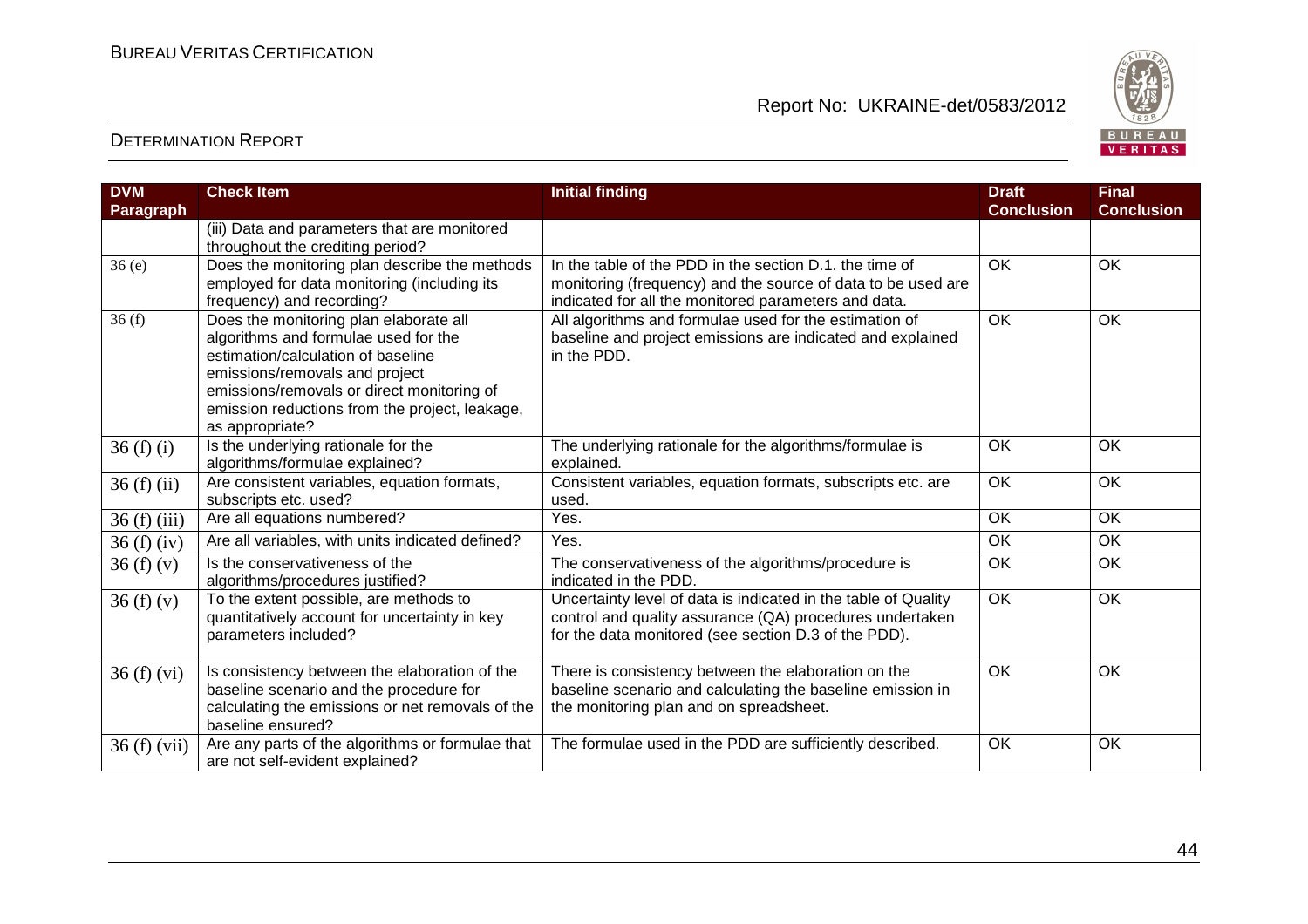

| <b>DVM</b>       | <b>Check Item</b>                                                                                                                                                                                                                                                                                 | <b>Initial finding</b>                                                                                                                           | <b>Draft</b>      | <b>Final</b>      |
|------------------|---------------------------------------------------------------------------------------------------------------------------------------------------------------------------------------------------------------------------------------------------------------------------------------------------|--------------------------------------------------------------------------------------------------------------------------------------------------|-------------------|-------------------|
| <b>Paragraph</b> |                                                                                                                                                                                                                                                                                                   |                                                                                                                                                  | <b>Conclusion</b> | <b>Conclusion</b> |
| 36(f)(vii)       | Is it justified that the procedure is consistent<br>with standard technical procedures in the<br>relevant sector?                                                                                                                                                                                 | Relevant national and/or sectoral policies and circumstances<br>are taken into account in the project.                                           | OK                | OK                |
| 36 (f) (vii)     | Are references provided as necessary?                                                                                                                                                                                                                                                             | CAR 09. Please provide exact references to sources of data<br>on the parameters in section B.1 and D.2.                                          | <b>CAR 09</b>     | <b>OK</b>         |
|                  |                                                                                                                                                                                                                                                                                                   | <b>CAR 10.</b> Please, correct the information about the version of<br>the environmental management system standard in Section<br>D.3.           | <b>CAR 10</b>     | OK                |
| 36(f)(vii)       | Are implicit and explicit key assumptions<br>explained in a transparent manner?                                                                                                                                                                                                                   | All key assumptions are explained in a transparent manner if<br>needed.                                                                          | OK                | OK                |
| 36(f)(vii)       | Is it clearly stated which assumptions and<br>procedures have significant uncertainty<br>associated with them, and how such<br>uncertainty is to be addressed?                                                                                                                                    | See section 36 (f) (v) of this table.                                                                                                            | $\overline{OK}$   | OK                |
| 36 (f) (vii)     | Is the uncertainty of key parameters described<br>and, where possible, is an uncertainty range at<br>95% confidence level for key parameters for<br>the calculation of emission reductions or<br>enhancements of net removals provided?                                                           | See section 36 (f) (v) of this table.                                                                                                            | <b>OK</b>         | OK                |
| 36(g)            | Does the monitoring plan identify a national or<br>international monitoring standard if such<br>standard has to be and/or is applied to certain<br>aspects of the project?<br>Does the monitoring plan provide a reference<br>as to where a detailed description of the<br>standard can be found? | Relevant national and/or sectoral policies and circumstances<br>are taken into account while developing the monitoring plan<br>for this project. | <b>OK</b>         | OK                |
| 36(h)            | Does the monitoring plan document statistical<br>techniques, if used for monitoring, and that they<br>are used in a conservative manner?                                                                                                                                                          | See section D of the PDD.                                                                                                                        | OK                | OK                |
| 36(i)            | Does the monitoring plan present the quality                                                                                                                                                                                                                                                      | Uncertainty level of data is indicated in the table of Quality                                                                                   | OK                | OK                |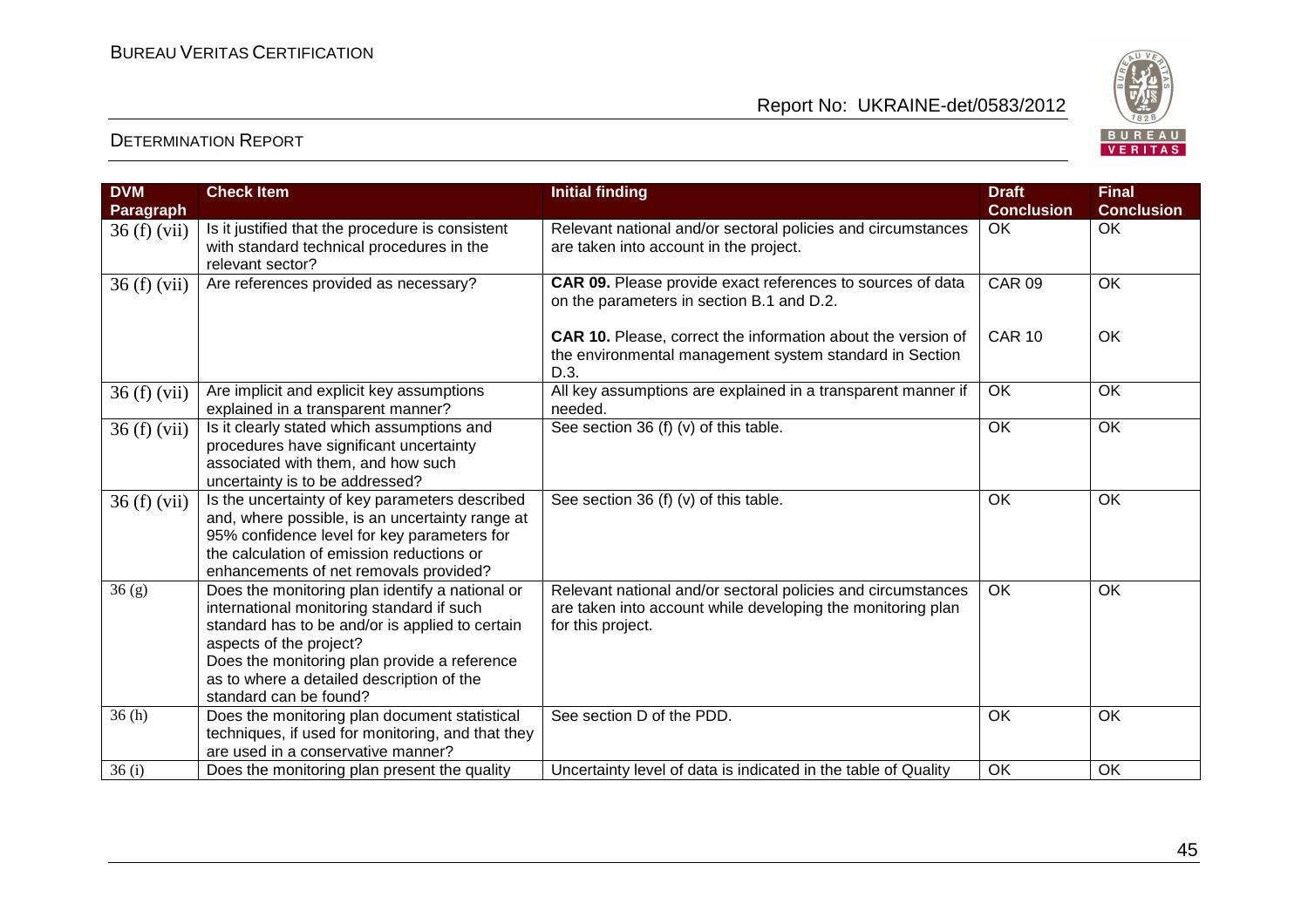

| <b>DVM</b><br>Paragraph | <b>Check Item</b>                                                                                                                                                                                                                                                                                            | <b>Initial finding</b>                                                                                                                                                                         | <b>Draft</b><br><b>Conclusion</b> | <b>Final</b><br><b>Conclusion</b> |
|-------------------------|--------------------------------------------------------------------------------------------------------------------------------------------------------------------------------------------------------------------------------------------------------------------------------------------------------------|------------------------------------------------------------------------------------------------------------------------------------------------------------------------------------------------|-----------------------------------|-----------------------------------|
|                         | assurance and control procedures for the<br>monitoring process, including, as appropriate,<br>information on calibration and on how records<br>on data and/or method validity and accuracy<br>are kept and made available upon request?                                                                      | control and quality assurance (QA) procedures undertaken<br>for the data monitored.<br>Information on calibration procedures were checked during<br>site-visit and found satisfactory.         |                                   |                                   |
| 36(j)                   | Does the monitoring plan clearly identify the<br>responsibilities and the authority regarding the<br>monitoring activities?                                                                                                                                                                                  | The monitoring plan clearly identifies the responsibilities and<br>the authority regarding the monitoring activities.<br>Responsibilities for data management are presented in<br>section D.2. | OK                                | OK                                |
| 36(k)                   | Does the monitoring plan, on the whole, reflect<br>good monitoring practices appropriate to the<br>project type?<br>If it is a JI LULUCF project, is the good practice<br>guidance developed by IPCC applied?                                                                                                | Monitoring techniques are in line with current operation<br>routines at the enterprise.                                                                                                        | OK                                | OK                                |
| 36(1)                   | Does the monitoring plan provide, in tabular<br>form, a complete compilation of the data that<br>need to be collected for its application,<br>including data that are measured or sampled<br>and data that are collected from other sources<br>but not including data that are calculated with<br>equations? | Yes. See section D of PDD                                                                                                                                                                      | OK                                | OK                                |
| 36 (m)                  | Does the monitoring plan indicate that the data<br>monitored and required for verification are to be<br>kept for two years after the last transfer of<br>ERUs for the project?                                                                                                                               | CL 04. Please provide document which confirms that the<br>data monitored and required for verification are to be kept for<br>two years after the last transfer of ERUs for the project.        | <b>CL 04</b>                      | OK                                |
| 37                      | If selected elements or combinations of<br>approved CDM methodologies or                                                                                                                                                                                                                                     | See section D of the PDD.                                                                                                                                                                      | <b>OK</b>                         | OK                                |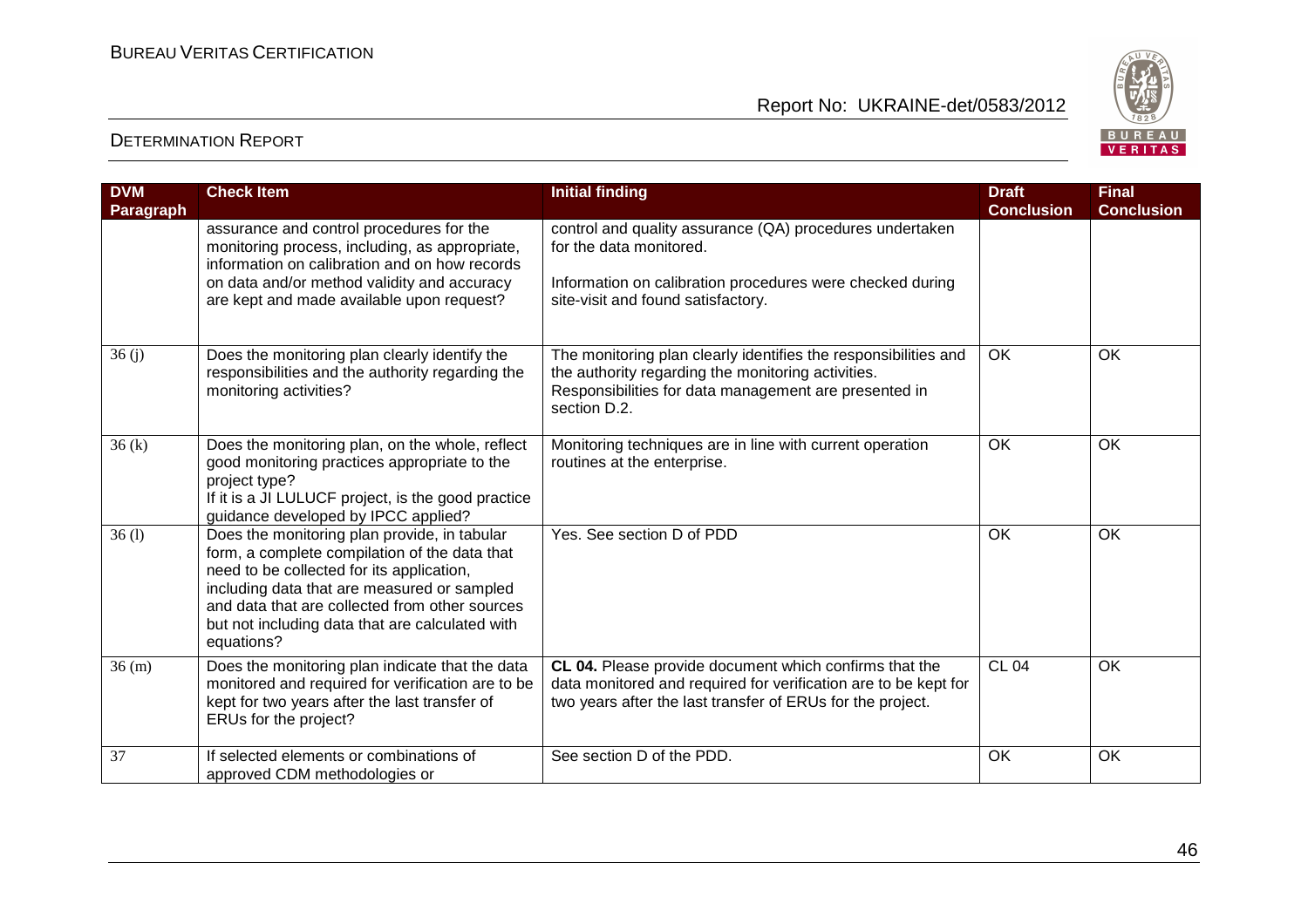

| <b>DVM</b><br><b>Paragraph</b> | <b>Check Item</b>                                                                                                                                                                                                                                                                | <b>Initial finding</b> | <b>Draft</b><br><b>Conclusion</b> | <b>Final</b><br><b>Conclusion</b> |
|--------------------------------|----------------------------------------------------------------------------------------------------------------------------------------------------------------------------------------------------------------------------------------------------------------------------------|------------------------|-----------------------------------|-----------------------------------|
|                                | methodological tools are used for establishing<br>the monitoring plan, are the selected elements<br>or combination, together with elements<br>supplementary developed by the project<br>participants in line with 36 above?                                                      |                        |                                   |                                   |
|                                | Approved CDM methodology approach only                                                                                                                                                                                                                                           |                        |                                   |                                   |
| 38(a)                          | Does the PDD provide the title, reference<br>number and version of the approved CDM<br>methodology used?                                                                                                                                                                         | N/A                    | N/A                               | N/A                               |
| 38(a)                          | Is the approved CDM methodology the most<br>recent valid version when the PDD is submitted<br>for publication? If not, is the methodology still<br>within the grace period (was the methodology<br>revised to a newer version in the past two<br>months)?                        | N/A                    | N/A                               | N/A                               |
| 38 <sub>(b)</sub>              | Does the PDD provide a description of why the<br>approved CDM methodology is applicable to<br>the project?                                                                                                                                                                       | N/A                    | N/A                               | N/A                               |
| 38 <sub>(c)</sub>              | Are all explanations, descriptions and analyses<br>pertaining to monitoring in the PDD made in<br>accordance with the referenced approved CDM<br>methodology?                                                                                                                    | N/A                    | N/A                               | N/A                               |
| 38 <sub>(d)</sub>              | Is the monitoring plan established appropriately<br>as a result?                                                                                                                                                                                                                 | N/A                    | N/A                               | N/A                               |
|                                | Applicable to both JI specific approach and approved CDM methodology approach                                                                                                                                                                                                    |                        |                                   |                                   |
| 39                             | If the monitoring plan indicates overlapping<br>monitoring periods during the crediting period:<br>(a) Is the underlying project composed of<br>clearly identifiable components for which<br>emission reductions or enhancements of<br>removals can be calculated independently? | N/A                    | N/A                               | N/A                               |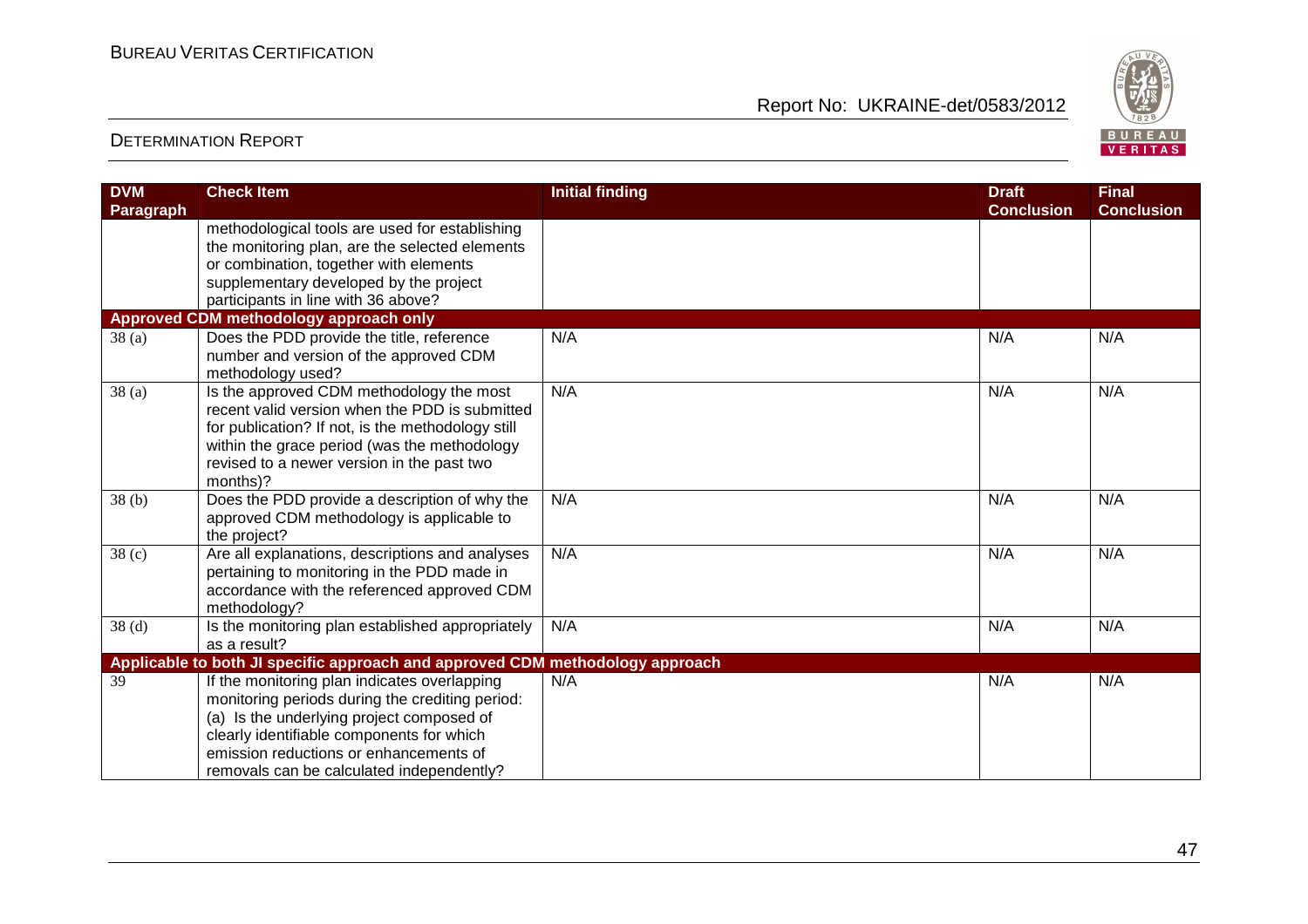

| <b>DVM</b>       | <b>Check Item</b>                                                                                                                                                                                                                                                                                                                                                                                                                                                                                                                                                                                                                                                          | <b>Initial finding</b>                                                                     | <b>Draft</b>      | <b>Final</b>      |
|------------------|----------------------------------------------------------------------------------------------------------------------------------------------------------------------------------------------------------------------------------------------------------------------------------------------------------------------------------------------------------------------------------------------------------------------------------------------------------------------------------------------------------------------------------------------------------------------------------------------------------------------------------------------------------------------------|--------------------------------------------------------------------------------------------|-------------------|-------------------|
| <b>Paragraph</b> |                                                                                                                                                                                                                                                                                                                                                                                                                                                                                                                                                                                                                                                                            |                                                                                            | <b>Conclusion</b> | <b>Conclusion</b> |
|                  | (b) Can monitoring be performed independently<br>for each of these components (i.e. the<br>data/parameters monitored for one component<br>are not dependent on/effect data/parameters to<br>be monitored for another component)?<br>(c) Does the monitoring plan ensure that<br>monitoring is performed for all components and<br>that in these cases all the requirements of the<br>JI guidelines and further guidance by the JISC<br>regarding monitoring are met?<br>(d) Does the monitoring plan explicitly provide<br>for overlapping monitoring periods of clearly<br>defined project components, justify its need<br>and state how the conditions mentioned in (a)- |                                                                                            |                   |                   |
|                  | (c) are met?                                                                                                                                                                                                                                                                                                                                                                                                                                                                                                                                                                                                                                                               |                                                                                            |                   |                   |
| Leakage          |                                                                                                                                                                                                                                                                                                                                                                                                                                                                                                                                                                                                                                                                            |                                                                                            |                   |                   |
|                  | JI specific approach only                                                                                                                                                                                                                                                                                                                                                                                                                                                                                                                                                                                                                                                  |                                                                                            |                   |                   |
| 40(a)            | Does the PDD appropriately describe an<br>assessment of the potential leakage of the<br>project and appropriately explain which sources<br>of leakage are to be calculated and which can<br>be neglected?                                                                                                                                                                                                                                                                                                                                                                                                                                                                  | No leakages are expected.                                                                  | OK                | OK                |
| 40(b)            | Does the PDD provide a procedure for an ex                                                                                                                                                                                                                                                                                                                                                                                                                                                                                                                                                                                                                                 | See the section 40 (a) of this table.                                                      | OK                | OK                |
|                  | ante estimate of leakage?                                                                                                                                                                                                                                                                                                                                                                                                                                                                                                                                                                                                                                                  |                                                                                            |                   |                   |
|                  | Approved CDM methodology approach only                                                                                                                                                                                                                                                                                                                                                                                                                                                                                                                                                                                                                                     |                                                                                            |                   |                   |
| 41               | Are the leakage and the procedure for its<br>estimation defined in accordance with the<br>approved CDM methodology?                                                                                                                                                                                                                                                                                                                                                                                                                                                                                                                                                        | N/A                                                                                        | N/A               | N/A               |
|                  | Estimation of emission reductions or enhancements of net removals                                                                                                                                                                                                                                                                                                                                                                                                                                                                                                                                                                                                          |                                                                                            |                   |                   |
| 42               | Does the PDD indicate which of the following<br>approaches it chooses?                                                                                                                                                                                                                                                                                                                                                                                                                                                                                                                                                                                                     | Assessment of emissions in the baseline scenario and in the<br>project scenario is chosen. | 0K                | OK                |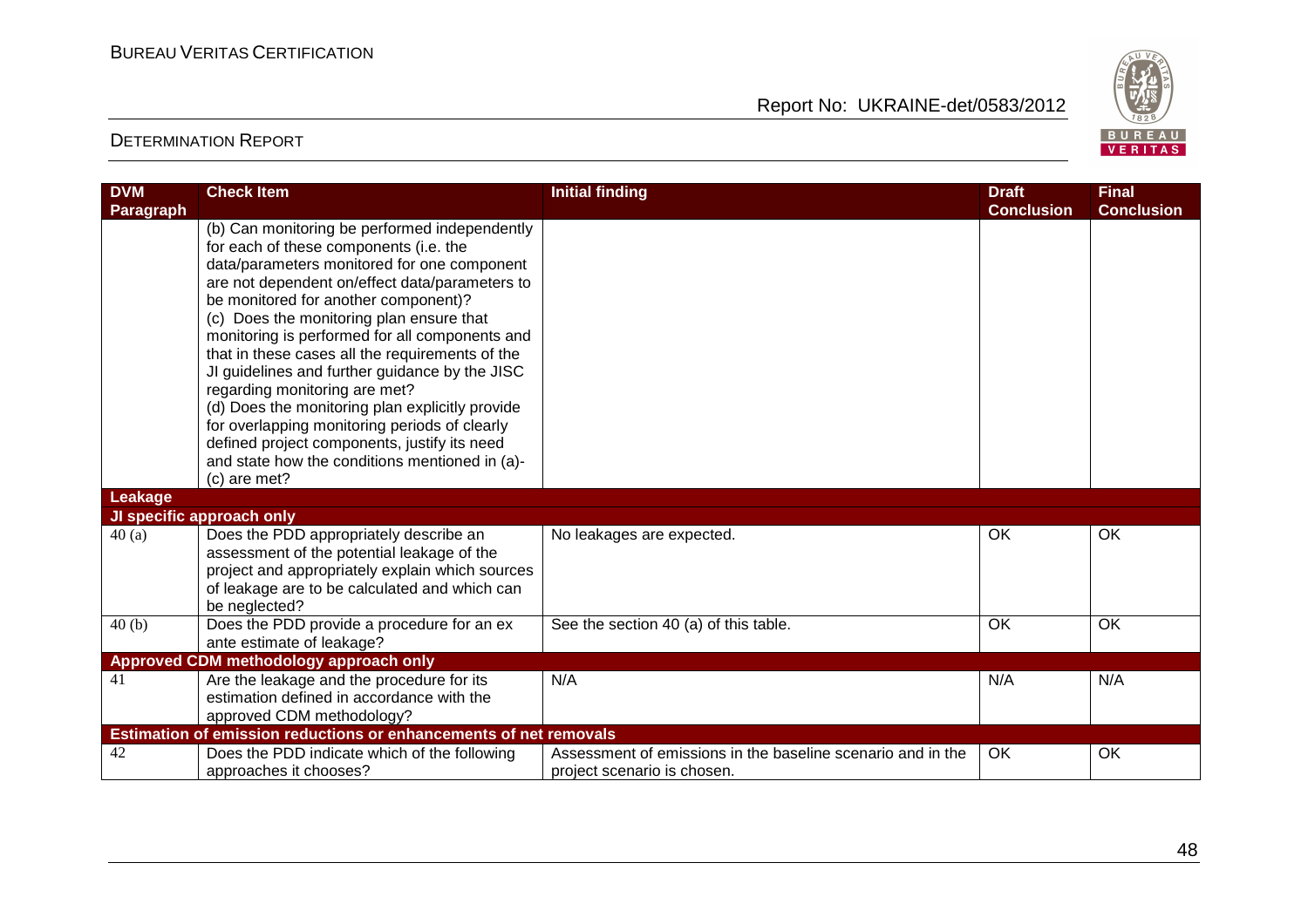

| <b>DVM</b> | <b>Check Item</b>                                                                                                                                                                                                                                                                                          | <b>Initial finding</b>                                                                                                                                                                                                                                                                                    | <b>Draft</b>      | <b>Final</b>      |
|------------|------------------------------------------------------------------------------------------------------------------------------------------------------------------------------------------------------------------------------------------------------------------------------------------------------------|-----------------------------------------------------------------------------------------------------------------------------------------------------------------------------------------------------------------------------------------------------------------------------------------------------------|-------------------|-------------------|
| Paragraph  | (a) Assessment of emissions or net removals in<br>the baseline scenario and in the project<br>scenario<br>(b) Direct assessment of emission reductions                                                                                                                                                     |                                                                                                                                                                                                                                                                                                           | <b>Conclusion</b> | <b>Conclusion</b> |
| 43         | If the approach (a) in 42 is chosen, does the<br>PDD provide ex ante estimates of:<br>(a) Emissions or net removals for the project<br>scenario (within the project boundary)?<br>(b) Leakage, as applicable?<br>(c) Emissions or net removals for the baseline<br>scenario (within the project boundary)? | PDD provides ex ante estimates of:<br>(a) Emissions for the project scenario (Section E.1);<br>(b) No leakages are expected;<br>(c) Emissions for the baseline scenario (Section E.4);<br>(d) Emission reductions adjusted by leakage (Section E).                                                        |                   |                   |
|            | (d) Emission reductions or enhancements of<br>net removals adjusted by leakage?                                                                                                                                                                                                                            | <b>CAR 11.</b> The tables in Sections E.1, E.4, E.5 are not<br>numbered. Please make the appropriate changes.                                                                                                                                                                                             | <b>CAR 11</b>     | OK                |
|            |                                                                                                                                                                                                                                                                                                            | <b>CAR 12.</b> Incorrectly calculated the amount of «total baseline<br>emissions, tonnes CO2e» for 2013-2020 years. Please make<br>the appropriate changes.                                                                                                                                               | <b>CAR 12</b>     | OK                |
| 44         | If the approach (b) in 42 is chosen, does the<br>PDD provide ex ante estimates of:<br>(a) Emission reductions or enhancements of<br>net removals (within the project boundary)?<br>(b) Leakage, as applicable?<br>(c) Emission reductions or enhancements of<br>net removals adjusted by leakage?          | N/A                                                                                                                                                                                                                                                                                                       | N/A               | N/A               |
| 45         | For both approaches in 42<br>(a) Are the estimates in 43 or 44 given:<br>(i) On a periodic basis?<br>(ii) At least from the beginning until the end of<br>the crediting period?                                                                                                                            | Estimates in 43 are given on the periodic basis, from the<br>beginning until the end of the crediting period, in tones of<br>CO <sub>2</sub> equivalent, on a source-by-source basis, for each GHG.<br>The formulae used in PDD are consistent.<br>Key factors influencing the baseline emissions and the | <b>OK</b>         | OK                |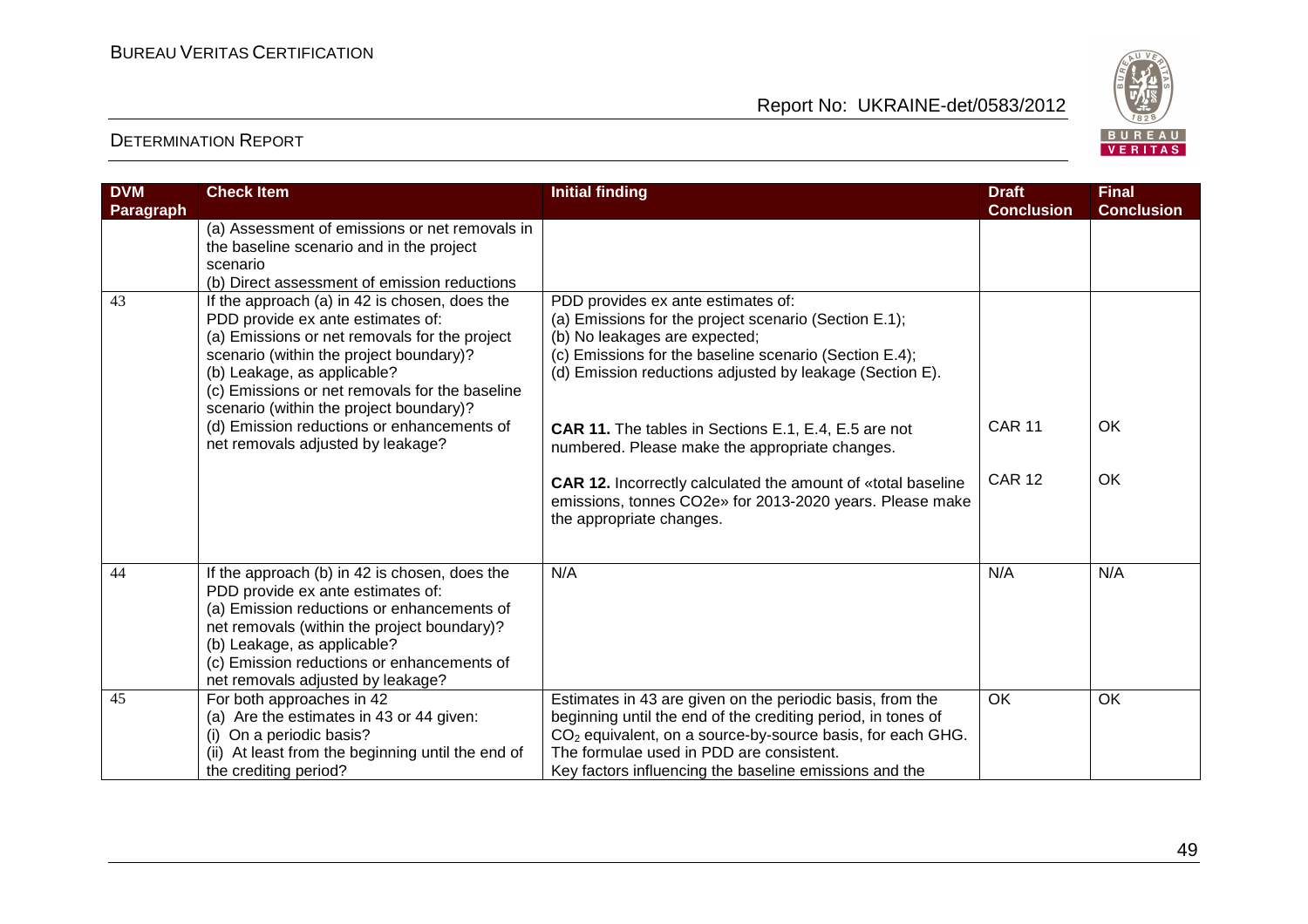

| <b>DVM</b><br><b>Paragraph</b> | <b>Check Item</b>                                                                                                                                                                                                                                                                                                                                                                                                                                                                                                                                                                                                                                                                                                                                                                                                                                                                                                                                                                                                                                                                                                                                                                                                                                                                                                                                                                   | <b>Initial finding</b>                                                                                                                                                                                                                                                                                                                                                                                                                                                                                                                                                                                                                                                     | <b>Draft</b><br><b>Conclusion</b> | <b>Final</b><br><b>Conclusion</b> |
|--------------------------------|-------------------------------------------------------------------------------------------------------------------------------------------------------------------------------------------------------------------------------------------------------------------------------------------------------------------------------------------------------------------------------------------------------------------------------------------------------------------------------------------------------------------------------------------------------------------------------------------------------------------------------------------------------------------------------------------------------------------------------------------------------------------------------------------------------------------------------------------------------------------------------------------------------------------------------------------------------------------------------------------------------------------------------------------------------------------------------------------------------------------------------------------------------------------------------------------------------------------------------------------------------------------------------------------------------------------------------------------------------------------------------------|----------------------------------------------------------------------------------------------------------------------------------------------------------------------------------------------------------------------------------------------------------------------------------------------------------------------------------------------------------------------------------------------------------------------------------------------------------------------------------------------------------------------------------------------------------------------------------------------------------------------------------------------------------------------------|-----------------------------------|-----------------------------------|
|                                | (iii) On a source-by-source/sink-by-sink<br>basis?<br>(iv) For each GHG?<br>(v) In tones of CO2 equivalent, using global<br>warming potentials defined by decision 2/CP.3<br>or as subsequently revised in accordance with<br>Article 5 of the Kyoto Protocol?<br>(b) Are the formula used for calculating the<br>estimates in 43 or 44 consistent throughout the<br>PDD?<br>(c) For calculating estimates in 43 or 44, are<br>key factors influencing the baseline emissions<br>or removals and the activity level of the project<br>and the emissions or net removals as well as<br>risks associated with the project taken into<br>account, as appropriate?<br>(d) Are data sources used for calculating the<br>estimates in 43 or 44 clearly identified, reliable<br>and transparent?<br>(e) Are emission factors (including default<br>emission factors) if used for calculating the<br>estimates in 43 or 44 selected by carefully<br>balancing accuracy and reasonableness, and<br>appropriately justified of the choice?<br>(f) Is the estimation in 43 or 44 based on<br>conservative assumptions and the most<br>plausible scenarios in a transparent manner?<br>(g) Are the estimates in 43 or 44 consistent<br>throughout the PDD?<br>(h) Is the annual average of estimated<br>emission reductions or enhancements of net<br>removals calculated by dividing the total | activity level of the project and the project emissions are<br>taken into account, as appropriate.<br>Data sources used for calculating the estimates are clearly<br>identified, reliable and transparent.<br>Default values are taken from identified sources.<br>Estimation in 43 is based on conservative assumptions and<br>the most plausible scenario in a transparent manner.<br>Estimates in 43 are consistent throughout the PDD.<br>The annual average of estimated emission reductions<br>calculated by dividing the total estimated emission<br>reductions over the crediting period by the total months of<br>the crediting period and multiplying by twelve. |                                   |                                   |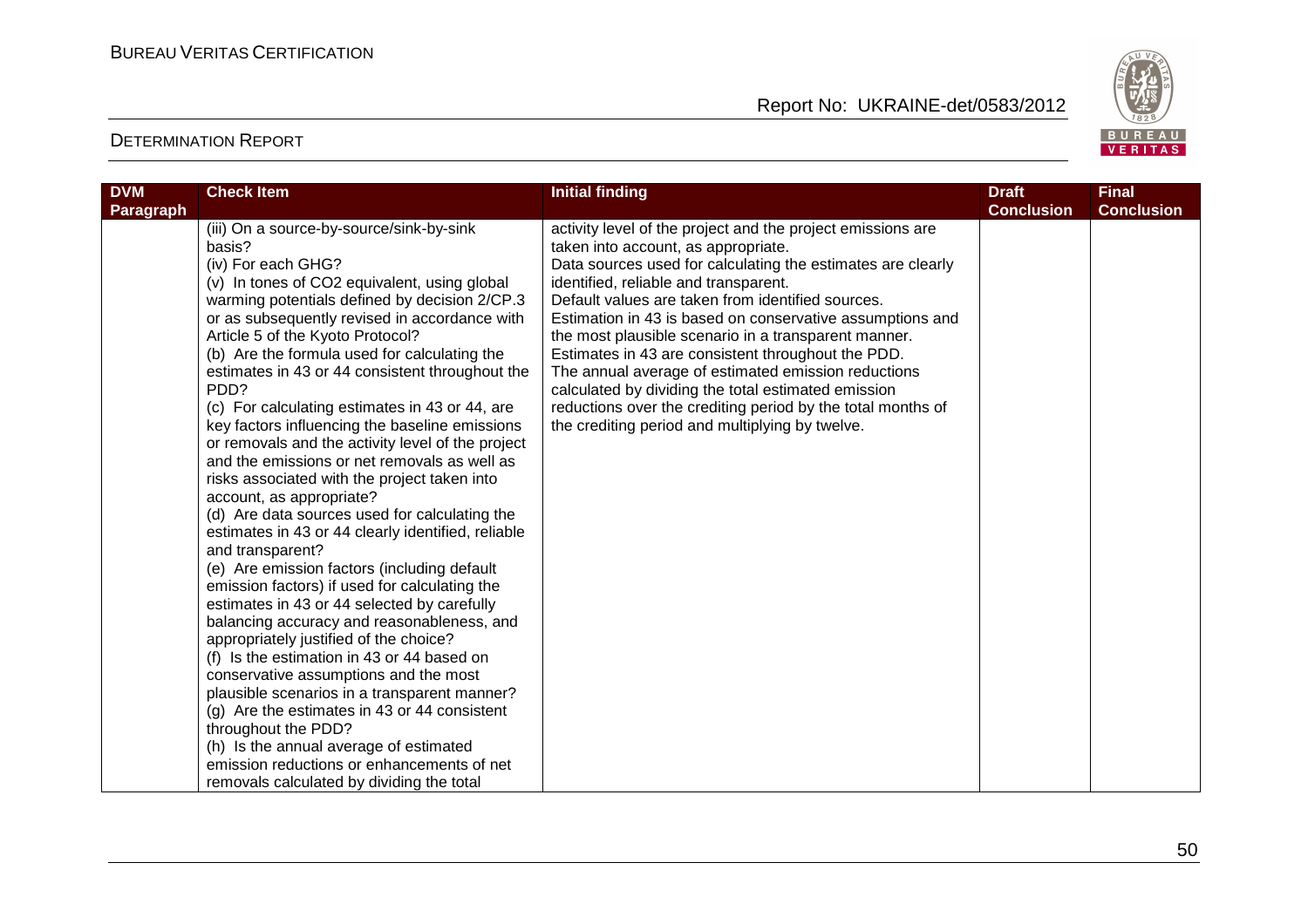

| <b>DVM</b>       | <b>Check Item</b>                                                                                                                                                                                                                                                                                                                                                                                                                                                           | <b>Initial finding</b>                                                                                                                                                                                                                                                                               | <b>Draft</b>      | <b>Final</b>      |
|------------------|-----------------------------------------------------------------------------------------------------------------------------------------------------------------------------------------------------------------------------------------------------------------------------------------------------------------------------------------------------------------------------------------------------------------------------------------------------------------------------|------------------------------------------------------------------------------------------------------------------------------------------------------------------------------------------------------------------------------------------------------------------------------------------------------|-------------------|-------------------|
| <b>Paragraph</b> |                                                                                                                                                                                                                                                                                                                                                                                                                                                                             |                                                                                                                                                                                                                                                                                                      | <b>Conclusion</b> | <b>Conclusion</b> |
|                  | estimated emission reductions or<br>enhancements of net removals over the<br>crediting period by the total months of the<br>crediting period and multiplying by twelve?                                                                                                                                                                                                                                                                                                     |                                                                                                                                                                                                                                                                                                      |                   |                   |
| 46               | If the calculation of the baseline emissions or<br>net removals is to be performed ex post, does<br>the PDD include an illustrative ex ante<br>emissions or net removals calculation?                                                                                                                                                                                                                                                                                       | Illustrative ex-ante estimation of emission reduction is made<br>on the excel spreadsheet.<br>CAR 13. Please, for more detailed identification, include<br>information concerning name of the project and the reporting<br>monitoring period in emission reduction excel calculation<br>spreadsheet. | <b>CAR 13</b>     | OK                |
|                  | Approved CDM methodology approach only                                                                                                                                                                                                                                                                                                                                                                                                                                      |                                                                                                                                                                                                                                                                                                      |                   |                   |
| 47(a)            | Is the estimation of emission reductions or<br>enhancements of net removals made in<br>accordance with the approved CDM<br>methodology?                                                                                                                                                                                                                                                                                                                                     | N/A                                                                                                                                                                                                                                                                                                  | N/A               | N/A               |
| 47(b)            | Is the estimation of emission reductions or<br>enhancements of net removals presented in<br>the PDD:<br>- On a periodic basis?<br>- At least from the beginning until the end of<br>the crediting period?<br>- On a source-by-source/sink-by-sink basis?<br>- For each GHG?<br>- In tones of CO <sub>2</sub> equivalent, using global<br>warming potentials defined by decision 2/CP.3<br>or as subsequently revised in accordance with<br>Article 5 of the Kyoto Protocol? | N/A                                                                                                                                                                                                                                                                                                  | N/A               | N/A               |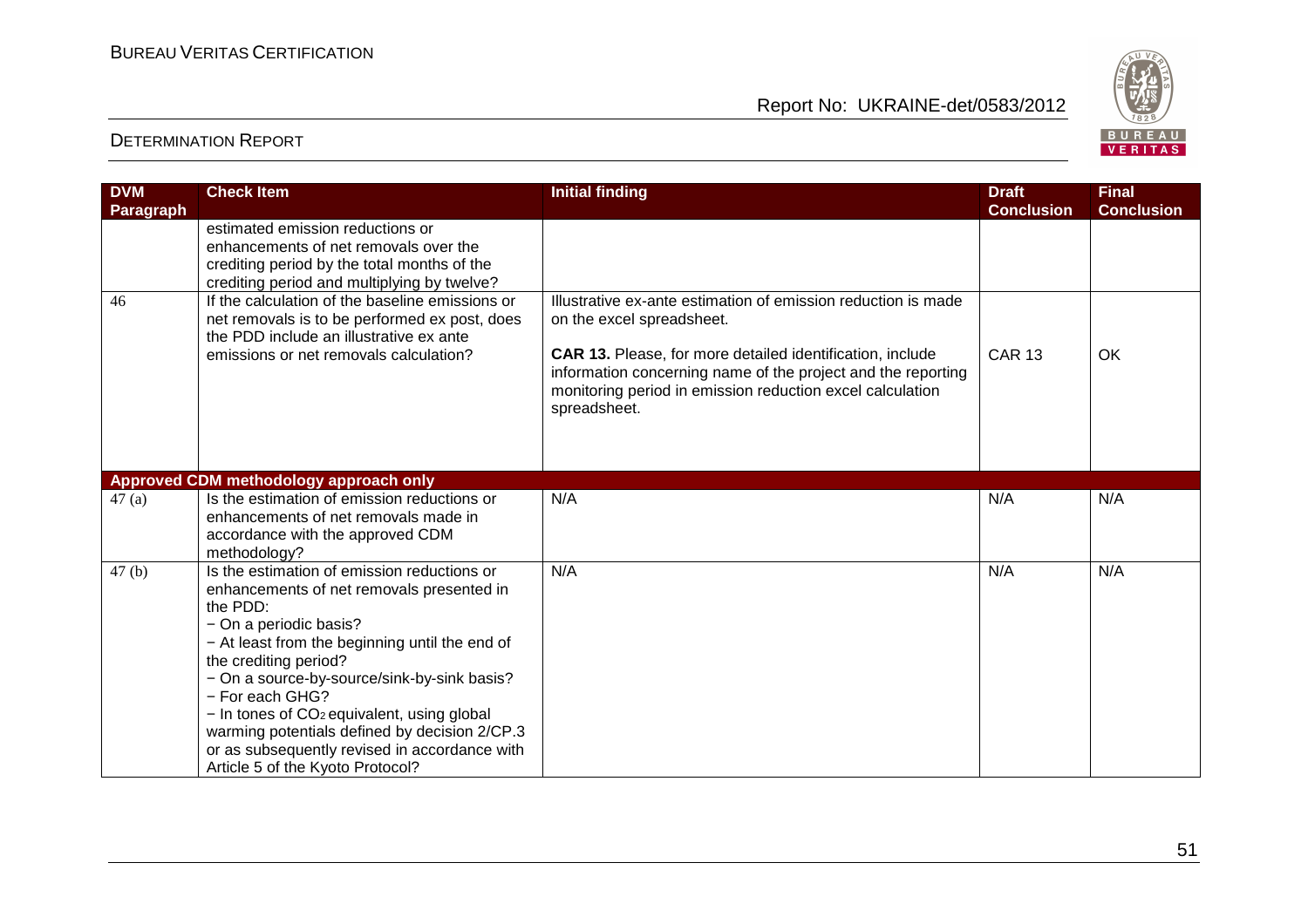

| <b>DVM</b><br>Paragraph      | <b>Check Item</b>                                                                                                                                                                                                                                                                                                                                                                                                                                                          | <b>Initial finding</b>                                                                                                                                                                                                                                                                                                                                                                                                                                                                                                                                                                                                               | <b>Draft</b><br><b>Conclusion</b> | <b>Final</b><br><b>Conclusion</b> |
|------------------------------|----------------------------------------------------------------------------------------------------------------------------------------------------------------------------------------------------------------------------------------------------------------------------------------------------------------------------------------------------------------------------------------------------------------------------------------------------------------------------|--------------------------------------------------------------------------------------------------------------------------------------------------------------------------------------------------------------------------------------------------------------------------------------------------------------------------------------------------------------------------------------------------------------------------------------------------------------------------------------------------------------------------------------------------------------------------------------------------------------------------------------|-----------------------------------|-----------------------------------|
|                              | - Are the formula used for calculating the<br>estimates consistent throughout the PDD?<br>- Are the estimates consistent throughout the<br>PD <sub>D</sub> ?<br>- Is the annual average of estimated emission<br>reductions or enhancements of net removals<br>calculated by dividing the total estimated<br>emission reductions or enhancements of net<br>removals over the crediting period by the total<br>months of the crediting period and multiplying<br>by twelve? |                                                                                                                                                                                                                                                                                                                                                                                                                                                                                                                                                                                                                                      |                                   |                                   |
| <b>Environmental impacts</b> |                                                                                                                                                                                                                                                                                                                                                                                                                                                                            |                                                                                                                                                                                                                                                                                                                                                                                                                                                                                                                                                                                                                                      |                                   |                                   |
| 48(a)                        | Does the PDD list and attach documentation on<br>the analysis of the environmental impacts of<br>the project, including transboundary impacts, in<br>accordance with procedures as determined by<br>the host Party?                                                                                                                                                                                                                                                        | Yes. For more detailed information, please, see section F.1<br>of the PDD.                                                                                                                                                                                                                                                                                                                                                                                                                                                                                                                                                           | OK                                | OK                                |
| 48(b)                        | If the analysis in 48 (a) indicates that the<br>environmental impacts are considered<br>significant by the project participants or the<br>host Party, does the PDD provide conclusion<br>and all references to supporting documentation<br>of an environmental impact assessment<br>undertaken in accordance with the procedures<br>as required by the host Party?                                                                                                         | Project activity is in consistence with all mandatory laws and<br>regulations. The Odessa Refinery operation is in line with the<br>following regulations: Law of Ukraine 'On atmospheric air<br>protection', Sanitary Regulations and Norms 4946-89<br>'Sanitary regulations on atmospheric air protection', etc.<br>The Ministry of Environmental protection of Ukraine has<br>issued an Allowance for emissions of polluting substances<br>into the atmospheric air by stationary sources at 24/06/2009,<br>which will remain valid till 24/06/2014 and foresees amounts<br>and pollutants emitted within the project boundaries. |                                   |                                   |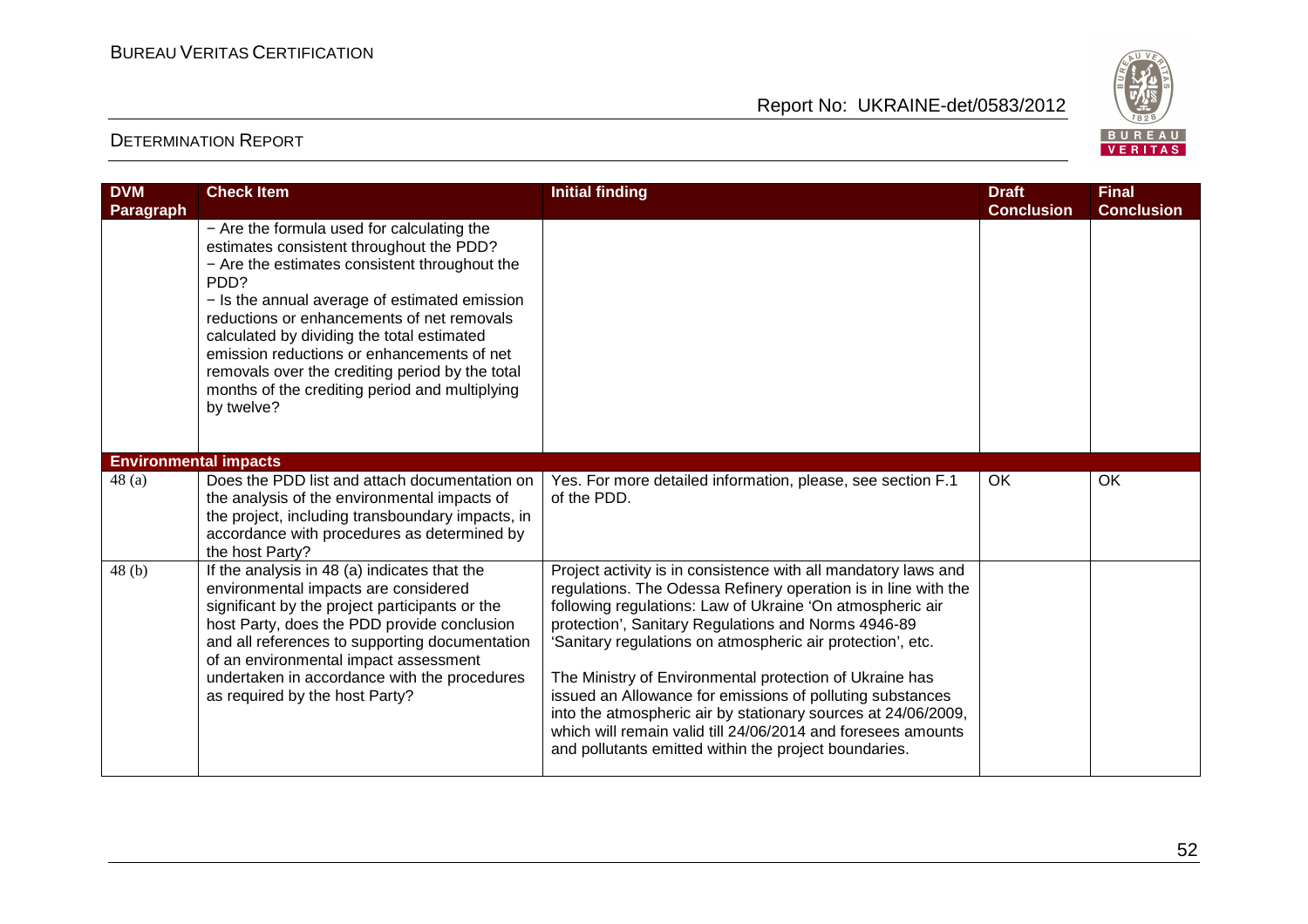

| <b>DVM</b><br>Paragraph | <b>Check Item</b>                                                                                                                                                                                                              | <b>Initial finding</b>                                                                                                                                                                                                                                                                                                                                                                      | <b>Draft</b><br><b>Conclusion</b> | <b>Final</b><br><b>Conclusion</b> |
|-------------------------|--------------------------------------------------------------------------------------------------------------------------------------------------------------------------------------------------------------------------------|---------------------------------------------------------------------------------------------------------------------------------------------------------------------------------------------------------------------------------------------------------------------------------------------------------------------------------------------------------------------------------------------|-----------------------------------|-----------------------------------|
|                         |                                                                                                                                                                                                                                | Environmental impact assessment regarding the<br>modernization of the AVD unit and its furnaces replacement<br>has been prepared by the Company Ecotechnika and<br>approved by LUKOIL responsible bodies on 05/09/2006.                                                                                                                                                                     |                                   |                                   |
|                         |                                                                                                                                                                                                                                | Statement of environmental effects of the activity has been<br>published in environmental impact assessment of the project<br>(volume 8, pp. 99-111) dated 15/09/2006. Positive<br>conclusion 1815/03-06-09 of the state environmental<br>expertise of the detailed design of the project has been<br>approved by the State environmental administration in<br>Odessa region on 22/05/2007. |                                   |                                   |
|                         |                                                                                                                                                                                                                                | <b>CAR 14.</b> For information on environmental statistical<br>reporting forms should be included in section F.2. Please<br>make the appropriate changes.                                                                                                                                                                                                                                   |                                   |                                   |
|                         |                                                                                                                                                                                                                                | CL 05. Please provide the conclusion of the state ecological<br>expertise on reconstruction projects.                                                                                                                                                                                                                                                                                       | <b>CAR 14</b>                     | OK                                |
|                         |                                                                                                                                                                                                                                |                                                                                                                                                                                                                                                                                                                                                                                             |                                   |                                   |
|                         |                                                                                                                                                                                                                                |                                                                                                                                                                                                                                                                                                                                                                                             | <b>CL 05</b>                      | OK                                |
|                         | <b>Stakeholder consultation</b>                                                                                                                                                                                                |                                                                                                                                                                                                                                                                                                                                                                                             |                                   |                                   |
| 49                      | If stakeholder consultation was undertaken in<br>accordance with the procedure as required by<br>the host Party, does the PDD provide:<br>(a) A list of stakeholders from whom<br>comments on the projects have been received, | No stakeholder consultation process for the JI projects is<br>required by the Host Party. Stakeholders' comments will be<br>collected during the time of this PDD publication during the<br>determination procedure.                                                                                                                                                                        |                                   |                                   |
|                         | if any?                                                                                                                                                                                                                        | Positive conclusion of the state environmental expertise of                                                                                                                                                                                                                                                                                                                                 |                                   |                                   |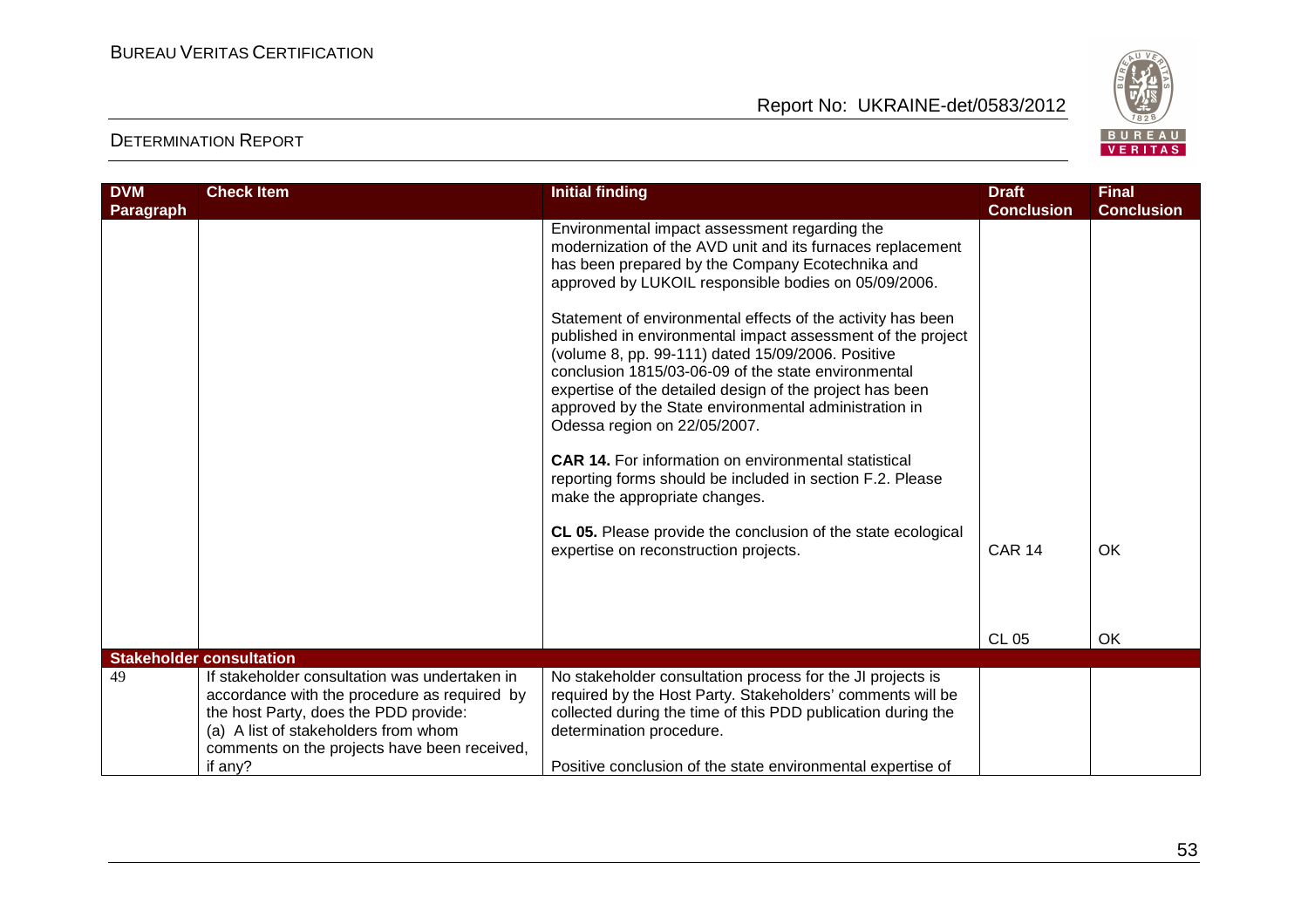

| <b>DVM</b>       | <b>Check Item</b>                                                                                                                                                                                                                                                                                                                                                                                                                                                                                                                                                                                                                                                                                                                                                                                    | <b>Initial finding</b>                                                                                                                                                                                                                                                                                                                                                                                                                     | <b>Draft</b>                      | <b>Final</b>            |
|------------------|------------------------------------------------------------------------------------------------------------------------------------------------------------------------------------------------------------------------------------------------------------------------------------------------------------------------------------------------------------------------------------------------------------------------------------------------------------------------------------------------------------------------------------------------------------------------------------------------------------------------------------------------------------------------------------------------------------------------------------------------------------------------------------------------------|--------------------------------------------------------------------------------------------------------------------------------------------------------------------------------------------------------------------------------------------------------------------------------------------------------------------------------------------------------------------------------------------------------------------------------------------|-----------------------------------|-------------------------|
| <b>Paragraph</b> | (b) The nature of the comments?<br>(c) A description on whether and how the<br>comments have been addressed?                                                                                                                                                                                                                                                                                                                                                                                                                                                                                                                                                                                                                                                                                         | the detailed design of the project of the AVD reconstruction<br>has been approved by the State environmental<br>administration in Odessa region on 22/05/2007.<br>CL 06. Please provide information regarding project approval<br>by local authorities or the Department of Environmental<br>Protection and, if possible, include these data in Section G.1.                                                                               | <b>Conclusion</b><br><b>CL 06</b> | <b>Conclusion</b><br>OK |
| 50               | Determination regarding small-scale projects (additional elements for assessment)<br>Does the PDD appropriately specify and justify<br>the SSC project type(s) and category(ies) that<br>fall under:<br>(a) One of the types and thresholds of JI SSC<br>projects as defined in . Provisions for joint<br>implementation small-scale projects? If the<br>project contains more than one JI SSC project<br>type component, does each component meet<br>the relevant threshold criterion?<br>(b) One of the SSC project categories defined<br>in the most recent version of appendix B of<br>annex II to decision 4/CMP.1, or an additional<br>project category approved by the JISC in<br>accordance with the relevant provision in<br>"Provisions for joint implementation small-scale<br>projects"? | The small scale project conforms to the type (II): Energy<br>efficiency improvement projects which reduce energy<br>consumption, on the supply and/or demand side, by up to 60<br>gigawatt hours (GWh) per year (or an appropriate<br>equivalent).<br>The small scale project conforms to the category H. Energy<br>efficiency and fuel switching measures for industrial facilities<br>(according to the APPENDIX B of Decision 4/CMP.1). | OK                                | OK                      |
| 51               | Does the SSC PDD confirms and shows that<br>the proposed JI SSC project is not a debundled<br>component of a large project by explaining that<br>there does not exist a JI (SSC) project with a<br>publicly available determination in accordance<br>with paragraph 34 of the JI guidelines:<br>(a) Which has the same project participants;                                                                                                                                                                                                                                                                                                                                                                                                                                                         | The proposed project is not a debundled component of a<br>larger project. PJSC "LUKOIL-ODESSA REFINERY" is not a<br>project participant to any joint implementation or small-scale<br>joint implementation project with a publicly available<br>determination in accordance with paragraph 34 of the JI<br>guidelines.                                                                                                                     | OK                                | OK                      |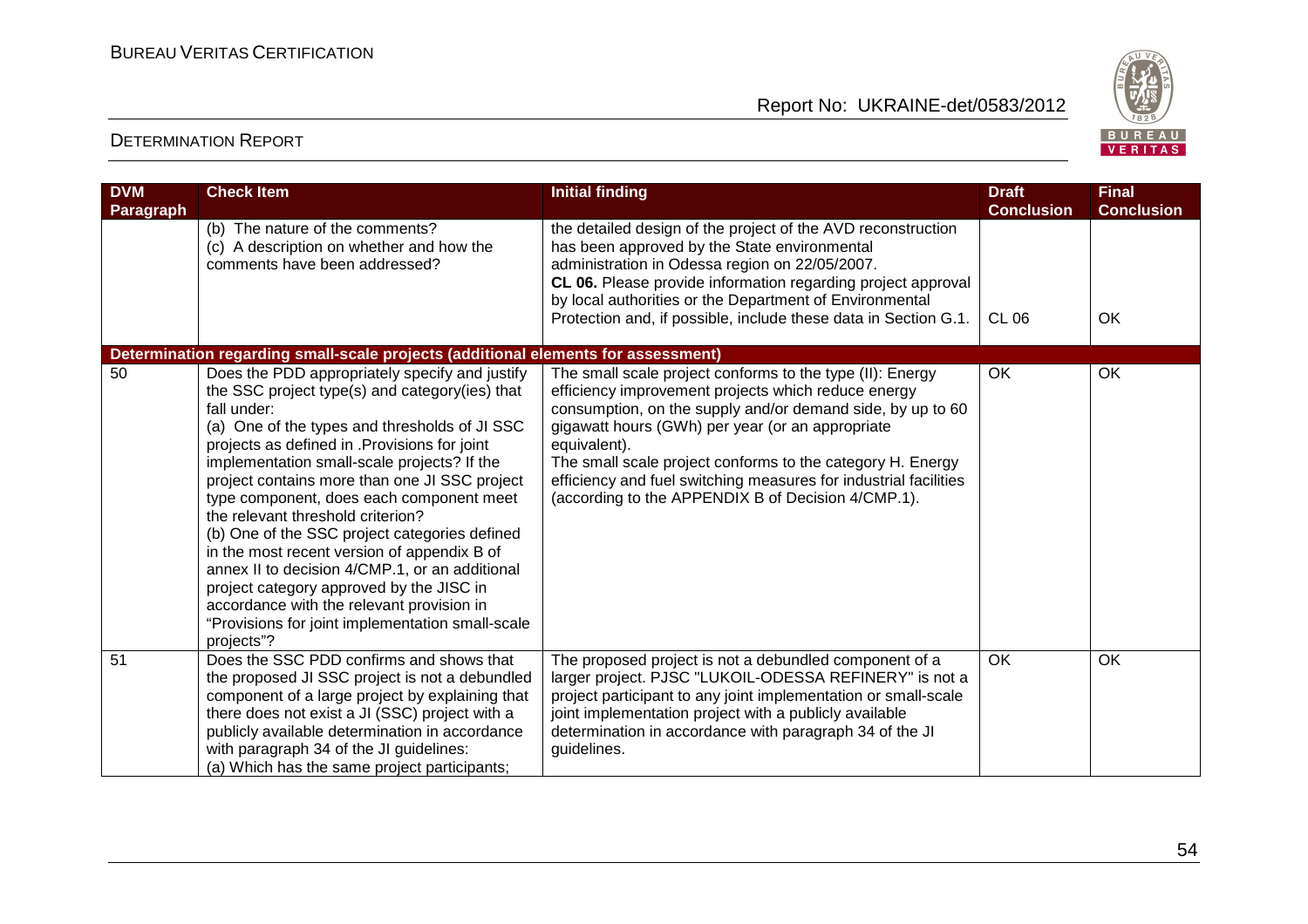

| <b>DVM</b><br>Paragraph | <b>Check Item</b>                                                                                                                                                                                                                                                                                                                                                                                                                                  | <b>Initial finding</b>                                                                                                                                                                                                                                                                                                                                                                                                                                                                                                       | <b>Draft</b><br><b>Conclusion</b> | <b>Final</b><br><b>Conclusion</b> |
|-------------------------|----------------------------------------------------------------------------------------------------------------------------------------------------------------------------------------------------------------------------------------------------------------------------------------------------------------------------------------------------------------------------------------------------------------------------------------------------|------------------------------------------------------------------------------------------------------------------------------------------------------------------------------------------------------------------------------------------------------------------------------------------------------------------------------------------------------------------------------------------------------------------------------------------------------------------------------------------------------------------------------|-----------------------------------|-----------------------------------|
|                         | and<br>(b) Which applies the same<br>technology/measure and pertains to the same<br>project category; and<br>(c) Whose determination has been made<br>publicly available in accordance with paragraph<br>34 of the JI guidelines within the previous 2<br>years; and<br>(d) Whose project boundary is within 1 km of<br>the project boundary of the proposed JI SSC<br>project at the closest point?<br>Applicable to bundled JI SSC projects only | The proposed project doesn't meet the requirements defining<br>debundled project in accordance with paragraph 15 of<br>"Provisions for joint implementation small scale projects",<br>Version 3. Thus the project participants aren't involved in the<br>JI project which apply the same technology/measure and<br>pertains to the same project category, whose determination<br>has been made publicly available within the previous 2 years<br>and has project boundary within 1 km of the proposed<br>project's boundary. |                                   |                                   |
| 52(a)                   | Do all projects in the bundle:<br>(i) Have the same crediting period?<br>(ii) Comply with the provisions for JI SSC<br>projects defined in "Provisions for joint<br>implementation small-scale projects", in<br>particular the thresholds referred to in 50 (a)<br>above?<br>(iii) Retain their distinctive characteristics (i.e.<br>location, technology/measure etc.)?                                                                           | N/A                                                                                                                                                                                                                                                                                                                                                                                                                                                                                                                          | N/A                               | N/A                               |
| 52(b)                   | Does the composition of the bundle not change<br>over time?                                                                                                                                                                                                                                                                                                                                                                                        | N/A                                                                                                                                                                                                                                                                                                                                                                                                                                                                                                                          | N/A                               | N/A                               |
| 52(c)                   | Has the AIE received (from the project<br>participants):<br>(i) Information on the bundle using the form<br>developed by the JISC (F-JI-SSCBUNDLE)?<br>(ii) A written statement signed by all project<br>participants indicating that they agree that their<br>individual projects are part of the bundle and<br>nominating one project participant to represent                                                                                   | N/A                                                                                                                                                                                                                                                                                                                                                                                                                                                                                                                          | N/A                               | N/A                               |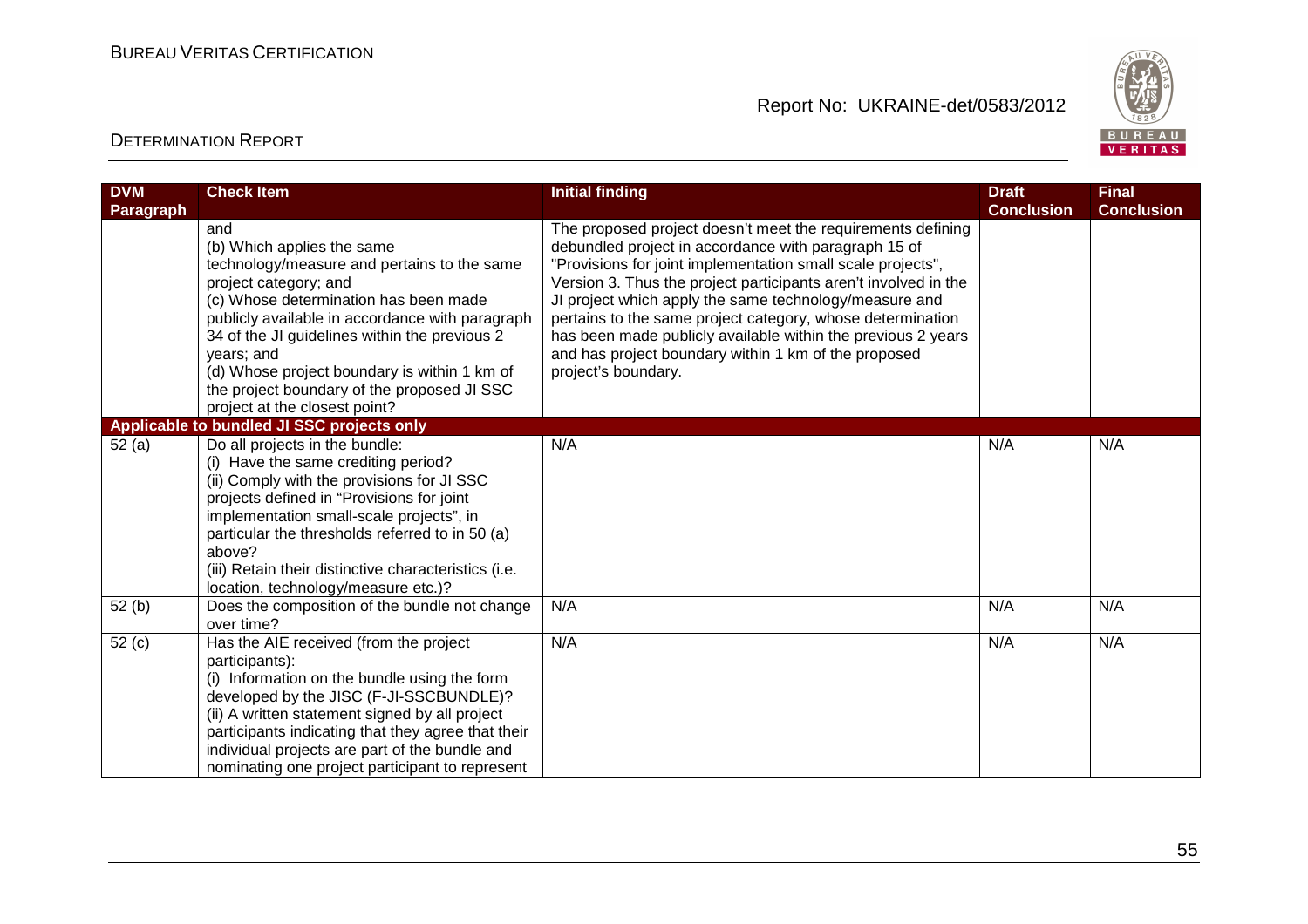

| <b>DVM</b> | <b>Check Item</b>                                  | <b>Initial finding</b> | <b>Draft</b><br><b>Conclusion</b> | <b>Final</b>      |
|------------|----------------------------------------------------|------------------------|-----------------------------------|-------------------|
| Paragraph  |                                                    |                        |                                   | <b>Conclusion</b> |
|            | all project participants in communicating with     |                        |                                   |                   |
|            | the JISC?                                          |                        |                                   |                   |
|            | (iii) Indication by the Parties involved that they |                        |                                   |                   |
|            | are aware of the bundle in their project           |                        |                                   |                   |
|            | approvals referred to in 19 above?                 |                        |                                   |                   |
| 53         | If the project participants prepared a single      | N/A                    | N/A                               | N/A               |
|            | SSC PDD for the bundled JI SSC projects,           |                        |                                   |                   |
|            | do(are) all the projects:                          |                        |                                   |                   |
|            | (a) Pertain to the same JI SSC project             |                        |                                   |                   |
|            | category?                                          |                        |                                   |                   |
|            | (b) Apply the same technology or measure?          |                        |                                   |                   |
|            | (c) Located in the territory of the same host      |                        |                                   |                   |
|            | Party?                                             |                        |                                   |                   |
| 54         | If the project participants prepared separate      | N/A                    | N/A                               | N/A               |
|            | SSC PDDs for the bundled JI SSC projects,          |                        |                                   |                   |
|            | do(are) all the projects:                          |                        |                                   |                   |
|            | (a) Have SSC PDDs been prepared for all JI         |                        |                                   |                   |
|            | SSC projects in the bundle?                        |                        |                                   |                   |
|            | (b) Does each SSC PDD contain a single JI          |                        |                                   |                   |
|            | SCC project in the bundle?                         |                        |                                   |                   |
| 55         | If the projects in the bundle use the same         | N/A                    | N/A                               | N/A               |
|            | baseline, does the F-JI-SSC-BUNDLE provide         |                        |                                   |                   |
|            | an appropriate justification for the use of the    |                        |                                   |                   |
|            | same baseline considering the particular           |                        |                                   |                   |
|            | situation of each project in the bundle?           |                        |                                   |                   |
| 56         | Does the PDD indicate which of the following       | N/A                    | N/A                               | N/A               |
|            | approaches is used for establishing a              |                        |                                   |                   |
|            | monitoring plan?                                   |                        |                                   |                   |
|            | (a) By preparing a separate monitoring plan for    |                        |                                   |                   |
|            | each of the constituent projects;                  |                        |                                   |                   |
|            | (b) By preparing an overall monitoring plan        |                        |                                   |                   |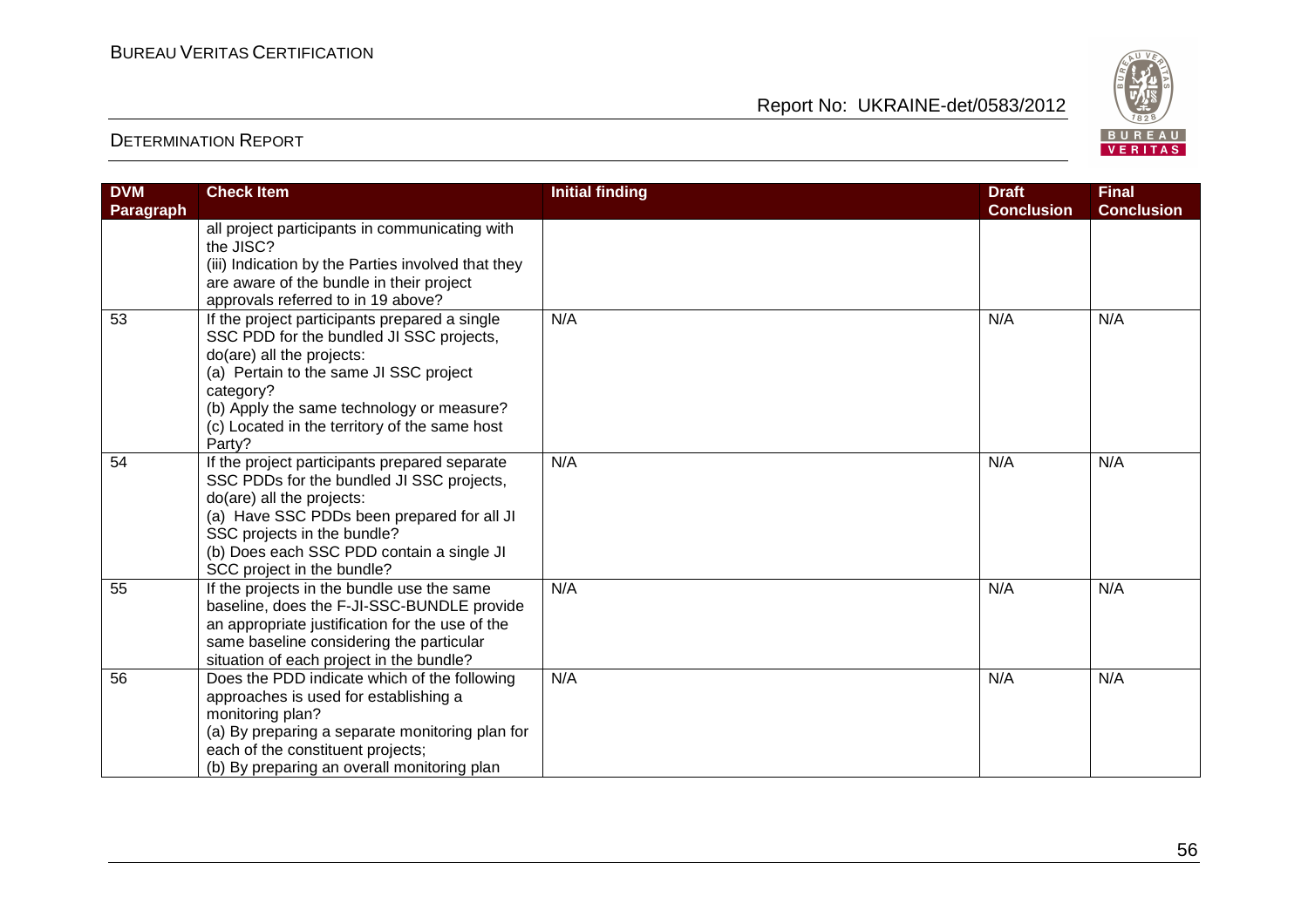

| <b>DVM</b><br><b>Paragraph</b>                                                                                | <b>Check Item</b>                                                                                                                                                                                                                                                                                                                                                                                                                                                                                                                                            | <b>Initial finding</b> | <b>Draft</b><br><b>Conclusion</b> | <b>Final</b><br><b>Conclusion</b> |  |  |
|---------------------------------------------------------------------------------------------------------------|--------------------------------------------------------------------------------------------------------------------------------------------------------------------------------------------------------------------------------------------------------------------------------------------------------------------------------------------------------------------------------------------------------------------------------------------------------------------------------------------------------------------------------------------------------------|------------------------|-----------------------------------|-----------------------------------|--|--|
|                                                                                                               | including a proposal of monitoring of                                                                                                                                                                                                                                                                                                                                                                                                                                                                                                                        |                        |                                   |                                   |  |  |
|                                                                                                               | performance of the constituent projects on a<br>sample basis, as appropriate.                                                                                                                                                                                                                                                                                                                                                                                                                                                                                |                        |                                   |                                   |  |  |
| 56 <sub>(b)</sub>                                                                                             | If the approach 57 (b) above is used,<br>(i) Are all the JI SSC projects located in the<br>territory of the same host Party?<br>(ii) Do all the JI SSC projects pertain to the<br>same project category?<br>(iii) Do all the JI SSC projects apply the same<br>technology or measure?<br>(iv) Does the overall monitoring plan reflect<br>good monitoring practice appropriate to the<br>bundled JI SSC projects and provide for<br>collection and archiving of the data needed to<br>calculate the emission reductions achieved by<br>the bundled projects? | N/A                    | N/A                               | N/A                               |  |  |
| <b>Applicable to all JI SSC projects</b>                                                                      |                                                                                                                                                                                                                                                                                                                                                                                                                                                                                                                                                              |                        |                                   |                                   |  |  |
| 57                                                                                                            | Is the leakage only within the boundaries of<br>non-Annex I Parties considered?                                                                                                                                                                                                                                                                                                                                                                                                                                                                              | N/A                    | N/A                               | N/A                               |  |  |
| Determination regarding land use, land-use change and forestry projects _Paragraphs 58 - 64(d)_Not applicable |                                                                                                                                                                                                                                                                                                                                                                                                                                                                                                                                                              |                        |                                   |                                   |  |  |
| Determination regarding programmes of activities_Paragraphs 66 - 73_Not applicable                            |                                                                                                                                                                                                                                                                                                                                                                                                                                                                                                                                                              |                        |                                   |                                   |  |  |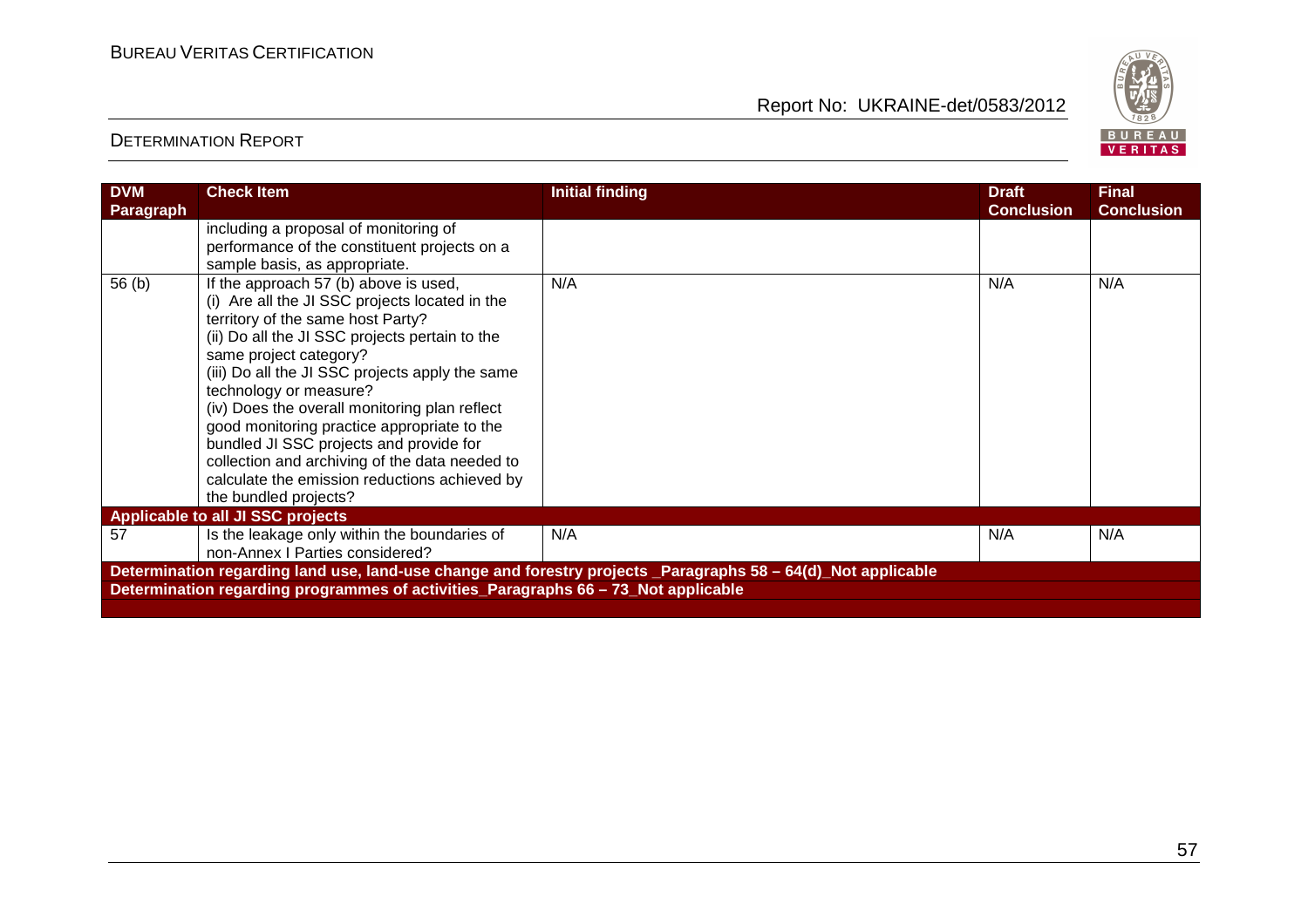

# DETERMINATION REPORT

# **Table 2 Resolution of Corrective Action and Clarification Requests**

| Draft report clarifications and<br>corrective<br>action requests by validation team                                                                                           | Ref. to<br>checklist<br>question<br>in table 1 | <b>Summary</b><br>participant<br><b>of</b><br>project<br>response                                              | <b>Determination team conclusion</b>                          |
|-------------------------------------------------------------------------------------------------------------------------------------------------------------------------------|------------------------------------------------|----------------------------------------------------------------------------------------------------------------|---------------------------------------------------------------|
| CL 01. Explain why the project behaves to the<br>Sectoral scope - Manufacturing industry?                                                                                     |                                                | Corrected in the PDD.<br>The project belongs to the Sectoral scope<br>5. Chemical industry.                    | Due to the amendments made in<br>the PDD, CL 01 is closed.    |
| CAR 01. Please, describe in more detail the<br>project scenario - the technology and history of<br>the project in section A.2, but no more than 2<br>pages.                   |                                                | The project scenario and its history were<br>more detailed described in section A.2.                           | The PDD has been corrected.<br>CAR 01 is closed.              |
| CL 02. Please provide documents to prove that<br>the unit did not work in 2011-2012.                                                                                          |                                                | The copy of the Enterprises' director<br>order providing stoppage of the AVD unit<br>has been provided to AIE. | Based on the documentation<br>received, CL 02 is closed.      |
| CAR 02. Please, provide a table of information<br>about the second participant of the project in<br>accordance with the JI PDD Form for Small-Scale<br>Projects Version 01.1. |                                                | Corrected                                                                                                      | Necessary corrections have been<br>made. The issue is closed. |
| CAR 03. Please, provide a Content page in<br>accordance with the JI PDD Form for Small-Scale<br>Projects Version 01.1                                                         |                                                | Corrected                                                                                                      | Necessary corrections have been<br>made. The issue is closed. |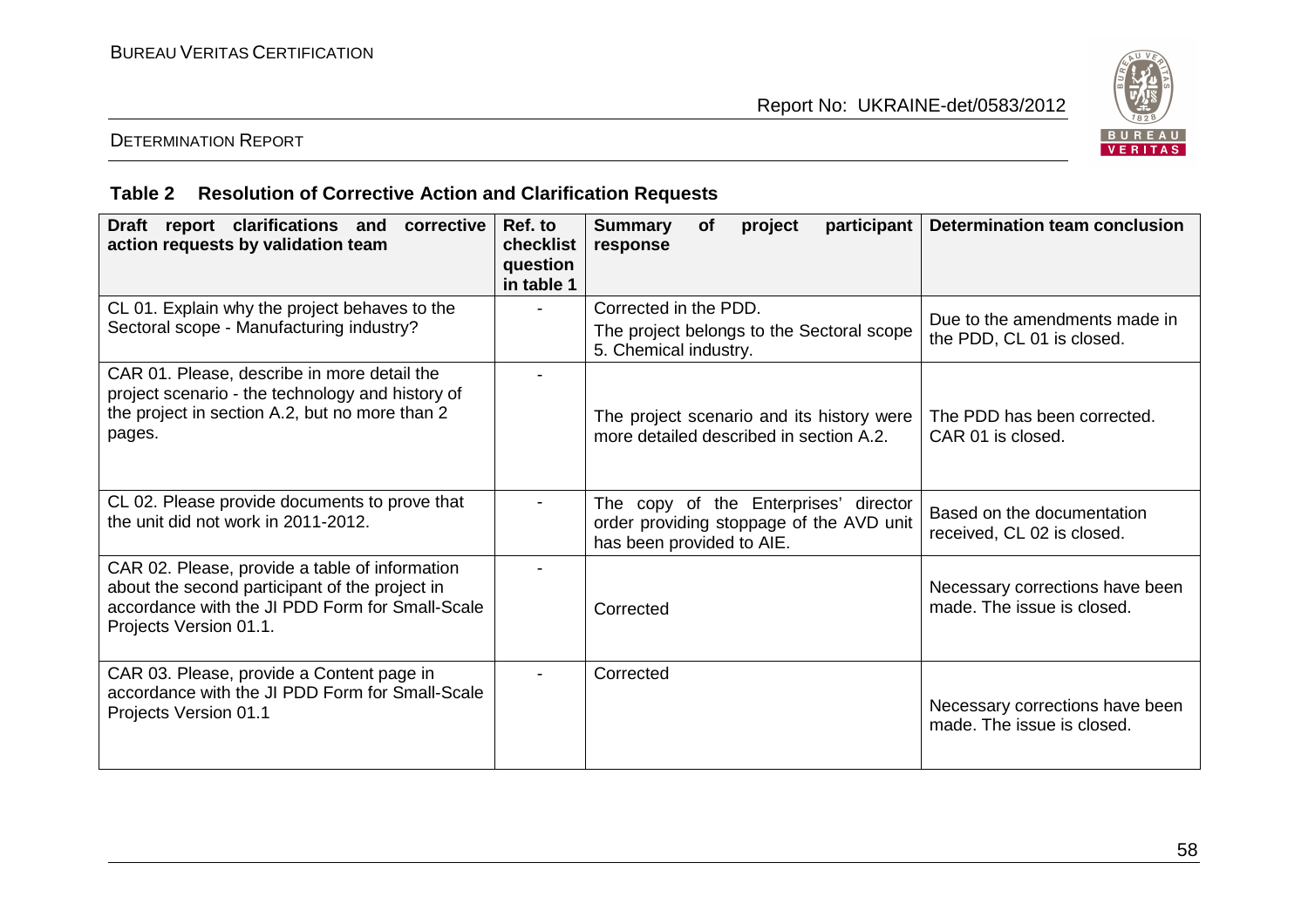

| CAR 04. Please, place a section A 4.1.4 on one<br>page.                                                                                    |    | Corrected                                                                                                                                                                                                                                                                                                                                                                             | The PDD has been corrected.<br>CAR 04 is closed.              |
|--------------------------------------------------------------------------------------------------------------------------------------------|----|---------------------------------------------------------------------------------------------------------------------------------------------------------------------------------------------------------------------------------------------------------------------------------------------------------------------------------------------------------------------------------------|---------------------------------------------------------------|
| CAR 05. The project has no letters of approval<br>from Ukraine.                                                                            | 19 | The copy of the Letter of Endorsement<br>issued by the State Environmental<br>Investment Agency of Ukraine has been<br>provided to AIE. Final PDD will be sent<br>along with the final determination report to   Pending.<br>the State Environmental Investment<br>Agency of Ukraine for the Letter of<br>Approval, which usually is expected within<br>30 days after PDD submission. |                                                               |
| CAR 06. Please recalculate IRR/NPV for<br>sensitivity scenarios and correct the PDD pages<br>18-19 accordingly.                            | 28 | The financial analysis has been improved<br>by using benchmark analysis. The<br>recalculations of IRR for sensitivity<br>made. The<br>been<br>scenarios<br>have<br>corresponded changes in PDD have been<br>made.                                                                                                                                                                     | Necessary corrections have been<br>made. The issue is closed. |
| CAR 07. As a result of rounding figures by year,<br>incorrect amount of «total» in Table, B.2.1-1.<br>Please make the appropriate changes. | 28 | The "total" sum didn't correspond to the<br>yearly values as a result of the<br>mathematical rounding. The appropriate<br>amendments have been made and the<br>values are reflected without rounding.                                                                                                                                                                                 | Necessary corrections have been<br>made, CAR 07 is closed.    |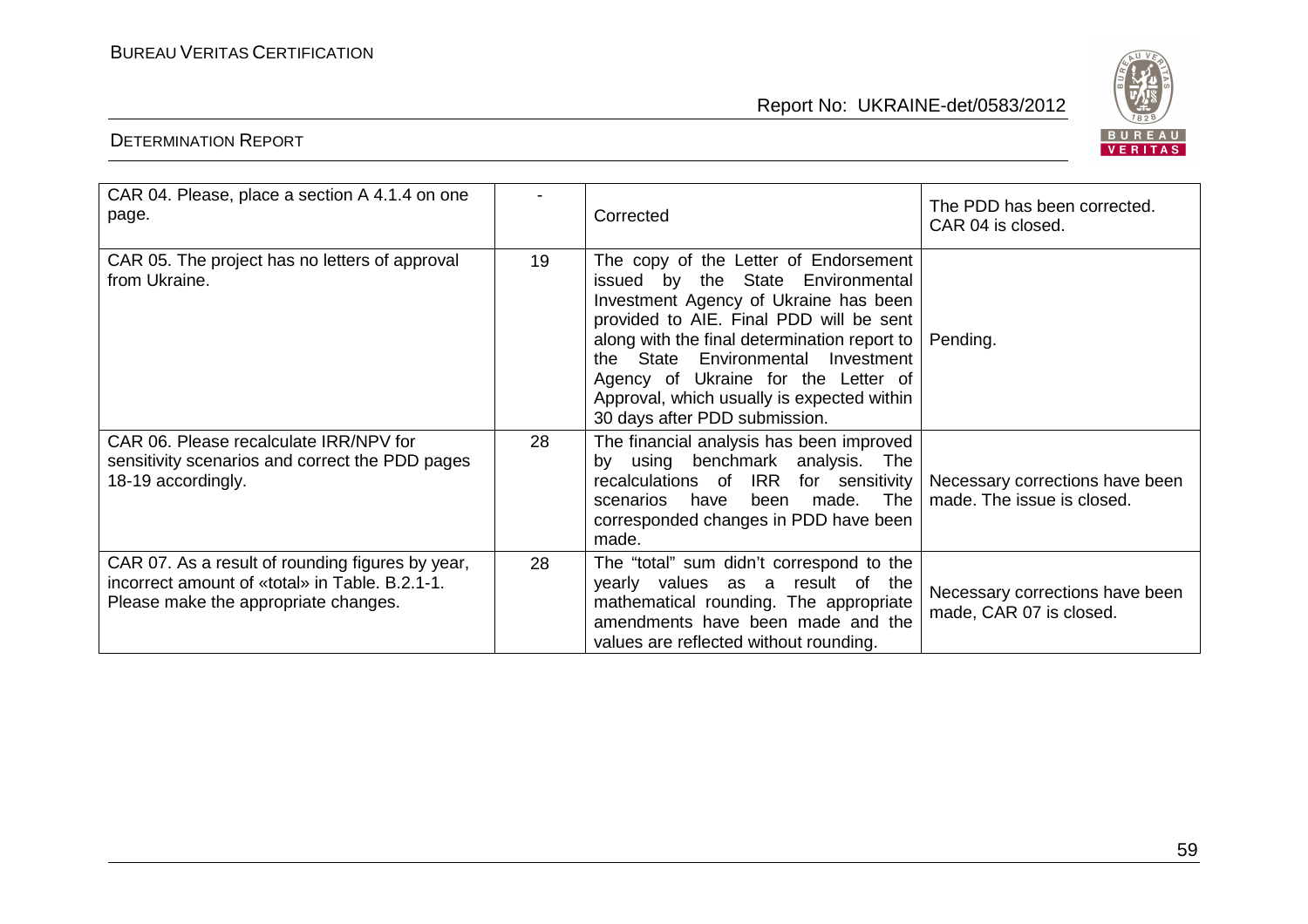

| CL 03. Please, explain why the total duration of<br>the project - 20 years until 2027, but crediting<br>period was selected until 2020.                                                    | 34(a)        | The duration of the crediting period till<br>2020 was chosen taking into account that<br>second crediting period of 2013-2020 is<br>the plausible crediting period to be<br>approved at the international level and by<br>the Host Party. Simultaneously it<br>corresponds to the requirements of the<br>Guidelines For Users Of The JI PDD<br>Form (Version 04) noting that the<br>crediting period shall not extend beyond<br>the operational lifetime of the project. | Based on the explanation<br>received, CL 03 is closed. |
|--------------------------------------------------------------------------------------------------------------------------------------------------------------------------------------------|--------------|--------------------------------------------------------------------------------------------------------------------------------------------------------------------------------------------------------------------------------------------------------------------------------------------------------------------------------------------------------------------------------------------------------------------------------------------------------------------------|--------------------------------------------------------|
| CAR 08. Please make the changes about CTN<br>forms in section D.1.                                                                                                                         | 36 (b) (ii)  | The relevant changes have been made.                                                                                                                                                                                                                                                                                                                                                                                                                                     | The PDD has been corrected.<br>CAR 08 is closed.       |
| CAR 09. Please provide exact references to<br>sources of data on the parameters in section B.1<br>and D.2.                                                                                 | 36 (f) (vii) | The relevant amendments have been<br>made.                                                                                                                                                                                                                                                                                                                                                                                                                               | The PDD has been corrected.<br>CAR 09 is closed.       |
| CAR 10. Please, correct the information about the<br>version of the environmental management system<br>standard in Section D.3.                                                            | 36 (f) (vii) | The relevant amendments of the version<br>the<br>Environmental<br>of<br>management<br>system ISO 14000 have been made.                                                                                                                                                                                                                                                                                                                                                   | The PDD has been corrected.<br>CAR 10 is closed.       |
| CL 04. Please provide document which confirms<br>that the data monitored and required for<br>verification are to be kept for two years after the<br>last transfer of ERUs for the project. | 36 (m)       | The copy of the Order #576 has been<br>provided to AIE.                                                                                                                                                                                                                                                                                                                                                                                                                  | Based on the document received,<br>CL 04 is closed.    |
| CAR 11. The tables in Sections E.1, E.4, E.5 are<br>not numbered. Please make the appropriate<br>changes.                                                                                  | 43           | The relevant amendments have been<br>made.                                                                                                                                                                                                                                                                                                                                                                                                                               | The PDD has been corrected.<br>CAR 11 is closed.       |